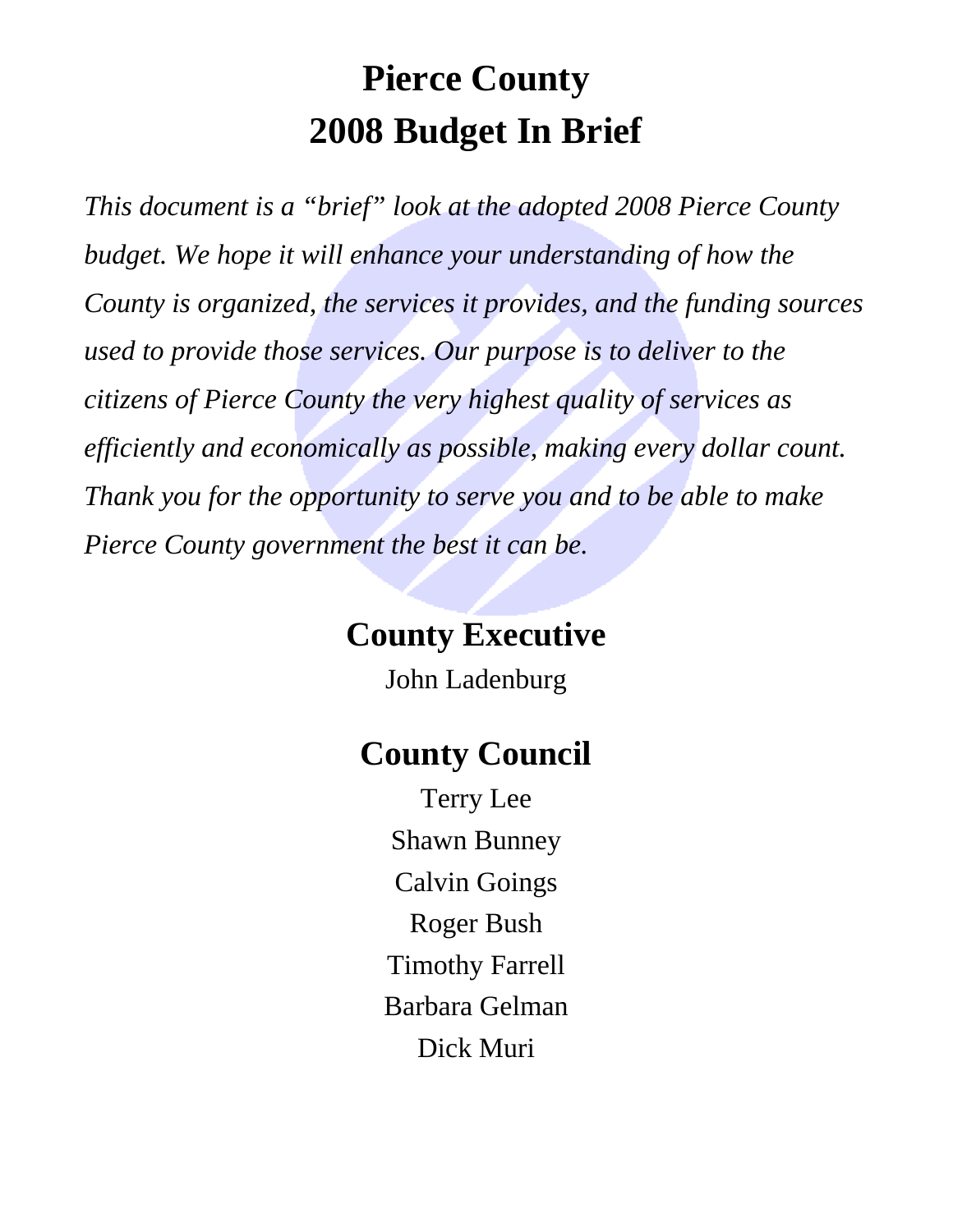

The Government Finance Officers Association of the United States and Canada (GFOA) presented a Distinguished Budget Presentation Award to Pierce County, Washington for its annual budget for the fiscal year beginning January 1, 2007. In order to receive this award, a governmental unit must publish a budget document that meets program criteria as a policy document, an operations guide, a financial plan, and a communications device.

This award is valid for a period of one year only. We believe our current budget continues to conform to program requirements, and we are submitting it to GFOA to determine its eligibility for another award.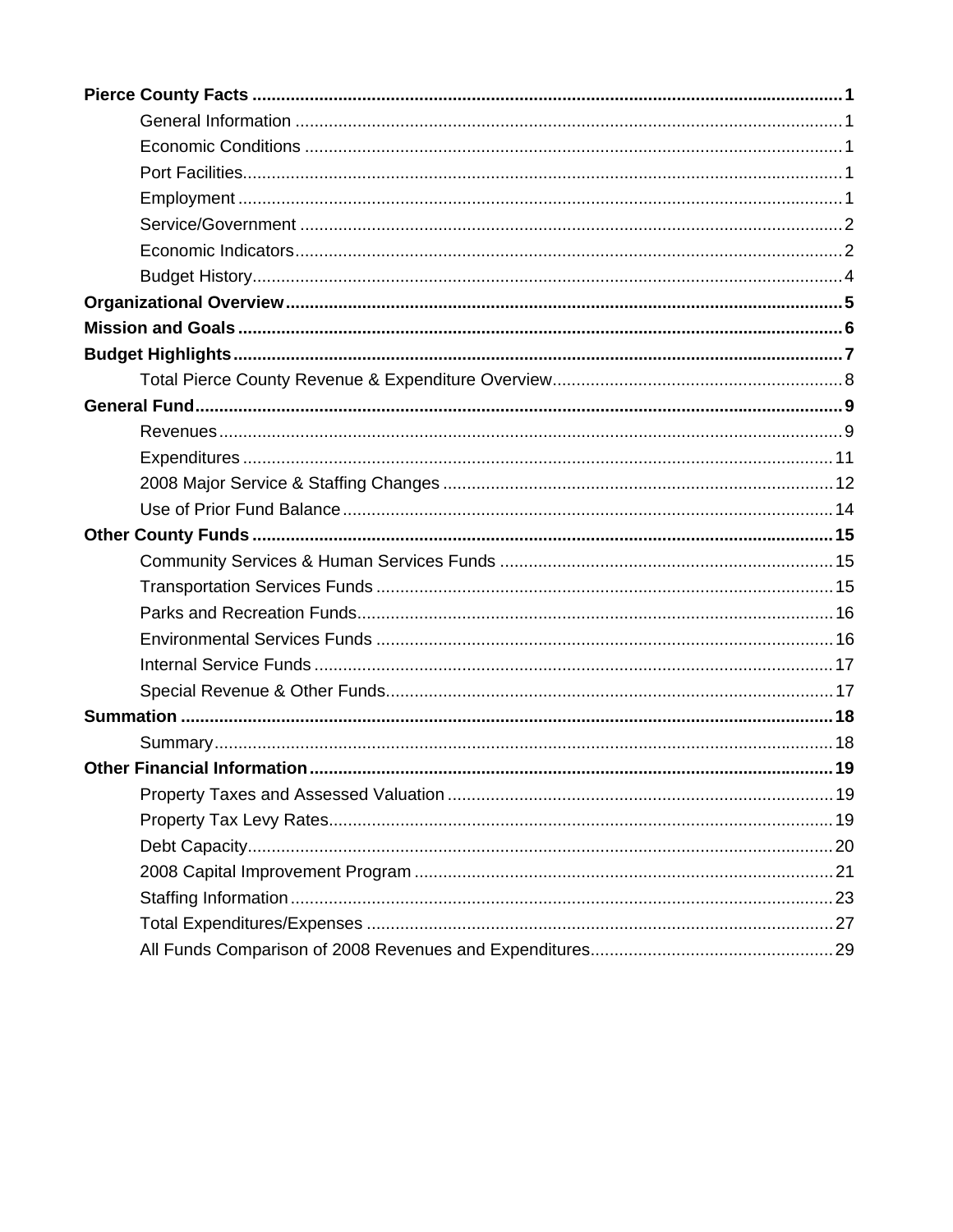## **General Information**

**Change** 

Pierce County was established in 1852 and became a Home Rule County by a vote of the people in 1981. The County is governed by an elected County Executive and seven elected Council Members. The Prosecutor, Assessor-Treasurer, Auditor, Superior Court Judges, and District Court Judges are also elected by the people, with the Sheriff to be elected in the fall of 2008.



The County is located on scenic Puget Sound and covers 1,794 square miles (1,676 square miles of land and 118 square miles of water). Pierce County boasts of 10 hospitals, 15 public school districts, a large number of private schools, two vocational technical colleges, two community colleges, and six four-year colleges or universities.

**Change of the Contract of the Contract of the Contract of the Contract of The Contract of The Contract of The Co** Pierce County is home to an estimated 790,500 people, making it the second largest county in the state. Its five largest cities are Tacoma (201,700), Lakewood (58,950), Puyallup (36,790), University Place (31,300), and Bonney Lake (15,740). Population growth has been steady, averaging about 1.5% per year over the last 10 years. The only notable exception was 2000 when the U.S. Census figures were used to establish the new population base.

## **Economic Conditions**

"Pierce County, by diversifying its economic base and becoming more integrated with international and national markets, has traded stability for a lower average rate of growth. Slower growth does not mean negative growth. Although now growing slower than anticipated, the Pierce County economy continues improving from the mild weakness experienced in 2002-2003. The weakening value of the dollar, increasing uncertainty over the U.S. trade deficit, and slower economic growth in both Europe and Asia has curtailed shipping, warehousing, and trade growth. Interest rate concerns have started to slow the housing and construction markets." (Tacoma-Pierce County Chamber, *Pierce County Economic Index Report*, 2007)

## **Port Facilities**

A 2005 economic impact study described the Port of Tacoma as, "a growing focal point of regional economic development, creating thousands of jobs, driving the economy of Pierce County, and serving as a statewide catalyst for economic development."

As one of the nation's top five container ports, the Port of Tacoma plays an important part in the local economy. The deep-water port covers 2,400 acres and offers a combination of facilities and services including 11 deepwater berths, two million square feet of warehouse and office space, and 131 acres of industrial yard. The same 2005 economic impact study showed that more the 43,000 jobs in Pierce County are related to Port activities.

## **Employment**

Historically the county was a resource and manufacturing based economy. Products manufactured in Pierce County include aerospace parts, chemicals, machinery, hardware, food products, and electronics. Among the major manufacturers are Boeing (1,395), Milgard Glass (1,118), and Simpson Tacoma Kraft wood products (695). However, regional, state and national trends have shown a shift towards wholesale and retail trade, and services. Since 1990 the percentages of nonagricultural employment in Pierce County have changed as follows: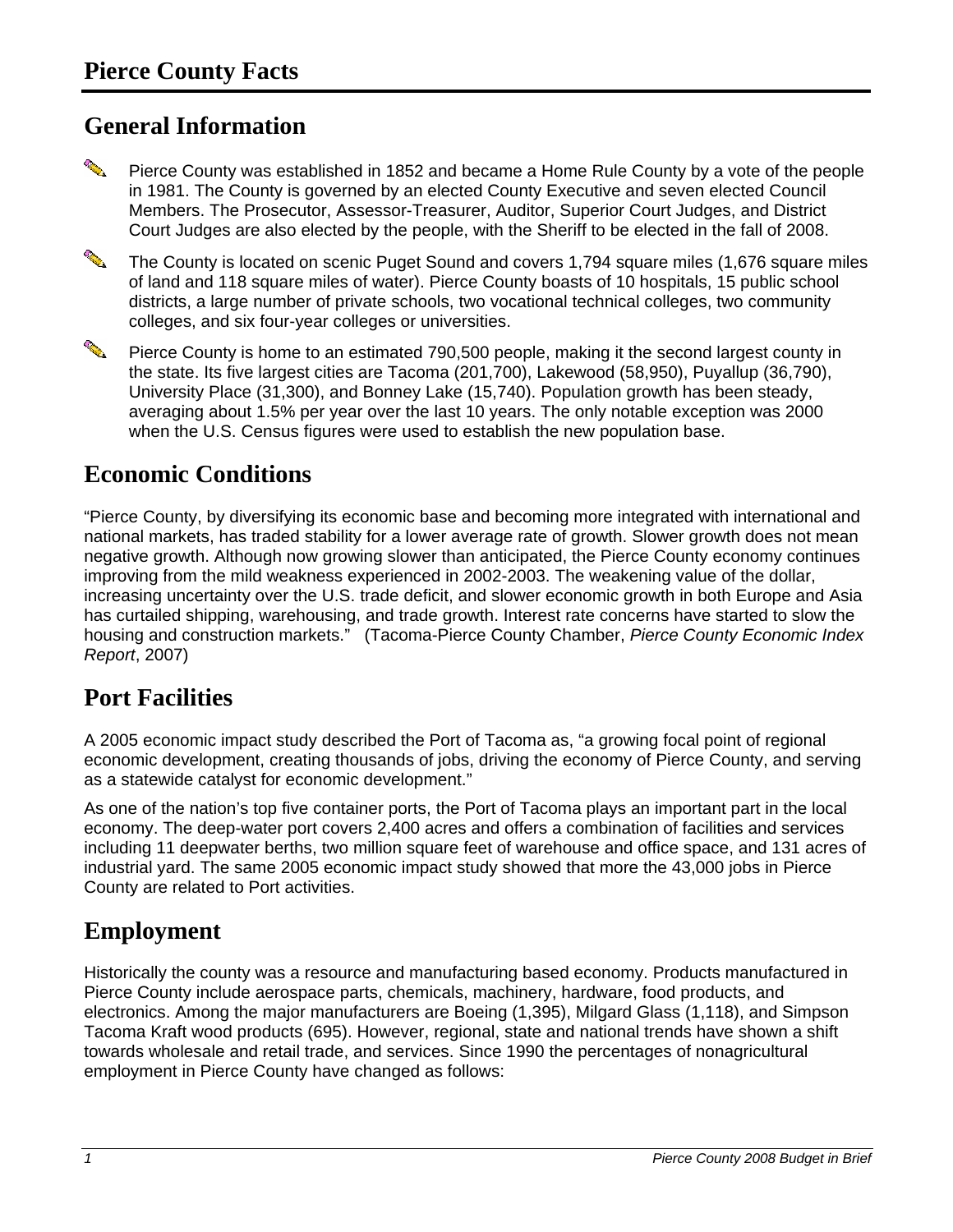| <b>HISTORICAL EMPLOYMENT</b>               |       |              |                  |  |  |  |  |
|--------------------------------------------|-------|--------------|------------------|--|--|--|--|
| Category                                   | 1990  | 2006         | Change           |  |  |  |  |
| Construction                               | 6.1   | 8.3%<br>$\%$ | 2.2%             |  |  |  |  |
| Manufacturing                              | 10.0  | 7.4          | (2.6)            |  |  |  |  |
| Transportation, Warehousing, And Utilities | 3.6   | 4.2          | 0.6              |  |  |  |  |
| Wholesale Trade                            | 4.3   | 3.9          | (0.4)            |  |  |  |  |
| <b>Retail Trade</b>                        | 12.7  | 11.6         | (1.1)            |  |  |  |  |
| Information                                | 1.6   | 1.3          | (0.3)            |  |  |  |  |
| <b>Financial Activities</b>                | 5.3   | 5.3          |                  |  |  |  |  |
| <b>Professional And Business Services</b>  | 7.5   | 8.7          | 1.2              |  |  |  |  |
| <b>Educational And Health Services</b>     | 13.6  | 14.6         | 1.0              |  |  |  |  |
| Leisure And Hospitality                    | 9.4   | 9.8          | 0.4              |  |  |  |  |
| <b>Other Services</b>                      | 4.0   | 4.6          | 0.6              |  |  |  |  |
| Government                                 | 21.9  | 20.3         | (1.6)            |  |  |  |  |
|                                            | 100.0 | %<br>100.0   | $\%$<br>%<br>0.0 |  |  |  |  |

## **Service/Government**

One of the largest components of the service sector is health care. The largest employers include the Franciscan Health System (3,896) and Multicare Medical System (3,231). In addition, DaVita, the nation's second largest provider of dialysis services, employees 792 people.

Fort Lewis Army Base and Madigan Army Medical Center occupy 86,000 acres in southwest Pierce County while the adjacent McChord Air Force Base includes 5,000 acres. Together, these facilities employ over 49,900 military and civilian personnel. Unlike many military installations across the country, Fort Lewis and McChord have expanded as people are transferred from closed facilities to the northwest. In addition, more than \$585M worth of new projects are planned for the military installations over the next four years.

Financial and insurance services companies are also significant employers in Pierce County. These include Russell Investment Group (1,035), State Farm Insurance (965), KeyBank (600), Columbia Bank (456), and Regence BlueShield (488).

## **Economic Indicators**

The following indicators are key elements in the evaluation of current economic conditions and are useful when developing projections or economic forecasts:

 **Inflation:** Inflation as measured by the Seattle-Tacoma-Everett Consumer Price Index for all urban consumers increased from 1.2% in 2004 to 3.7% in 2006. During the same period, the U. S. average (CPI-U) increased from 2.7% in 2004 to 3.2% in 2006.



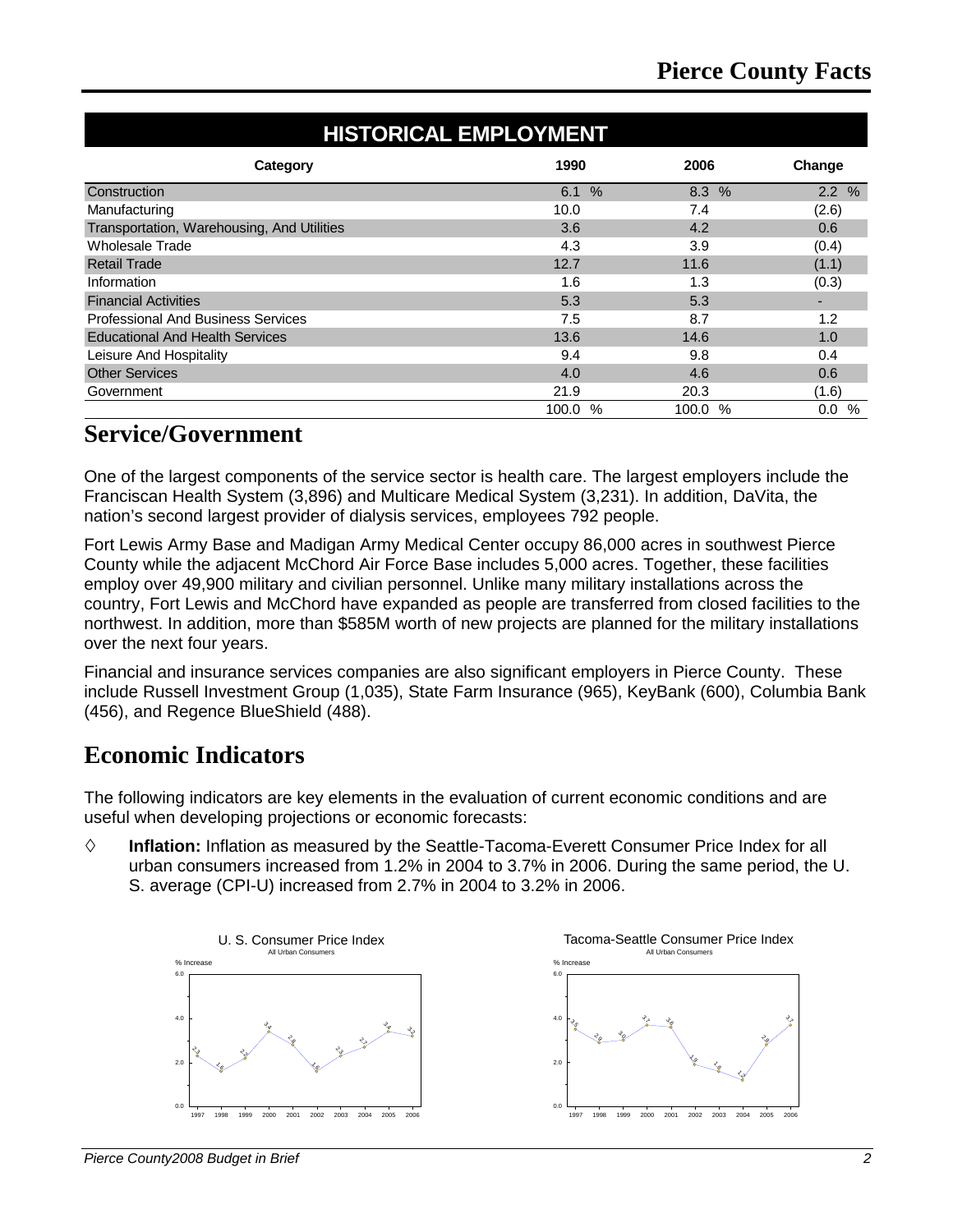## **Pierce County Facts**

**Employment**: Total Pierce County employment increased to 357,000 while unemployment decreased to 5.2%. County unemployment is slightly worse than the statewide average of 4.9% and slightly worse than the U.S. average of about 5.0%.



 **Taxable Retail Sales:** Taxable retail sales continued very strong in 2006 increasing 7.9% compared to 2005.



 $\diamond$  **Construction:** New construction activity is an important economic indicator that greatly impacts county operations and workload in areas such as planning, permits, land services, public works, and public construction. Property tax revenues are also affected by fluctuations in new construction activity. The number and value of permits issued is an indicator of future growth in the county property tax base. The figures below illustrate the relative strength of the Pierce County residential housing market.



10.9

 $\gamma_{\rm o}$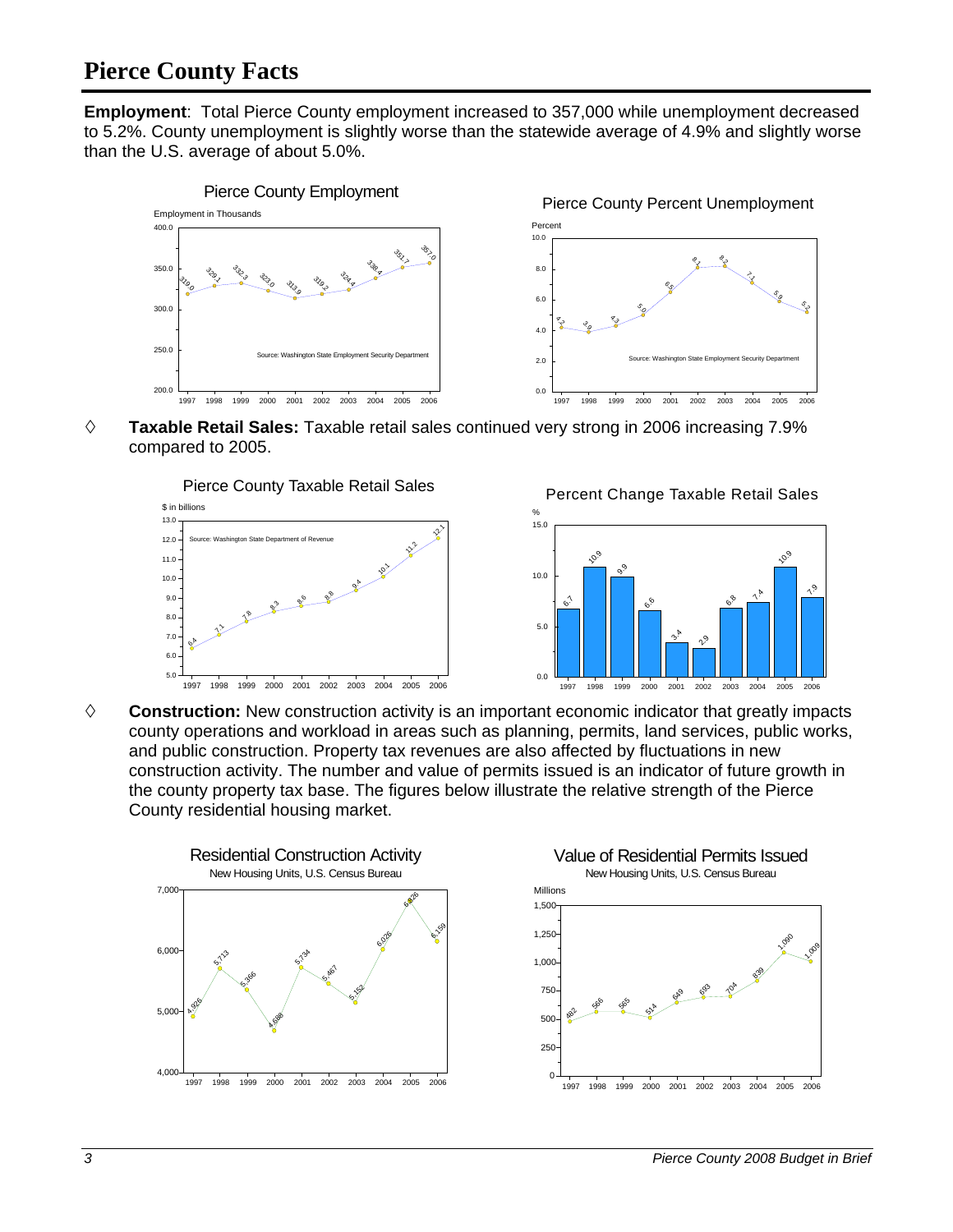## **Budget History**

Pierce County's budget history over the past ten years for both the General Fund and the Total County are shown in the accompanying table. While the General Fund pattern shows a gradual upward trend, the Total Budget varies considerably from year to year, usually due to the level of major construction activity, the issuances of bonds (or bond refunding), and the initiation of major new services responsibilities.

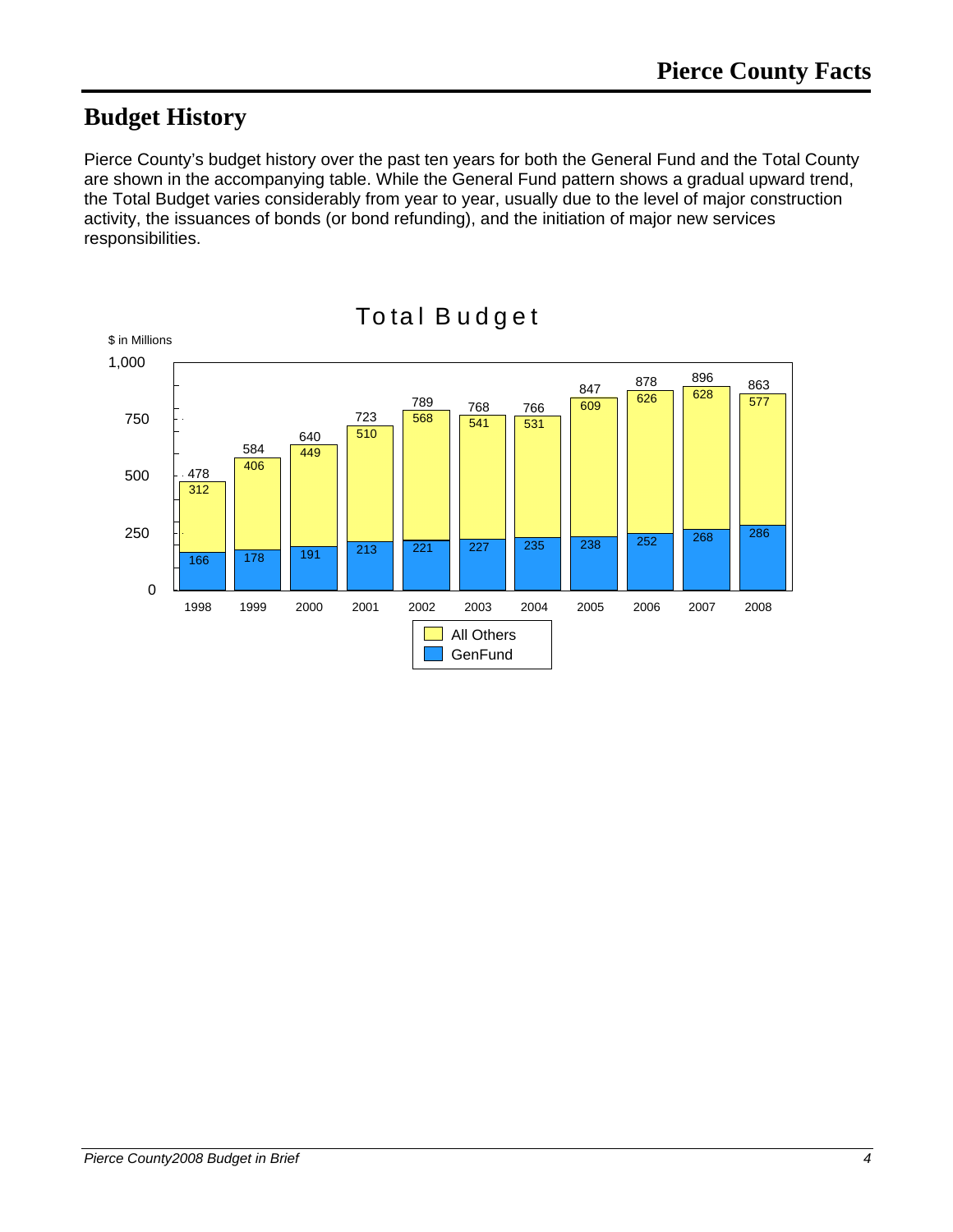## **Organizational Overview**

Pierce County's home-rule charter was approved by the voters in November 1980 and became effective on May 1, 1981. The charter separated executive and legislative responsibilities by establishing the position of County Executive to serve as the chief executive officer and a seven-member Council to serve as the legislative branch.



The Council is the policy setting body of the County and has all the powers of the County which are not otherwise reserved to the People, the Executive, and general law. The Council members are nominated and elected by the voters of seven districts in Pierce County. Legislative authority is exercised by the adoption and enactment of ordinances or resolutions.

The executive branch is comprised of the Executive and all executive departments established by the Charter or by ordinance. Executive departments include two currently elected positions (Assessor-Treasurer and Auditor) with the other department directors recommended by the Executive and approved by the Council.

According to the charter, all executive departments are subject to the personnel, budgeting, expenditure and any other policies of general application established by the Executive. Control of County finances is under the authority of the Executive and is delegated to the Department of Budget and Finance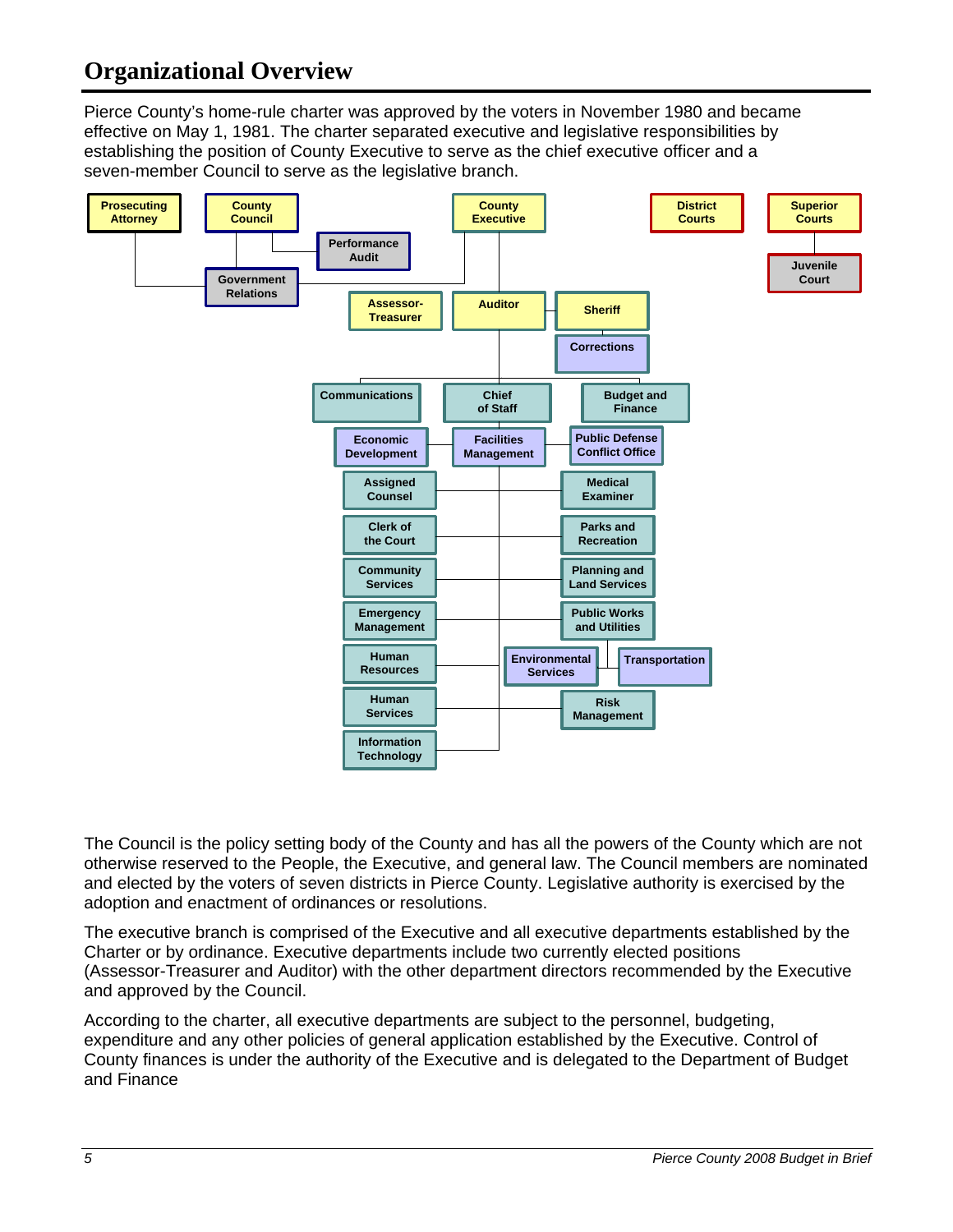## **Mission, Goals and Performance Measures**

In 1993, the County began a process to redefine or clarify the mission and goals for Pierce County government. Based on input from department directors and employee focus groups, the Mission Statement and Goals were developed. Subsequent development resulted in a hierarchical pyramid which contains the following elements:

I.

#### The Mission Statement

*"Pierce County government, in partnership with the citizens, will enhance the livability of our community through responsive services which address our current and future needs."* 

- II. **Executive Goals** (listed at the bottom of this page) guide the County in the development of appropriate policies and procedures, and form the basis of each year's Budget and Performance Measures.
- III. **Performance Measures** are developed for each departmental budget. These measures are specific and quantifiable statements of what major items will be accomplished in this fiscal year and are listed in each department's section of the 2008 Budget Document.



#### *Executive Goals*

- A Plan and implement necessary transportation system improvements to meet existing and future requirements.
- B Promote economic development and diversification.
- C Enhance public safety through crime prevention, apprehension, prosecution and judicial resolution.
- D Strengthen community programs that provide recreational, health, and social services.
- E Work cooperatively with other governmental units in the County to address issues of mutual concern.
- F Enhance the effectiveness of the development review process and related code enforcement efforts.
- G Encourage a more positive image for Pierce County Government through an enhanced communications program.
- H Improve the cost efficiency or effectiveness of County services.
- I Promote a balanced response to environmental matters dealing with site clean-up issues, water concerns, and endangered species act requirements.
- J Build a more effective work force through an emphasis on diversity, training, incentives, recognition, and innovation.
- K Implement infrastructure improvements in County buildings which will address employee safety, morale, workspace needs, and environmental issues.
- L Improve the quality or effectiveness of citizen access to County services.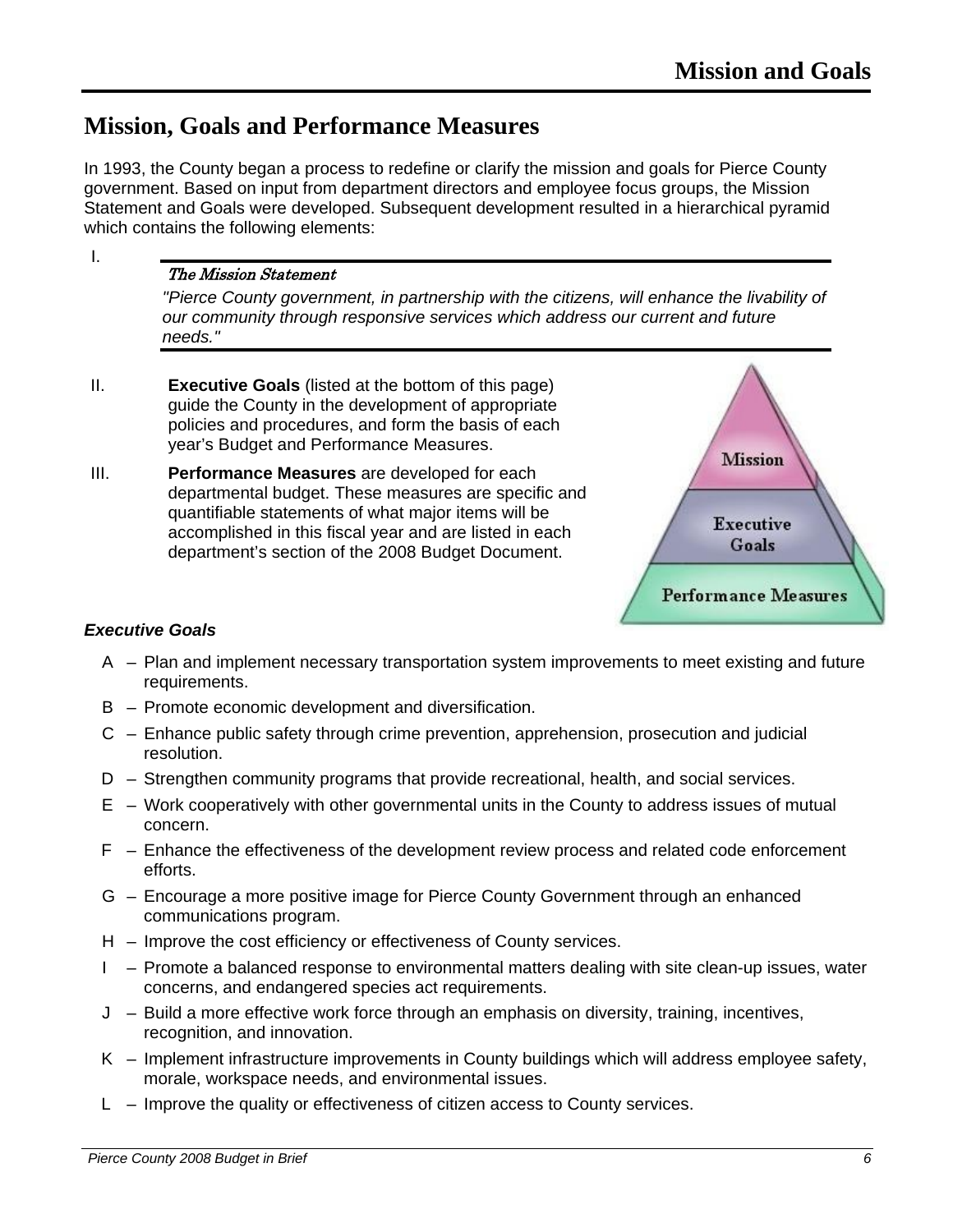## **Budget Highlights**

The 2008 Pierce County Budget totals \$863,155,082, which is \$33 million **below** the 2007 budget. The main reason for this decline is the fact that the county will no longer be a Regional Support Network for mental health services. However, the General Fund budget will reflect a 7.1% increase, which will allow the county to enhance several priority services.

This is the seventh budget year the county's General Fund has been impacted by the **crippling effects of I-747** (1% property tax growth limitation). The initiative continues to make it impossible to meet all budget requests from department directors and fully meet public service obligations.

In terms of overall approach to the budget, the following assumptions, considerations, and priorities guided our deliberations and recommendations:

First, existing challenges involving general **criminal activity, gangs, domestic violence and drug activity will continue to place great pressure on public safety and justice services**. We still have one of the lowest ratios of law enforcement officers to population, and conversely one of the highest crime rates in the state.

Second, we will continue to emphasize prevention programs. The 2008 budget funds many alternatives to incarceration programs including: Breaking the Cycle, Drug Court, Alternative to Detention programs for juveniles, Adult Probation, Day Reporting, Offender Work Crews, allocations for drug treatment programs, and county contributions for the Youth Assessment Center and the Judson Family Justice Center. These programs decrease criminal activity and reduce future jail costs.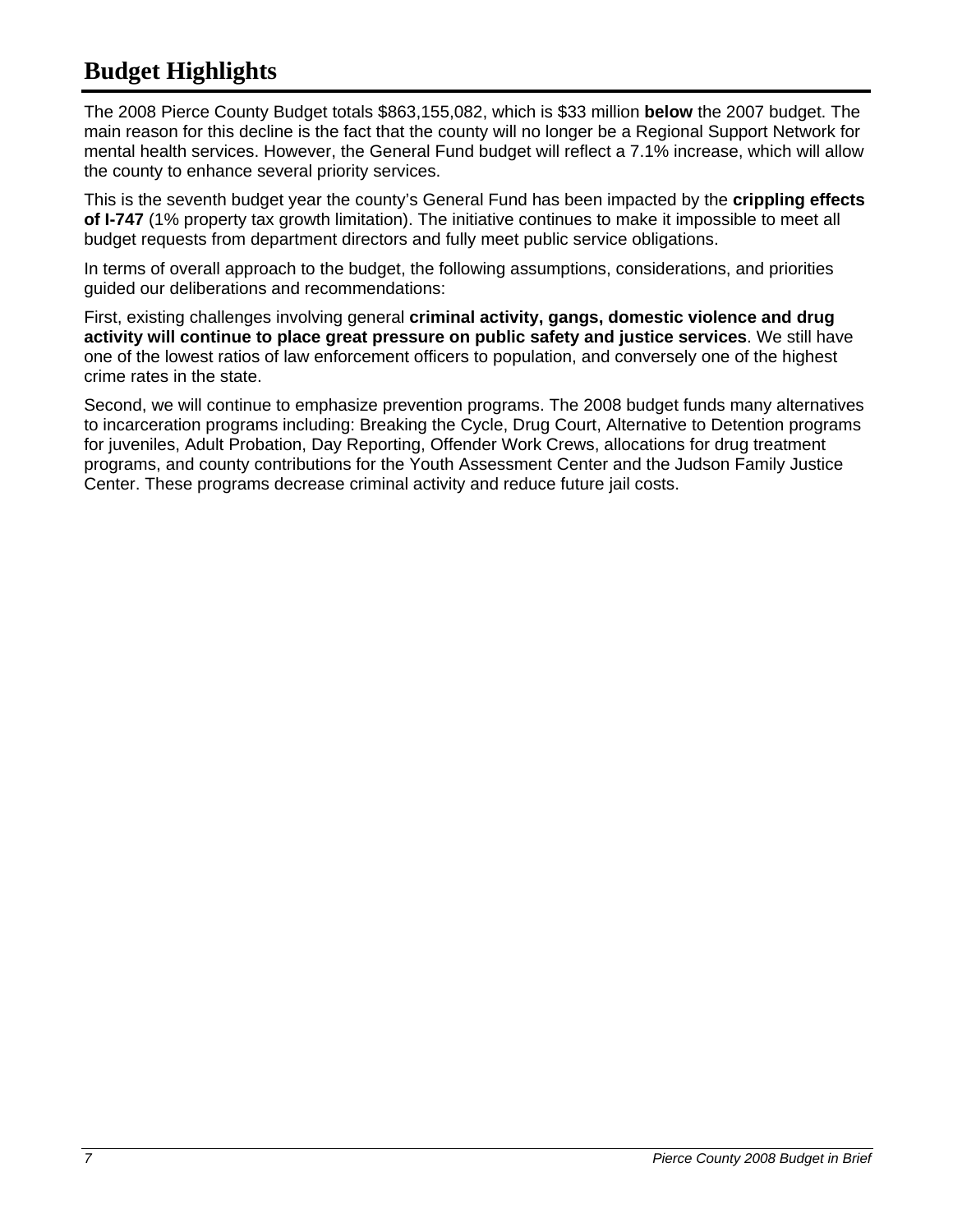## **Total Pierce County Revenue & Expenditure Overview**

Over 21% of the County's funding comes from Intergovernmental Revenues. Property and Other Taxes equals just over 31% of the total revenues. Service Charges, Licenses/Permits, and Fines/Forfeits provide just under 18%. The 12% in All Other Sources category is primarily made up of the use of prior fund balance. The 15% for Other Miscellaneous includes the sale of fixed assets and transfers from operating funds to construction and debt service funds for those purposes. Interest revenues are just under 3%. The revenues for Internal Service Funds have been excluded from the totals used to calculate the percentages shown on the pie chart.

#### **2008 Total County Revenues**

Summarized by Source



**2008 Total County Expenditures** 



## **2008 Total County Expenditures**

Summarized by Function



Just over 40% of the County's total budget line-item is allocated to personnel costs. All other operating costs consume 40%. The remaining 20% is for capital construction and debt service.

The Public Safety and Legal/Judicial Services combined accounts for just roughly 30% of the total County expenditures, with the Mental and Physical Health system absorbing roughly 14%. Just under 40% of the total expenditures is invested in the support of Transportation, Utilities, and the Physical Environment and just under 6% is related to Culture and Recreation. Just under 5% is expended for Economic Environment activity and almost 7% supports general government functions and debt service. The revenues for Internal Service Funds have been excluded from the totals used to calculate the percentages shown on the pie chart.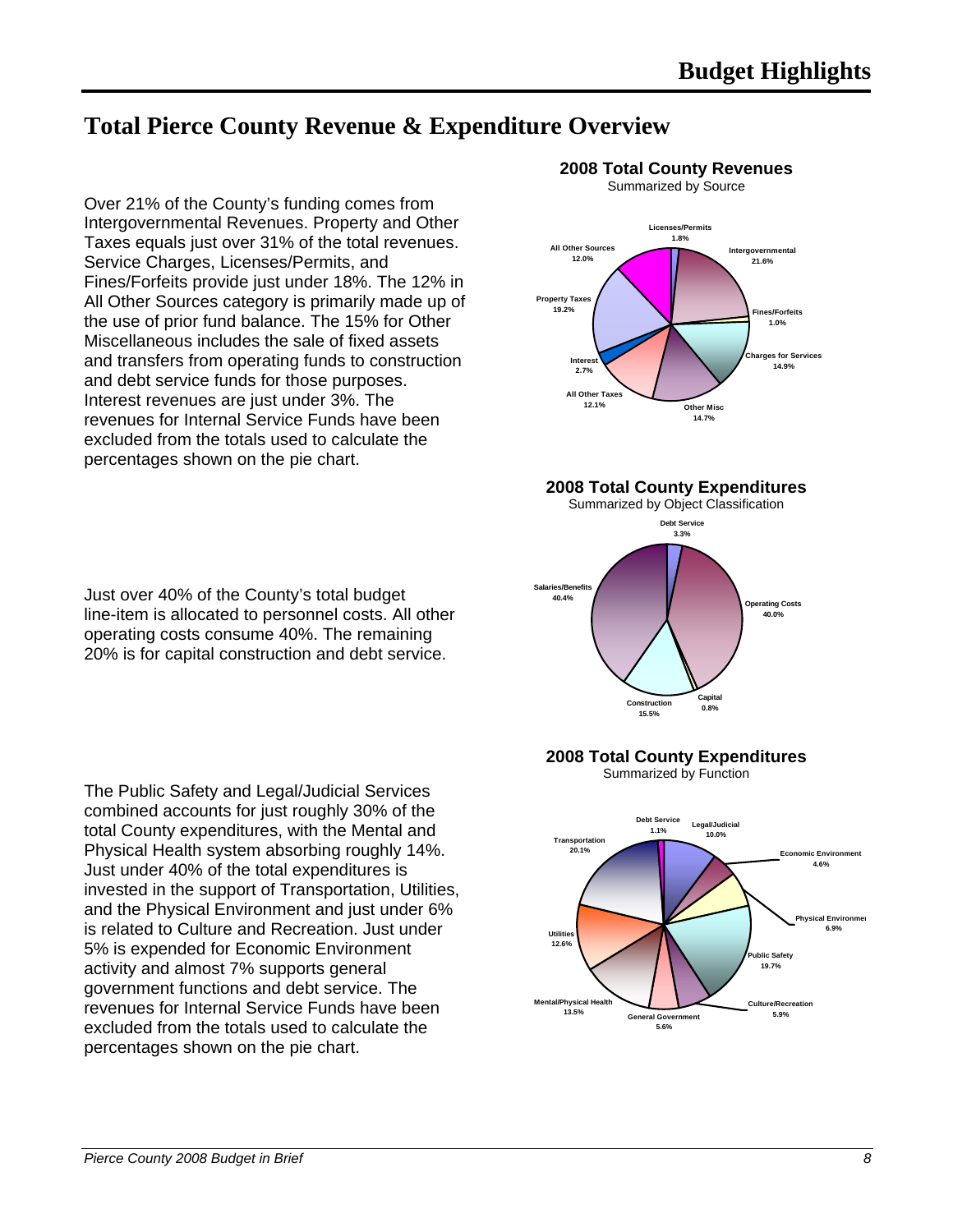## **General Fund**

As the name implies, this is the fund that receives undesignated revenues which can be budgeted for any appropriate County purpose. This fund finances the majority of the traditional services associated with County government. Most of the budget deliberations center around this fund since it provides resource allocation flexibility.

## **Revenues**

A summary of the 2008 revenues, with a comparison to the current year, is shown in the table below:

| <b>GENERAL FUND REVENUE SUMMARY</b> |               |                  |                  |                |  |  |  |
|-------------------------------------|---------------|------------------|------------------|----------------|--|--|--|
|                                     | 2008          | 2007             | <b>Absolute</b>  | <b>Percent</b> |  |  |  |
|                                     | <b>Budget</b> | <b>Budget</b>    | Change           | Change         |  |  |  |
| <b>Property Taxes</b>               | \$102,175,950 | \$<br>98,031,480 | \$<br>4,144,470  | 4.2%           |  |  |  |
| Sales Taxes                         | 61,950,000    | 56,900,000       | 5,050,000        | 8.9            |  |  |  |
| <b>Other Taxes</b>                  | 10,716,170    | 10,320,150       | 396,020          | 3.8            |  |  |  |
| Licenses and Permits                | 9,903,550     | 9.676.760        | 226,790          | 2.3            |  |  |  |
| Intergovernmental Revenue           | 32,084,640    | 30,973,883       | 1,110,757        | 3.6            |  |  |  |
| <b>Charges for Services</b>         | 37,107,060    | 36,501,853       | 605.207          | 1.7            |  |  |  |
| <b>Fines and Forfeitures</b>        | 7,599,340     | 5,664,490        | 1,934,850        | 34.2           |  |  |  |
| Interest Revenue                    | 16,289,010    | 14,618,520       | 1,670,490        | 11.4           |  |  |  |
| <b>Other Miscellaneous Revenue</b>  | 4,878,020     | 4,064,570        | 813,450          | 20.0           |  |  |  |
| <b>Subtotal Revenues</b>            | \$282,703,740 | \$266,751,706    | 15,952,034<br>\$ | 6.0%           |  |  |  |
| <b>Fund Balance</b>                 | 3,729,583     | 754,505          | 2,975,078        | 394.3          |  |  |  |
| <b>Total Available Resources</b>    | \$286,433,323 | \$267,506,211    | 18,927,112<br>\$ | 7.1<br>%       |  |  |  |

Our revenue projections are based largely upon the following assumptions:

- $\diamond$  The strong growth in the local economy during 2005 2007 will be evident in property and sales tax increases for 2008. However, growth rates have slowed recently.
- $\diamond$  Inflation will be approximately 3% next year, thus giving a modest boost to Sales Taxes, Intergovernmental Revenues, and Charges for Services.
- $\diamond$  Interest rates will remain close to their current levels (with perhaps a slight drop), but the rate hikes already enacted should result in large interest revenue increases in the 2008 budget.
- $\Diamond$  We will continue to receive city contract revenues for several major services (principally police services, jail, roads maintenance, and court services).
- $\diamond$  Only minor fee increases are being proposed in the General Fund.

Based upon the above assumptions, and an in-depth review of our revenue patterns, we are projecting an increase in General Fund revenues of 6.0% in 2008.

Comparative **revenue** increase figures for the last decade are shown in Figure 1. The increase of 6.0% in 2008 is in line with the last two years. As the earlier comments indicated, this high level of revenue growth is mostly due to a very strong local economy (property taxes from new construction and sales taxes), new bridge toll infractions, and projected additional monies from the streamlined sales tax legislation. In reviewing the recent relatively low figures versus 1997–2001, please keep in mind that:

- $\diamond$  The end of the Sheriff's Lakewood contract (\$12,000,000) by itself equated to a 5% drop in General Fund revenues, spread over 2004 - 2005.
- $\diamond$  Initiative 747 (effective 2002) continues to erode our real financial base. The negative impact grows exponentially each year.
- $\Diamond$  In several of the 1997 2001 years there was a major new revenue source (e.g., state criminal justice funds, criminal justice sales tax, jail/juvenile sales tax, and the law levy transfer to the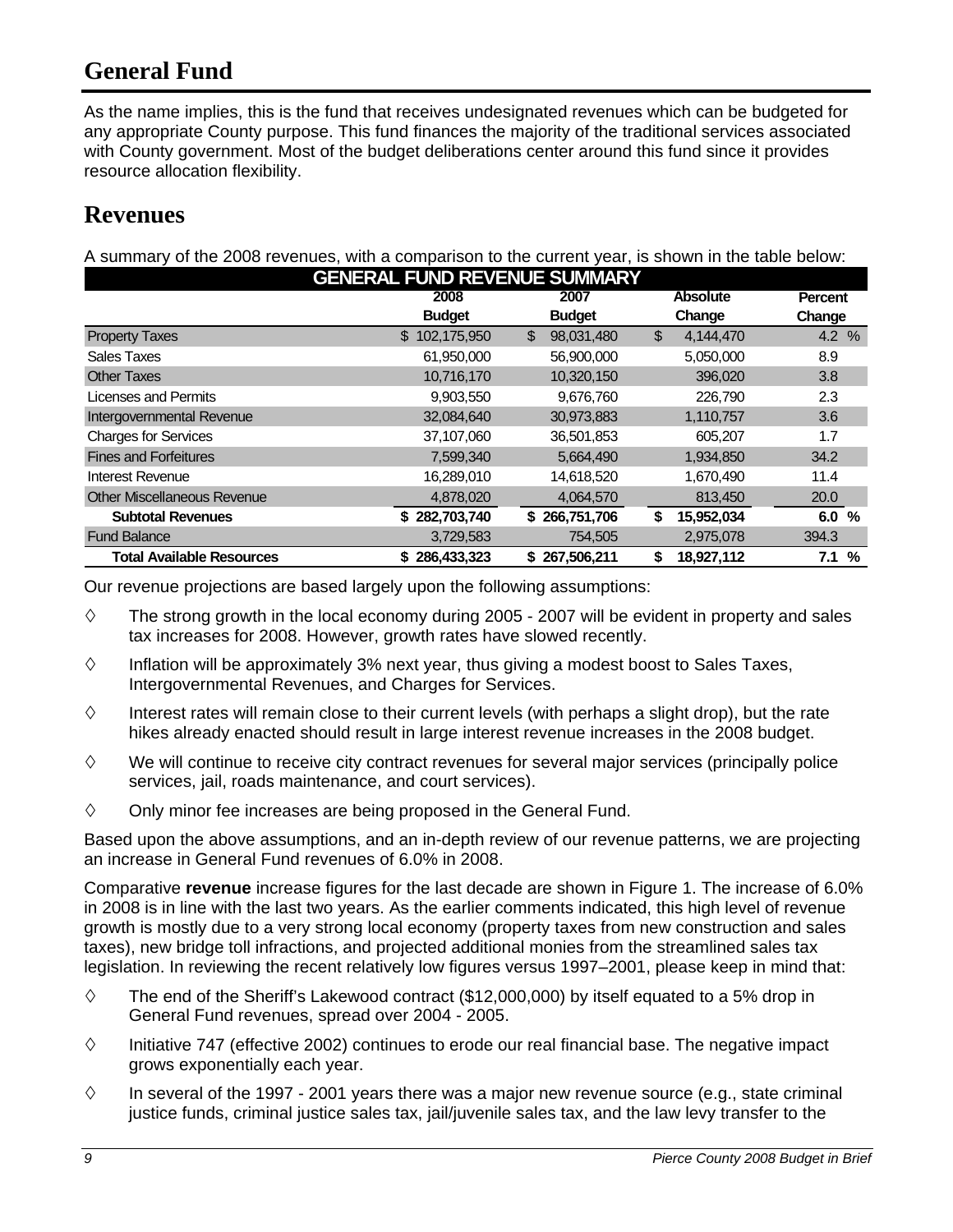- $\diamond$  General Fund). New revenue sources in 2008 are bridge toll violations and streamlined sales tax revenues.
- $\diamond$  During most years there are mid-year events which give rise to revenue increases, but which almost always are accompanied by at least a corresponding increase in related expenses (e.g., new grants, storm reimbursements, special elections). This could well happen again as fiscal 2008 unfolds; thus pushing the final percent increase above the originally budgeted 6.0% figure.



**Percent Change in General Fund Revenues**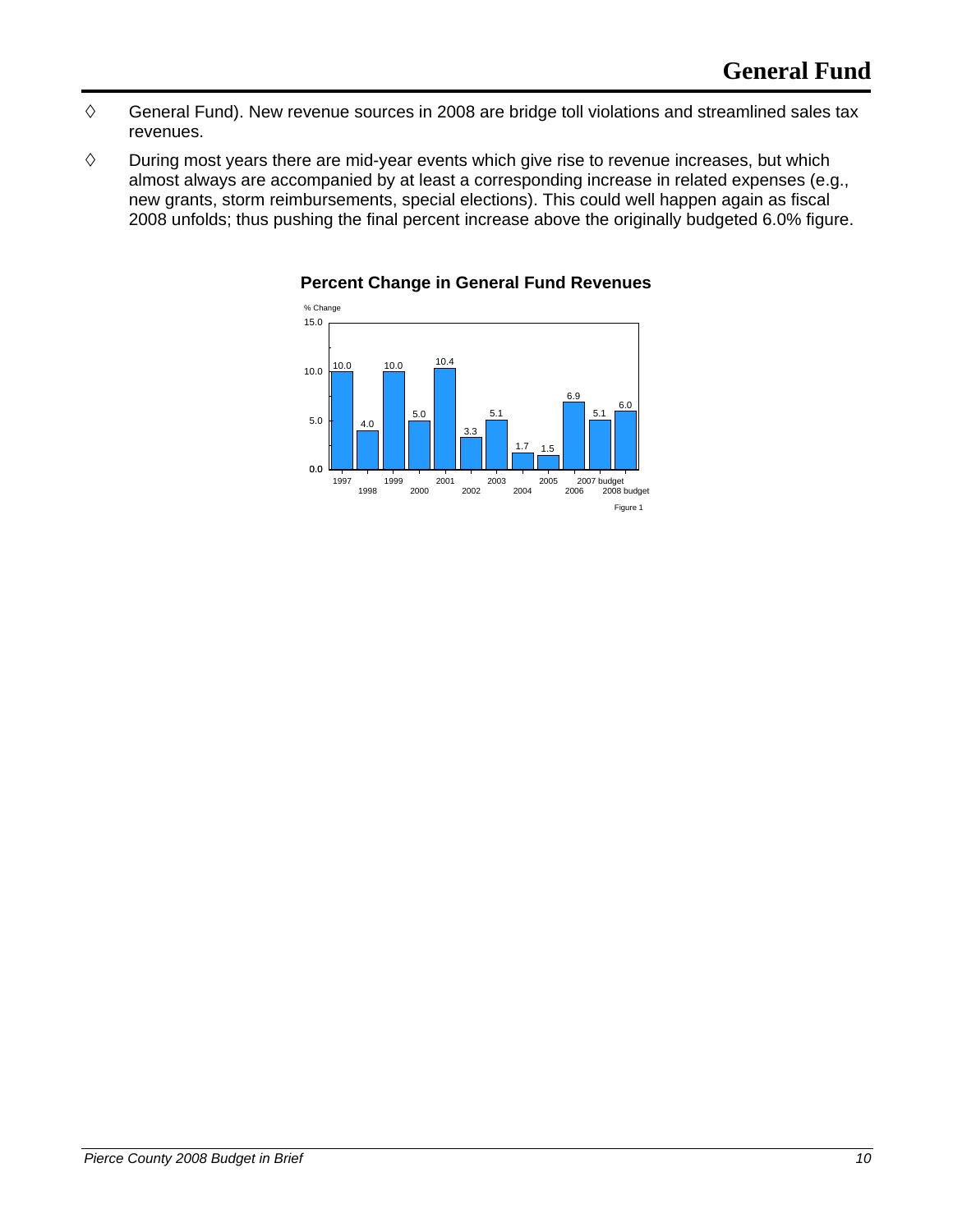## **Expenditures**

The projected Revenue growth of 6.0% (and 7.1% in Total Resources) will be sufficient to continue most programs and staff at the 2007 levels, and to fund additions in several priority areas as discussed below.

The following table summarized the 2008 General Fund Expenditure Budget, and compares it with the 2006 budget

| <b>GENERAL FUND EXPENDITURES BY FUNCTION</b> |              |               |    |               |                 |                |          |
|----------------------------------------------|--------------|---------------|----|---------------|-----------------|----------------|----------|
|                                              | 2008<br>2007 |               |    |               | <b>Absolute</b> | <b>Percent</b> |          |
|                                              |              | <b>Budget</b> |    | <b>Budget</b> |                 | Change         | Change   |
| <b>General Government</b>                    | \$           | 40,100,920    | \$ | 36,834,624    | \$              | 3,266,296      | 8.9 %    |
| <b>Public Safety</b>                         |              | 136,492,995   |    | 127,244,962   |                 | 9,248,033      | 7.3      |
| <b>Physical Environment</b>                  |              | 2,048,590     |    | 2,331,030     |                 | (282, 440)     | (12.1)   |
| Legal & Judicial                             |              | 72,016,760    |    | 67,541,796    |                 | 4,474,964      | 6.6      |
| Economic Environment                         |              | 22,158,410    |    | 21,440,319    |                 | 718,091        | 3.3      |
| Mental/Physical Health                       |              | 4,168,640     |    | 3,808,640     |                 | 360,000        | 9.5      |
| <b>Cultural &amp; Recreation</b>             |              | 9,077,020     |    | 8,081,340     |                 | 995,680        | 12.3     |
| Transportation                               |              | 369,988       |    | 223,500       |                 | 146,488        | 65.5     |
| <b>Total General Fund</b>                    |              | 286.433.323   | S  | 267.506.211   | S               | 18.927.112     | %<br>7.1 |

Even with the decrease in Public Safety expenses caused by the Lakewood contract termination in 2005, the combined total percentage allocated to Public Safety and Legal/Judicial Services is equal to 73% of the budget. In 2008, 72.5% of the increase in the General Fund budget is allocated to Public Safety and Legal/Judicial Services. The large increase in General Government relates to the expenses for the new Rank Choice Voting system.



#### **2008 General Fund Expenditures Percent Change in General Fund Expenditures**

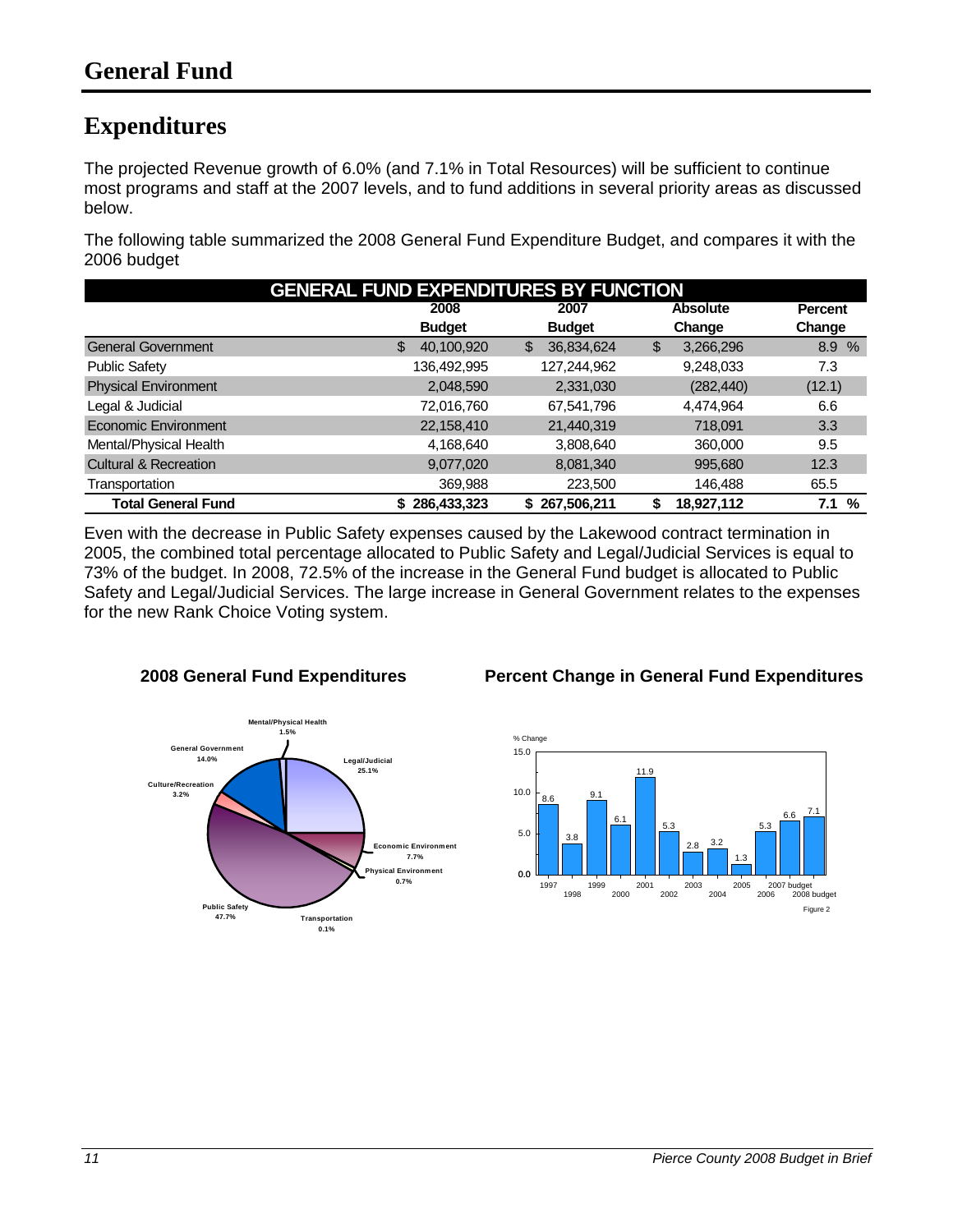## **2008 Major Service & Staffing Changes**

The following is a listing of the major budget changes in services or staffing levels in 2008 for the General Fund departments:

#### **Sheriff**

- Ten new Deputy positions:
	- (2) South Hill patrol
	- (1) Neighborhood Patrol Deputy
	- (3) Pierce Transit Contract Positions
	- (1) Bethel School District S.R.O.
	- (1) Background Investigations
	- (1) Recruiter
	- (1) Warrant Officer
- A major increase in the LESA allocation, mostly for new positions needed to support call answering/dispatching/information system responsibilities

#### **Corrections**

- Six additional Correctional Officers (October) needed to staff the Pod already opened in early 2007
- Budget allocations for the expenses related to the above Pod: medical/hospital, pharmacy, food, supplies, etc.
- Major increased allocations for overtime, which seems to be unavoidable due to the continued high level of staff vacancies

#### **Superior Court**

- A new Judge and Judicial Assistant (effective April 1)
- A new Data Analyst position
- Reduction of 2 Court Reporter positions

#### **District Court**

- A new Legal Processing Assistant, and increasing the new Court Commissioner from 50% to 100% to deal with the bridge toll infractions
- The initiation of a new Satellite Court operation

#### **Assigned Counsel**

• 2.3 Attorneys and 2.0 Legal Assistants, all funded through additional State grant revenues

#### **Public Defense Conflict Office**

• A Dependency Attorney (transferred from the D.A.C. office)

#### **Auditor**

- Funding for the implementation of the voter approved Rank Choice Voting system
- Two Clerical Aides transferred to the Auditor's Operations and Maintenance Fund
- One new I.T.S. position "outsourced" to the Information Technology Fund
- One new Animal Control Officer

#### **Assessor-Treasurer**

The deletion of the Deputy Assessor-Treasurer position

#### **Health Department**

• A new \$144,000 allocation for a Pierce County Get Fit program

#### **Special Projects**

• A large allocation of carry over monies for the historical preservation program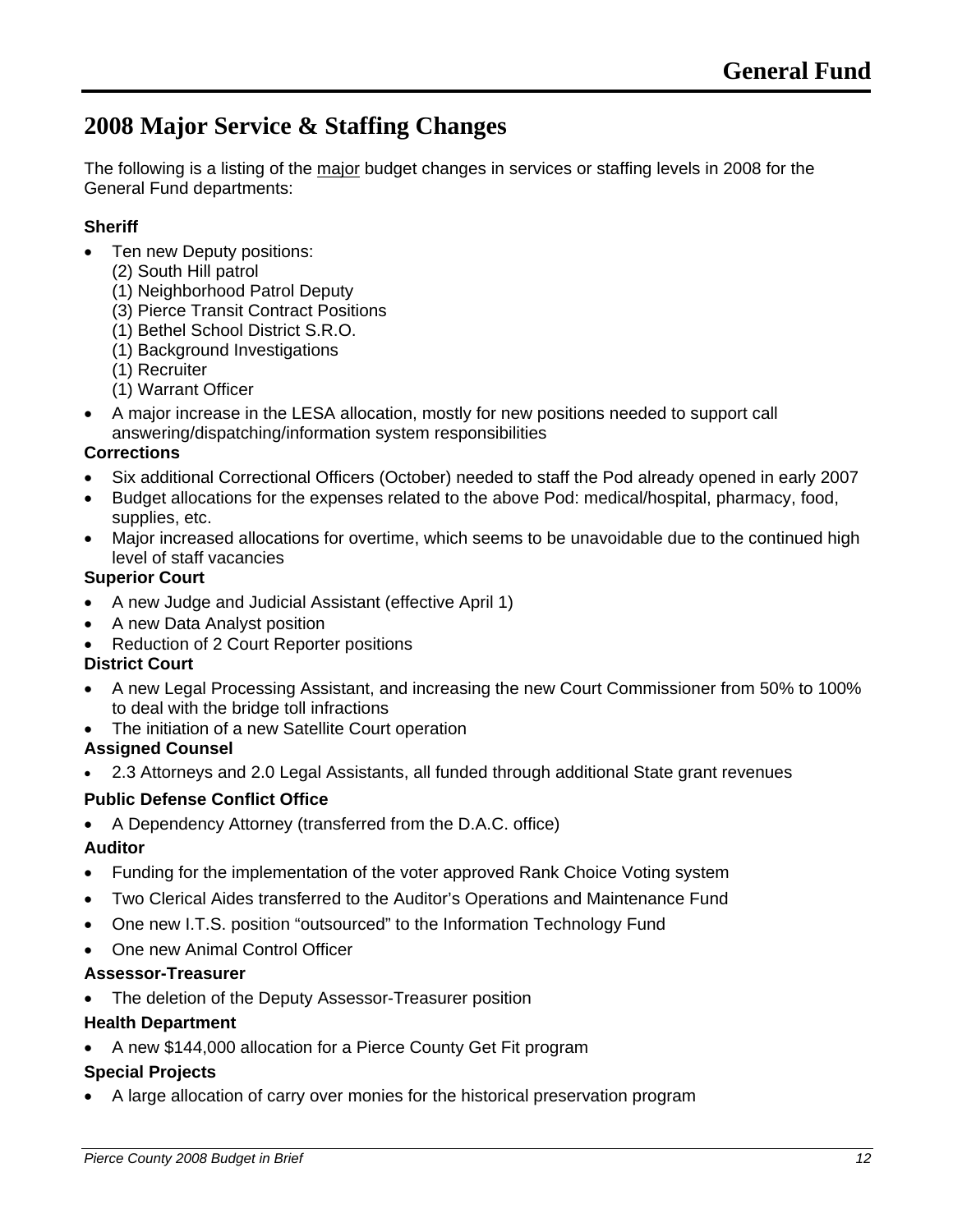## **General Fund**

#### **Clerk**

• One less Legal Assistant

#### **Prosecutor**

• One Legal Assistant (Felony Division)

## **Juvenile**

- Additional positions (7) for the Alternatives to Detention program
- One Family Court Case Manager position
- Ten new state grant funded positions

## **Planning and Land Services**

- Two additional positions (S.W.M. funded) for code enforcement activities.
- The deletion of 7 staff positions

#### **Human Resources**

• One additional Human Relations Specialist position and a .20 Office Assistant, both funded by Public Works and Utilities

#### **Miscellaneous Current Expense**

- A \$300,000 allocation to the Veteran's Relief Fund
- One time allocations for the Boys and Girls Club, United Way Early Learning Effort, and Community Health Care (capital)
- Several new allocations for "outside" agencies and programs; and several carry over allocations from 2007

The General Fund departments not mentioned above experienced a largely status-quo budget.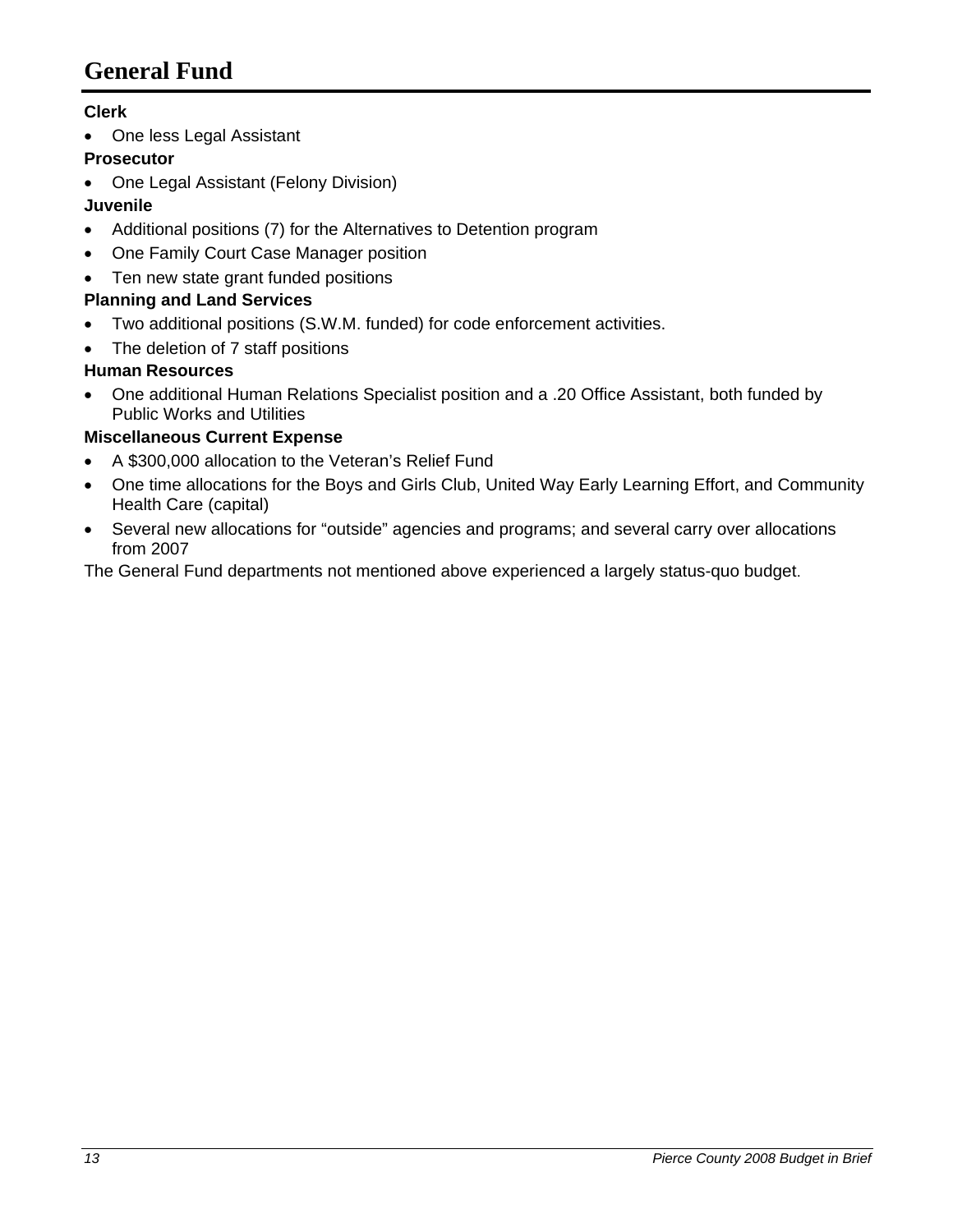## **Use of Prior Fund Balance**

The tables below present the actual financial results for the General Fund during the 1997-2006 period, and the budgeted amounts for 2007-2008. As indicated in Figure 3, the trend through the first half of the decade had been very positive. Both a strong economy and prudent fiscal policies produced favorable financial results. However, the actual results for 2002 through 2006 reflect a more mixed picture environment (I-747 related). The 2007 budget reflects a small use of fund balance (\$755,000), but the 2008 budget allocates \$3,729,583.



It should be noted that these charts for 2007-2008 represent the budgeted figures. We now estimate that fiscal 2007 actual results will be much more positive than budgeted.



#### **Unreserved General Fund Balance**

#### **Unreserved General Fund Balance as a Percent of the General Fund Budget**



# **General Fund Summary**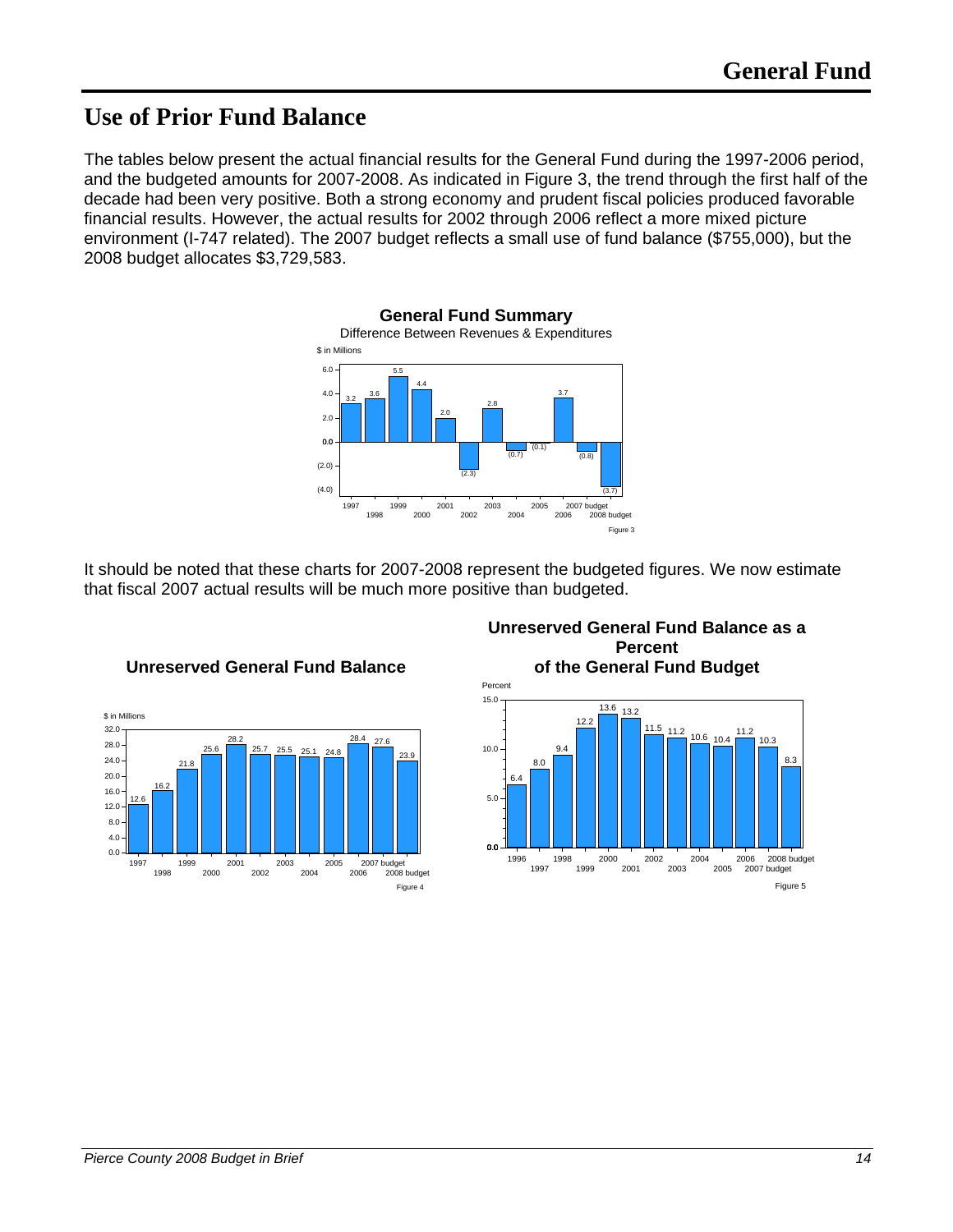## **Other County Funds**

A great many of the county's programs are financed from sources outside of the General Fund. In total, these funds have combined expenditures well in excess of the General Fund budget. However, the nature of the revenue sources mandate that **these monies can only be used for specific activities**. Hence, they are budgeted and accounted for in separate funds. Summary figures for each fund can be found in the Total Expenditures/Expenses table of the General Overview section

## **Community Services & Human Services Fund**

The county is a major provider of community and human services through programs funded primarily from state and federal grants, and in recent years the new recording fees for housing programs. Due to the vagaries of the grant funding process, these budgets often vary significantly from year to year. The following summarizes the **major funds** and the significant **changes in the 2008 budgets**:

- The reduction in **Community Development** reflects a smaller capital program for 2008.
- The **Human Services Fund** now excludes all mental health programs. These programs are now reflected in the new **Mental Health Fund** The reduction in Community Development reflects a smaller capital program for 2007.

| <b>COMMUNITY SERVICES &amp; HUMAN SERVICES</b> |                       |                       |                       |  |  |  |  |  |
|------------------------------------------------|-----------------------|-----------------------|-----------------------|--|--|--|--|--|
| <b>Fund</b>                                    | 2008<br><b>Budget</b> | 2007<br><b>Budget</b> | Percent<br>Change     |  |  |  |  |  |
| <b>Community Action</b>                        | \$6,805,570           | \$6,780,010           | $0.4^{\circ}$<br>$\%$ |  |  |  |  |  |
| Comm Development                               | 3,208,840             | 5,888,990             | (45.5)                |  |  |  |  |  |
| Homeless Hous Prog                             | 1,737,010             | 1,532,920             | 13.3                  |  |  |  |  |  |
| Hous Repair Prog                               | 6,676,980             | 8,474,230             | (21.2)                |  |  |  |  |  |
| <b>Human Services</b>                          | 37,473,290            | 89,171,690            | (58.0)                |  |  |  |  |  |
| Low Income Hous Fee                            | 2,500,300             | 4,179,760             | (40.2)                |  |  |  |  |  |
| Mental Hith Fnd (RSN)                          | 19.952.920            |                       | $\infty$              |  |  |  |  |  |

 The "**Housing**" program changes often reflect grant fluctuations, major multi-year project impacts, and/or conservative grant estimates.

It is our belief that the funding from state and federal sources is not adequate to finance the service levels that should be provided. We are working with state and federal agencies in an attempt to increase the funding levels, and it is possible that additional grant monies will be secured in 2008. However, even these potential new grants will probably be insufficient to cope with all the human service needs in Pierce County.

Even though most of the funding for these human and community service programs comes from state and federal grants, the General Fund and other locally generated revenues still provide a sizeable contribution, most of which is budgeted in the Miscellaneous Current Expense account. In addition, many of the General Fund dollars allocated to the Health Department will in turn be budgeted for social and human services.

## **Transportation Services**

The county has major transportation responsibilities, and accounts for theses responsibilities and service costs in seven major funds,

The major items of note for next year are:

**◯ County Roads Fund** – — includes 21.25 new staff positions for both maintenance and capital project

| <b>Transportation Services Funds</b> |               |               |            |  |  |  |  |  |
|--------------------------------------|---------------|---------------|------------|--|--|--|--|--|
|                                      | 2008<br>2007  |               |            |  |  |  |  |  |
| <b>Fund</b>                          | <b>Budget</b> | <b>Budget</b> | Change     |  |  |  |  |  |
| County Roads Fund                    | \$68,505,300  | \$70,409,560  | (2.7)%     |  |  |  |  |  |
| P.W. Construction Fund               | 51,622,000    | 43,461,000    | 18.8 %     |  |  |  |  |  |
| Ferry Services Fund                  | 4,006,880     | 3,957,020     | 1.3%       |  |  |  |  |  |
| Airport Fund                         | 955,720       | 2,457,780     | $(61.1)\%$ |  |  |  |  |  |
| <b>Roads Second REET</b>             | 18,775,810    | 14,046,090    | 33.7 %     |  |  |  |  |  |
| Traffic Impact Fee Fund              | 6,000,000     | 8,000,000     | $(25.0)\%$ |  |  |  |  |  |
| <b>Transportation Facilities</b>     | 9,352,760     | 25,873,790    | (63.9)%    |  |  |  |  |  |

activities, but with a reduced direct allocation for capital projects.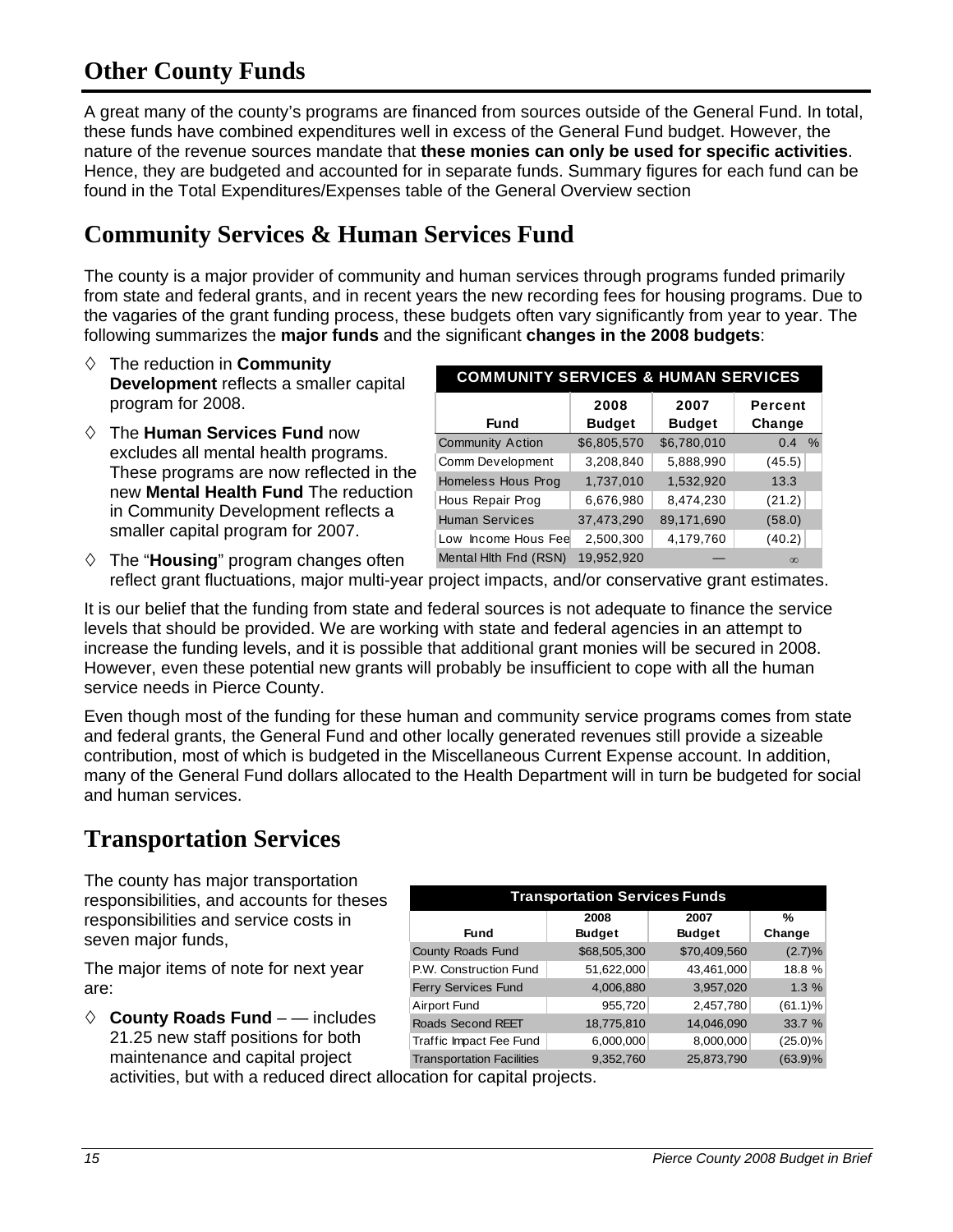- **Public Works Construction Fund** — reflects a substantially increased capital construction program with substantial financing from **Roads REET** and **Traffic Impact Fee** Funds.
- **Airport Fund**  major grant funded improvements were undertaken in 2007.
- $\Diamond$  **Roads Second REET** reflects an increased capital projects allocation in 2008.
- **Transportation Facilities**  the construction of the Central Maintenance and the Rhodes Lake Maintenance facilities will be substantially completed in 2007.

## **Parks and Recreation Fund**

Although the county's General Fund provides a direct allocation for parks and recreation services (\$6.6

million in 2008), there are several other county funds which provide parks and recreation services or which construct, repair or enhance parks and recreation facilities. The 2008 Budgets for these funds are as follows:

Although this \$40.2 million total includes some double counting (transfer between funds for project accounting purposes), the above allocations still represent an **enormous commitment by the county and** 

| <b>PARKS FUND</b>      |                       |                       |                        |  |  |  |  |  |  |
|------------------------|-----------------------|-----------------------|------------------------|--|--|--|--|--|--|
| Fund                   | 2008<br><b>Budget</b> | 2007<br><b>Budget</b> | Percent<br>Change      |  |  |  |  |  |  |
| <b>Conserv Futures</b> | \$10,247,910          | \$3,527,740           | 190.5<br>$\frac{0}{c}$ |  |  |  |  |  |  |
| Parks Impact Fees      | 3,384,200             | 3,992,600             | (15.2)                 |  |  |  |  |  |  |
| Parks Sales Tax        | 5,781,510             | 5,271,400             | 9.7                    |  |  |  |  |  |  |
| Parks Second REET      | 4,814,740             | 3,903,420             | 23.3                   |  |  |  |  |  |  |
| Paths & Trails         | 8,391,520             | 4,654,790             | 80.3                   |  |  |  |  |  |  |
| Parks Const. Fund      | 5,209,860             | 7,850,580             | (33.6)                 |  |  |  |  |  |  |
| <b>Golf Courses</b>    | 2,326,460             | 2,150,000             | 8.2                    |  |  |  |  |  |  |

**its citizens to greatly enhanced parks and recreation programs** – both for new facilities as well as for annual maintenance and programs.

## **Environmental Services**

 The county Public Works and Utilities Department has five funds which deal with environmental issues. These funds and budgets are listed below:

Major changes in these funds can be summarized as follows:

- **Surface Water Management** the budget increase reflects a large capital improvement program.
- $\Diamond$  **Solid Waste** three additional positions for recycling/waste reduction programs, and an update to the Solid Waste Master Plan.

| <b>Environmental Services Funds</b> |               |               |            |  |  |  |  |  |  |
|-------------------------------------|---------------|---------------|------------|--|--|--|--|--|--|
| 2008<br>2007<br>%                   |               |               |            |  |  |  |  |  |  |
| Fund                                | <b>Budget</b> | <b>Budget</b> | Change     |  |  |  |  |  |  |
| Surface Water Management            | \$27,751,940  | \$26,265,850  | 5.7 %      |  |  |  |  |  |  |
| Sew er Utility                      | 93,390,400    | 91,424,100    | 2.2%       |  |  |  |  |  |  |
| <b>Solid Waste</b>                  | 6,136,910     | 5,483,470     | 11.9 %     |  |  |  |  |  |  |
| <b>Water Utility</b>                | 188,940       | 312,900       | $(39.6)\%$ |  |  |  |  |  |  |
| River - REET                        | 9,631,140     | 4,108,470     | 134.4 %    |  |  |  |  |  |  |

- $\diamond$  **Sewer Utility** the budget includes a significant capital improvement program, and the addition of 9 new positions. The budget also reflects a rate increase of 3.5% to match the impact of inflation on operating costs.
- $\Diamond$  **River REET** an increased land acquisition program utilizing anticipated grant funds.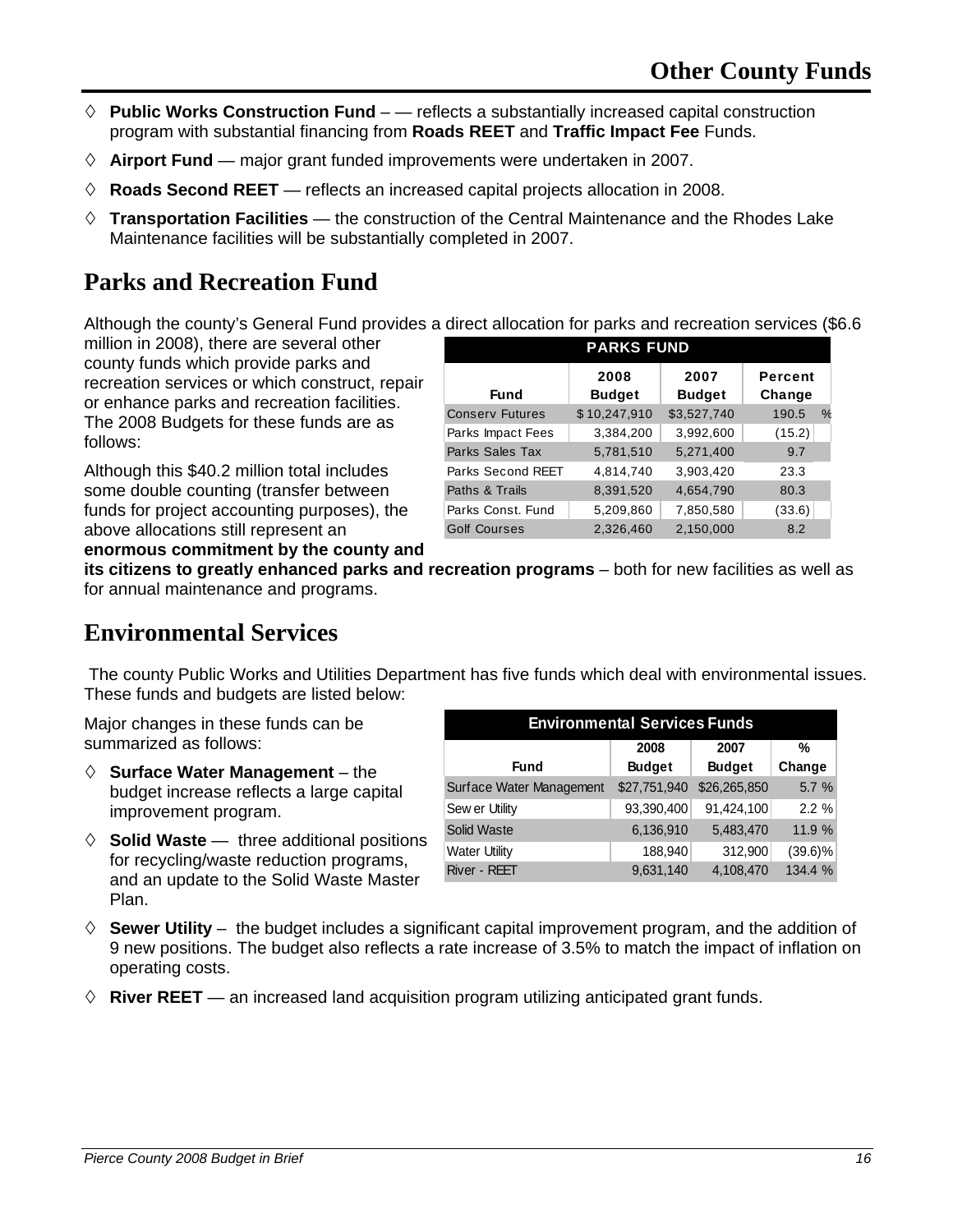## **Internal Service Funds**

Internal Service Funds provide services, supplies, and equipment to other county departments, which pay for these services through various billing systems. In essence, these funds operate under the enterprise fund business model, except that their customers are other county departments. The long-range goal is to establish rates which will pay all operating and capital costs, and to insure that the General Fund does not need to subsidize these activities.

 The following summarizes **significant** changes in 2008 budgets:

- **Equipment Services Fund** the decrease reflects the fact that the 2007 budget includes a \$4 million allocation for the Central Maintenance Facility.
- $\Diamond$  **Facilities Management** — reflects additional maintenance and operating expenses for new county-owned facilities (Corporate Express, Roads Maintenance Facilities, etc.).

| <b>Internal Service Funds</b> |               |               |            |  |  |  |  |  |
|-------------------------------|---------------|---------------|------------|--|--|--|--|--|
|                               | %             |               |            |  |  |  |  |  |
| <b>Fund</b>                   | <b>Budget</b> | <b>Budget</b> | Change     |  |  |  |  |  |
| <b>Equipment Services</b>     | \$15,324,050  | \$18,748,500  | $(18.3)\%$ |  |  |  |  |  |
| Information Technology        | 19,614,040    | 18,732,200    | 4.7 %      |  |  |  |  |  |
| <b>Facilities Management</b>  | 12,790,960    | 11,435,330    | 11.9%      |  |  |  |  |  |
| Radio Communications          | 2,514,360     | 2.405.970     | 4.5 %      |  |  |  |  |  |
| <b>Fleet Rental</b>           | 4,893,640     | 4.040.170     | 21.1 %     |  |  |  |  |  |
| <b>General Services</b>       | 3,377,520     | 3,263,620     | 3.5%       |  |  |  |  |  |
| Self Insurance                | 8,705,890     | 8,449,390     | 3.0%       |  |  |  |  |  |
| <b>Workers Compensation</b>   | 3,584,940     | 3,121,120     | 14.9 %     |  |  |  |  |  |

- $\Diamond$  **Fleet Rental** additional vehicles for new staff (e.g. Sheriff).
- $\Diamond$  **Workers Compensation** reflects recent claims experience and additional staff in the county.

Many of these internal service funds will rely upon prior fund balance in order to support their 2007 budgets. This results from both the scheduled replacement of capital assets using depreciation reserves, and our desire to keep charges to other funds to a minimum.

## **Special Revenue & Other Funds**

The remaining county funds have been established by state law or county ordinance to separately record the revenues and expenditures associated with specific programs. The most important 2008 budget highlights are:

- $\Diamond$  The **Imaging System Fund** contains major allocations for recording and preservation activities in the Auditor's Office, adds additional staff in the Auditor's Office for these functions, and provides funding for an electronic document management system in the Public Works and Utilities Department.
- $\diamond$  **911 System Fund** contains major allocations for recording and preservation activities in the Auditor's Office, adds additional staff in the Auditor's Office for these functions, and provides funding for an electronic document management system in the Public Works and Utilities Department.
- **Geographic Information System Fund**  one new position to replace an outside contract, two clerical staff for the address certification project, and orthophotography flights in 2008.
- $\diamond$  **Jail Construction Fund** includes \$2.5 million funding for Pod 4T in the Main Jail, which we plan to open in 2009.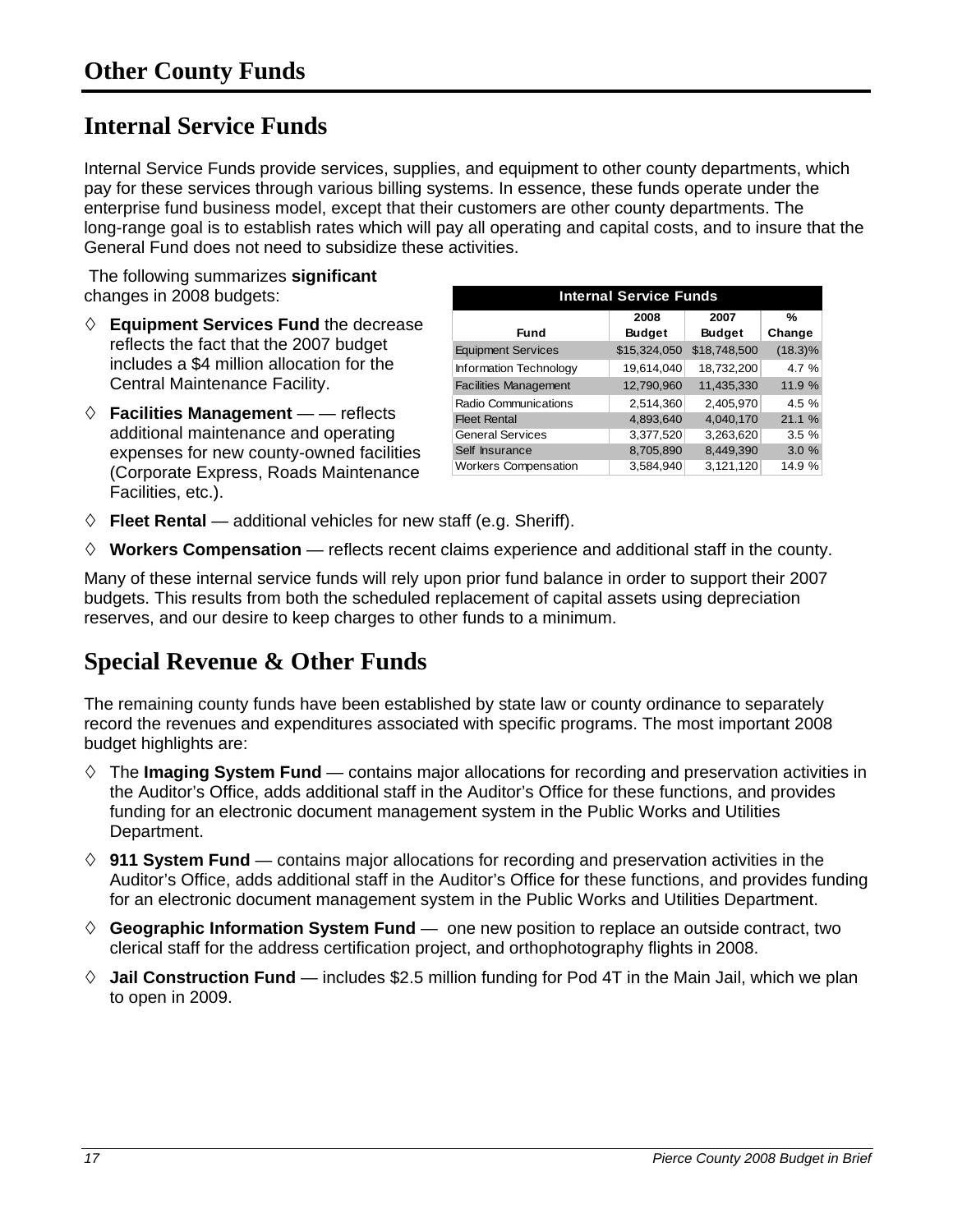## **Summary**

The 2008 Budget submitted to the County Council is based upon a set of favorable economic conditions which we hope will "hold" throughout the year. These conditions include a prosperous local economy, solid building activity, increased property values, and higher interest rates which have generated additional revenue without as yet negatively affecting economic growth. These favorable conditions and the resulting revenue growth should allow us to moderately enhance many of our highest priority services.

We have also recommended the use of Reserves for one time activities (building remodeling, capital equipment replacements, etc.). Reserves should not be used for ongoing staff and programs.

Despite normal pressures and uncertainties, this budget moves us forward in many vital areas:

- $\diamond$  funding for public safety and judicial system improvements,
- $\diamond$  major new parks and recreation facilities,
- $\diamond$  a significant transportation improvement program,
- $\diamond$  needed county building infrastructure improvements,
- $\diamond$  sewer utility and surface water management facility improvements.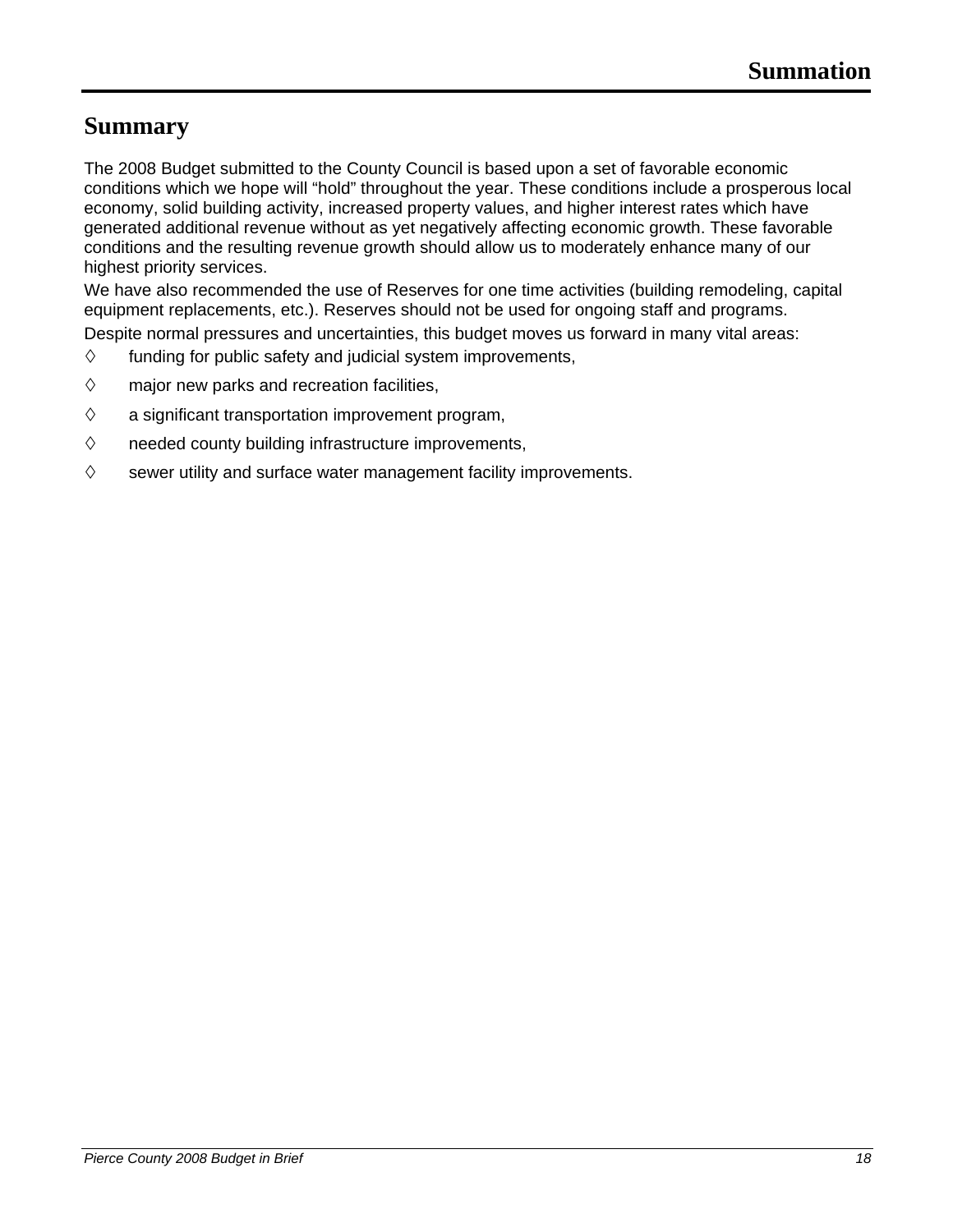## **Property Taxes and Assessed Valuation**

The growth in Property Tax revenue is dependent upon both the actual growth in assessed valuation and the tax rate. The growth in assessed valuation from 2007 to 2008 was approximately \$10 billion (12.6%). Approximately 26% of the growth is due to new construction, and 74% is due to the revaluation of existing properties.

## **Property Tax Levy Rates**

Levy rates determine the amount of tax that a **Combined Property Tax Millages**  property owner pays per thousand dollars of assessed value. The November 2001 passage of Initiative 747 limits the maximum growth in property tax revenues from existing property to the lesser of 1% or the percentage increase in the Implicit Price Deflator (IPD), which is 3.419% in 2008 (based upon last year's actual figures). This limitation on property tax revenue growth coupled with an inflationary increase in existing property revaluations has resulted in a 7.7% reduction in the 2008 County Levy tax rate from 2007; and 38% since the initiative was enacted. The Road Levy tax rate has decreased by 8.1% from the 2007 rate and the Conservation Futures tax is down 7% from 2007. The charts on the following page present historical and comparative detailed rate information.

#### $33.7$   $35.2$   $37.9$   $41.5$   $45.0$   $46.5$   $49.4$   $33.2$ 63.9 79.0 89.0 20.0 30.0 40.0 50.0 60.0 70.0 80.0 90.0 \$ in Billio

1998 1999 2000 2001 2002 2003 2004 2005 2006 2007 2008

0.0 10.0



Note: The Conservation Futures rate was reduced to .0247 in 1996 due to levy lid limits, and .660 in 2002, 3.0609 in 2003, .0592 in 2004, and .0571 in 2005 due to the impact of I-747 and the 1% limit.

| <b>Property Tax Levies</b>                               |    |                                  |      |             |                       |                                  |    |                  |
|----------------------------------------------------------|----|----------------------------------|------|-------------|-----------------------|----------------------------------|----|------------------|
|                                                          |    |                                  | 2007 |             |                       | 2008                             |    |                  |
|                                                          |    | Tax Rate <sup>1</sup>            |      | Revenue     | Tax Rate <sup>1</sup> |                                  |    | Revenue          |
|                                                          |    | Assessed Value: \$78,973,985,728 |      |             |                       | <b>Assessed Value:</b>           |    | \$88,954,056,815 |
| A. County Levy (\$1.80 maximum)                          |    |                                  |      |             |                       |                                  |    |                  |
| General Fund                                             | \$ | 1.1092                           | \$   | 87,600,629  | \$                    | 1.0253                           | \$ | 91,205,740       |
| Administrative Refund RCW 84.69                          |    | 0.0033                           |      | 266,769     |                       | 0.0014                           |    | 120,500          |
| Sub Total General Fund                                   |    | 1.1126                           |      | 87,867,398  |                       | 1.0267                           |    | 91,326,240       |
| Veteran's Relief                                         |    | 0.0072                           |      | 568,613     |                       | 0.0065                           |    | 582,520          |
| <b>Social Services</b>                                   |    | 0.0157                           |      | 1,239,892   |                       | 0.0145                           |    | 1,289,840        |
| <b>Total County Levy</b>                                 |    | 1.1355                           |      | 89,675,902  |                       | 1.0477                           |    | 93,198,600       |
| B. Conservation Futures (\$.0625 Maximum)                |    | 0.0424                           |      | 3,347,236   |                       | 0.0392                           |    | 3,488,220        |
|                                                          |    | Assessed Value: \$34,900,952,188 |      |             |                       | Assessed Value: \$39,554,940,235 |    |                  |
| C. Road District Levy (\$2.25 Maximum)                   |    |                                  |      |             |                       |                                  |    |                  |
| Allocated to Road Fund                                   |    | 1.2252                           |      | 42,761,787  |                       | 1.1266                           |    | 44,562,500       |
| Law Enforcement Levy                                     |    | 0.2983                           |      | 10,411,288  |                       | 0.2743                           |    | 10,849,710       |
| Administrative Refund RCW 84.69                          |    |                                  |      |             |                       |                                  |    |                  |
| <b>Total Road District Levy</b>                          |    | 1.5235                           |      | 53,173,076  |                       | 1.4009                           |    | 55,412,210       |
| <b>TOTAL COUNTY TAX LEVIES</b>                           |    | 2.7014                           |      | 146,196,215 | \$                    | 2.4878                           |    | 152,099,030      |
| Tax rates are applied to each \$1,000 of assessed value. |    |                                  |      |             |                       |                                  |    |                  |

**Total Assessed Valuation**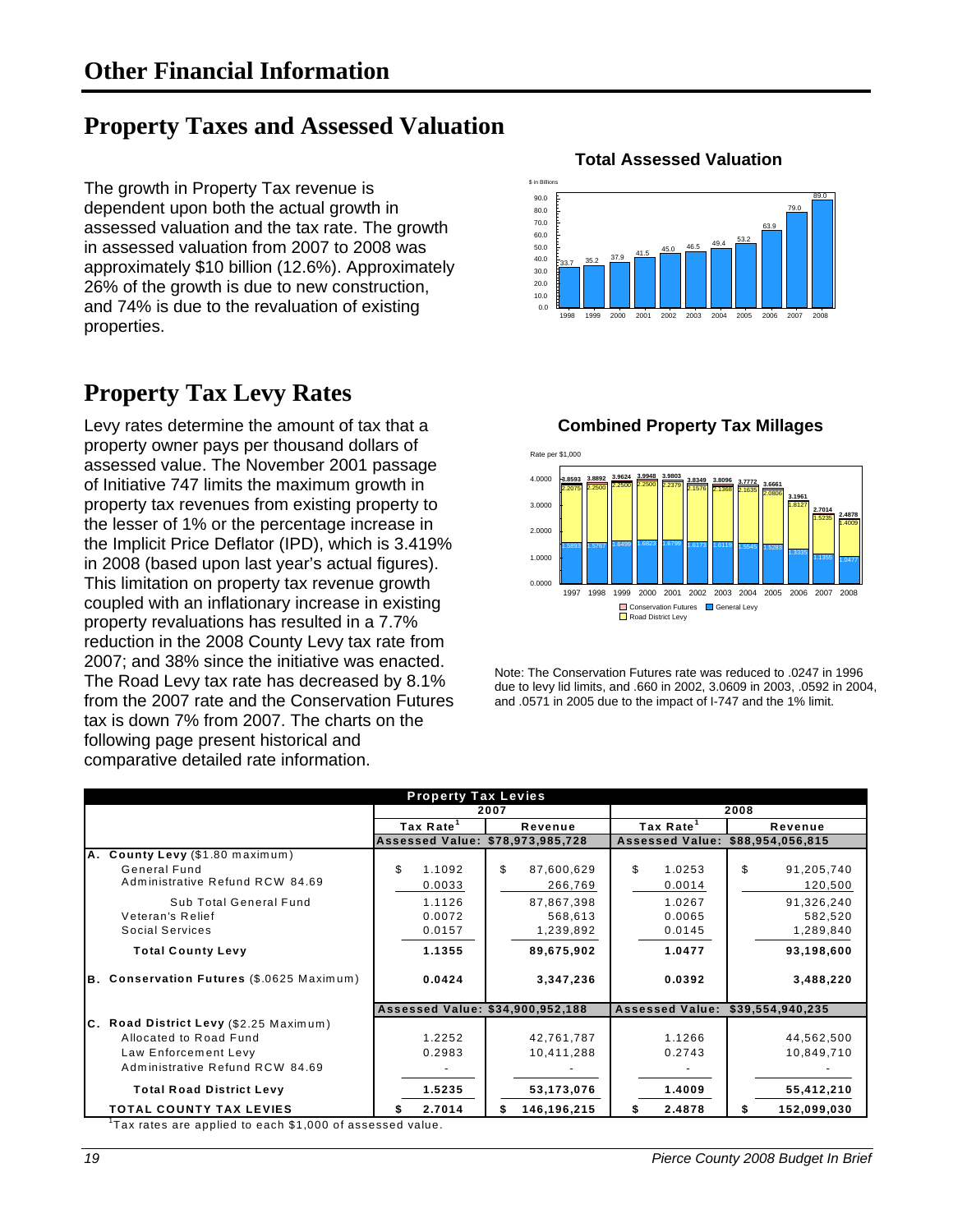## **Debt Capacity**

Under Washington State Law, a county may issue general obligation debt for general county purposes in an amount not to exceed 2½% of all actual value of all taxable property. Unlimited tax debt requires an approving vote of the people, and any election to validate General Obligation Debt must have a voter turnout of at least 40% of those who voted in the last state general election, and 60% of those voting must be in the affirmative. The County Council may, by ordinance, authorize the issuance of limited tax General Obligation Debt in an amount up to 1½% of the actual valuation within the County without a vote of the people. No combination of limited or unlimited tax debt may exceed 2½% of the actual valuation. The debt service on unlimited tax debt is secured by excess tax levies, whereas the debt service on limited tax debt is secured by taxes collected within the \$1.80 per \$1,000 of assessed value county operating levy.

| Debt Capacity as of September 30, 2007                      |                   |                     |
|-------------------------------------------------------------|-------------------|---------------------|
| 2007 Assessed Vaulation for 2008 Tax Collections            |                   | 88,954,056,815      |
|                                                             |                   |                     |
| A. Inside Levy (issued without vote of the people)          |                   |                     |
| Legal Limit (1.5% of property value)                        |                   | \$<br>1,334,310,852 |
| Amount of Debt Applicable to Debt Limit:                    |                   |                     |
| Net Limited General Obligation Bonds                        | \$<br>100,828,010 |                     |
| Net Limited General Obligation Bonds - Proprietary Type     | \$<br>24,872,420  |                     |
| Estimated Compensated Absences (12/31/2005)                 | 18,883,000        |                     |
| Installment Contracts - Ferries & Road                      | 10,288,480        |                     |
| <b>Total Limited Tax General Obligation Debt</b>            |                   | 154,871,910         |
| <b>Limited Tax General Obligation Debt Margin Available</b> |                   | \$<br>1,179,438,942 |
| B. Outside Levy (issued with vote of the people)            |                   |                     |
| Legal Limit (2.5% of property value)                        |                   | \$<br>2,223,851,420 |
| Amount of Debt Applicable to Debt Limit:                    |                   |                     |
| Net Limited General Obligation Debt                         |                   | 154,871,910         |
| <b>Total General Obligation Debt Margin Available</b>       |                   | 2,068,979,510       |

| <b>Pierce County Bonded Debt Ratios Estimated at September 30, 2007</b>       |         |
|-------------------------------------------------------------------------------|---------|
| <b>General Obligation Bonded Debt per Capita</b>                              |         |
| (excluding Proprietary GO/Debt, Compensated Absences, & Installment Contract) | 127.55  |
|                                                                               |         |
| Assessed Valuation per Capita                                                 | 112,529 |
| Ratio of direct G O Bonded Debt to Assessed Value                             |         |
| (including Proprietary GO/Debt)                                               | 0.0011  |

| <b>Pierce County Bond Ratings</b> |            |               |  |  |  |  |  |  |  |  |
|-----------------------------------|------------|---------------|--|--|--|--|--|--|--|--|
|                                   | General    | Sewer Revenue |  |  |  |  |  |  |  |  |
|                                   | Obligation | (Uninsured)   |  |  |  |  |  |  |  |  |
| Moody's                           | Aa3        | $A-1$         |  |  |  |  |  |  |  |  |
| <b>Standard and Poor's</b>        | AA-        | AA-           |  |  |  |  |  |  |  |  |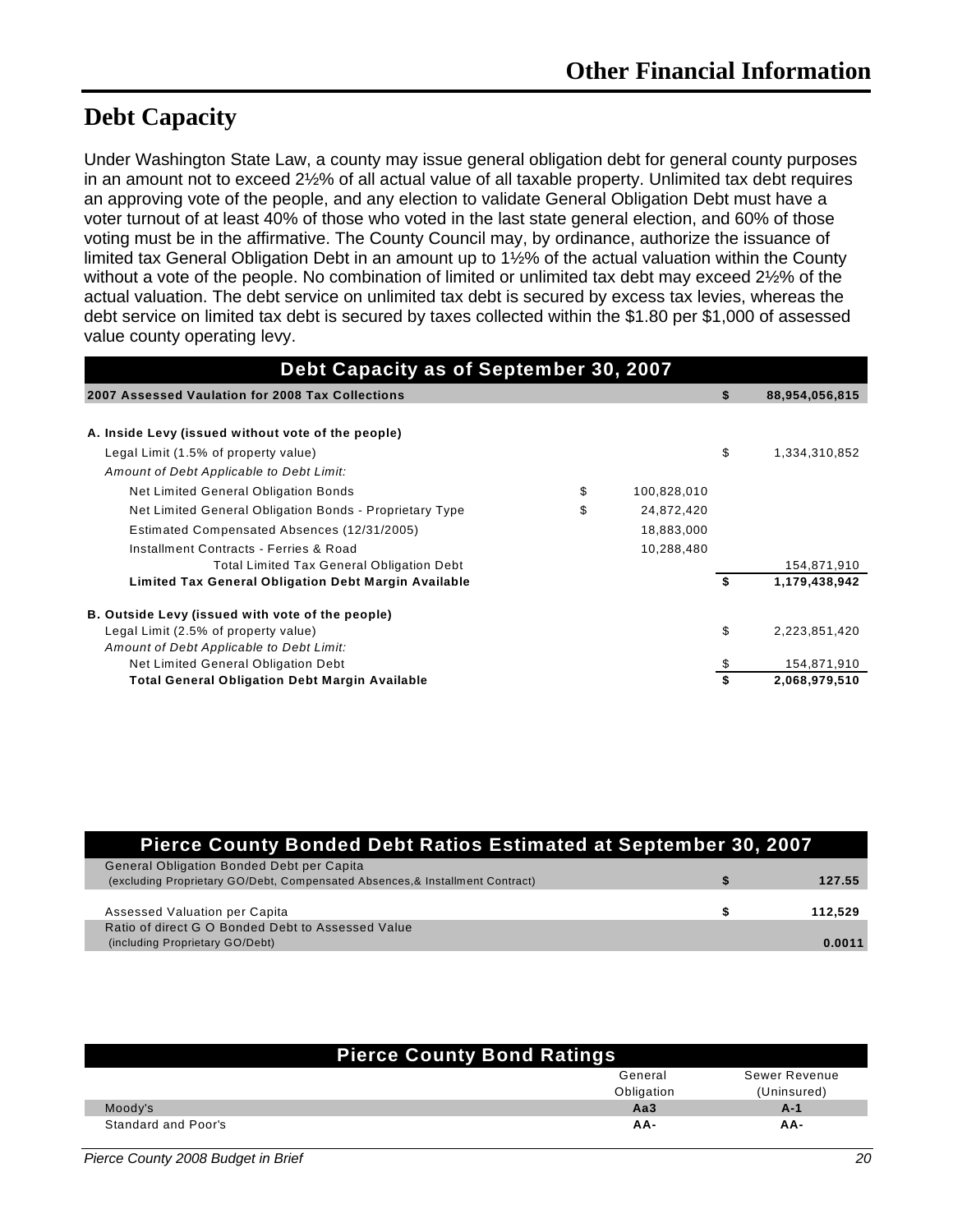## **2008 Capital Improvement Program**

The Capital Facilities Plan (CFP) details the County's most current understanding of the projected capital improvement needs and financing sources. The CFP is one of the elements of Pierce County's comprehensive plan required by Washington's Growth Management Act.

Capacity projects are defined as those that increase space or capabilities. Non-capacity projects are major repairs or renovations to existing facilities.

In order to be considered a "capital improvement" for the CFP, the expenditure must be for the acquisition of a physical asset which has a useful life in excess of one year and which has a value/cost of at least \$75,000. Excluded from the definition are such items as vehicles, office and data processing equipment, other equipment items (unless they are an integral part of the larger physical improvement), and normal repairs and maintenance.





## **Capital Improvement Projects Summary**

Capital expenditures planned and budgeted for 2008 are significantly lower than 2007 due to fiscal constraints and completion of major projects such as Phase I of the County-City Building remodel, the Corporate Express Building remodel, and substantial completion of the Transportation Central Maintenance Facility. The 2008 Capital Improvement Program provides for enhancements to safety and security, transportation and infrastructure, land conservation and recreation, environmental services, repairs and renovations, and increased capacity to keep pace with County growth and to maintain LOS standards. The following table summarizes the projects planned in the CFP for each category of facility.

| <b>CAPITAL IMPROVEMENT PROJECT SUMMARY</b> |    |            |    |            |     |            |    |            |    |            |    |            |  |
|--------------------------------------------|----|------------|----|------------|-----|------------|----|------------|----|------------|----|------------|--|
|                                            |    | 2008       |    | 2009       |     | 2010       |    | 2011       |    | 2012       |    | 2013       |  |
| <b>Adult Detention</b>                     | \$ | 2,500,000  | \$ | 3,835,000  | \$. | 2,833,000  | \$ | 1,795,000  | \$ | 1,223,000  | \$ | 650,000    |  |
| Airport                                    |    | 380,300    |    | 987,500    |     | 1,575,000  |    | 75,000     |    | 250,000    |    | 575,000    |  |
| <b>District Court</b>                      |    |            |    | 1,674,800  |     | 7,335,200  |    | 1,800,000  |    | 1,075,000  |    | 500,000    |  |
| Ferry System                               |    | 254,000    |    | 685,000    |     | 5,162,000  |    | 50,000     |    | 600,000    |    |            |  |
| <b>General Admin Buildings</b>             |    | 1,788,500  |    | 1,929,500  |     | 3,117,000  |    | 3,128,000  |    | 970,000    |    | 1,979,000  |  |
| <b>Human Services</b>                      |    | 826,000    |    | 950,000    |     | 950,000    |    | 700,000    |    | 700,000    |    | 700,000    |  |
| Juvenile Detention                         |    |            |    | 6,310,000  |     | 7,460,000  |    | 2,000,000  |    | 5,515,000  |    | 2,615,000  |  |
| Parks and Recreation                       |    | 13,466,700 |    | 8,279,500  |     |            |    |            |    |            |    |            |  |
| River Improvement                          |    | 8,939,400  |    | 1,100,000  |     | 1,100,000  |    | 4,000,000  |    | 1,100,000  |    | 1,100,000  |  |
| Roads Bldgs & Facilities                   |    | 4,502,800  |    | 6,000,000  |     |            |    |            |    |            |    |            |  |
| <b>Sanitary Sewer</b>                      |    | 30,188,600 |    | 39,763,200 |     | 16,257,200 |    | 17,976,600 |    | 1,052,500  |    | 865,000    |  |
| <b>Sheriff Buildings</b>                   |    | 5,038,000  |    | 10,285,900 |     | 9,960,900  |    | 10,960,900 |    | 1,075,000  |    | 75,000     |  |
| <b>Solid Waste</b>                         |    | 459,000    |    | 880,000    |     | 2,294,000  |    |            |    |            |    |            |  |
| <b>Superior Court</b>                      |    | 4,430,000  |    | 2,478,000  |     | 50,000     |    | 50,000     |    | 50,000     |    | 50,000     |  |
| Surface Water Management                   |    | 9,850,000  |    | 12,833,000 |     | 10,383,000 |    | 9,502,000  |    | 9,485,000  |    | 9,350,000  |  |
| <b>Total</b>                               | \$ | 82,623,300 |    | 97,991,400 |     | 68,477,300 |    | 52,037,500 |    | 23,095,500 |    | 18,459,000 |  |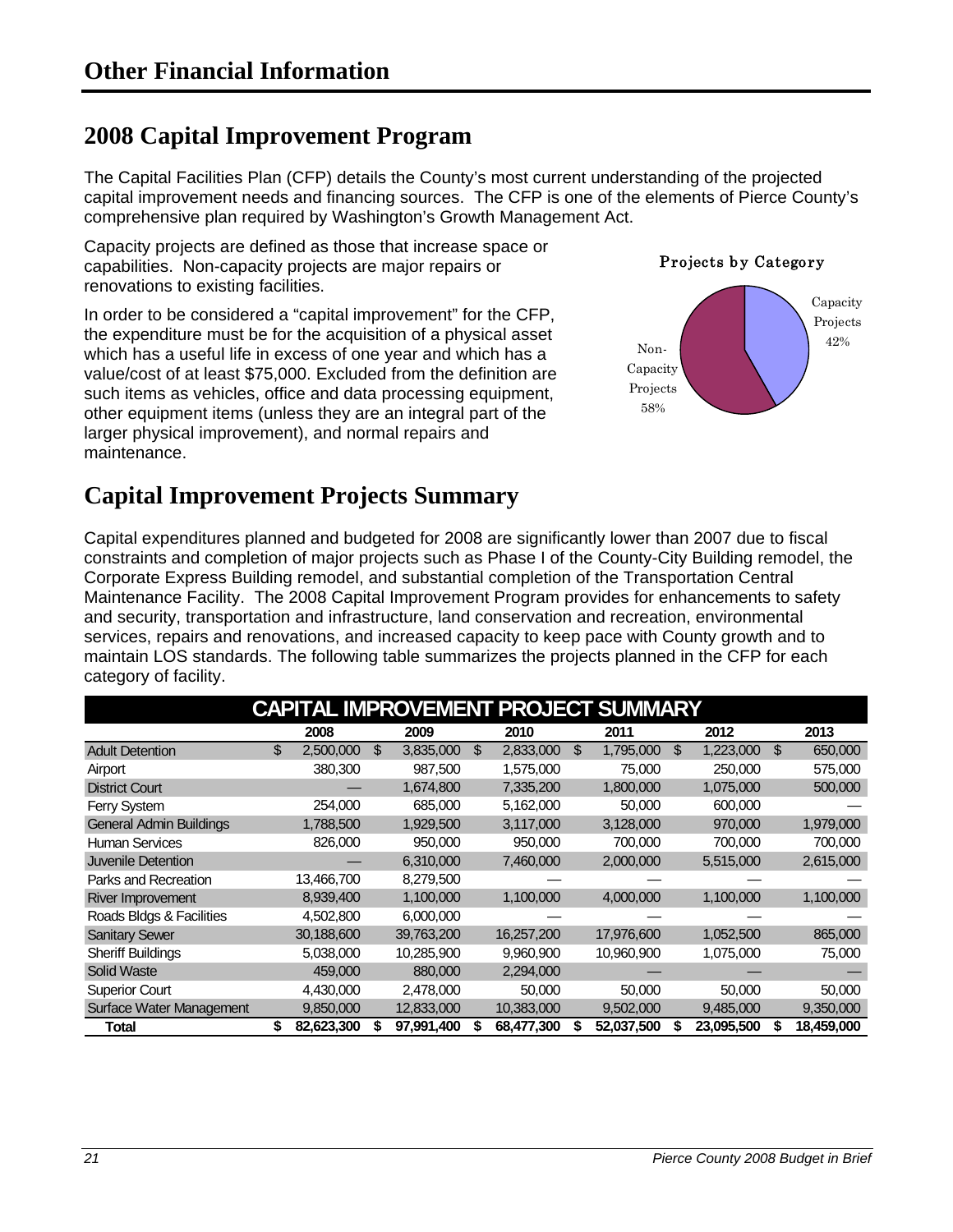## **2008 Capital Improvement Projects Sources of Funds**

The sources of funds for capital improvement projects have been grouped into five major categories. For 2008 41% will be from Taxes/Fees, 51% from Service Fees and 8% from Grants and Contributions.

- **Taxes/Fees**. This source of revenue includes non-dedicated taxes and fees such as sales tax, property tax, court fines, licenses and permits. This category also includes dedicated taxes and fees such as park impact fees, park sales tax, and gas taxes.
- **Service Fees**. These fees are for specific services provided. Examples are E-9-1-1, golf course fees, sewer fees and surface water management fees.
- **Grants & Contributions**. This source of revenue includes federal, state and city contributions for specific projects or purposes. Examples include road funds, parks donations and grants, mental health and human services grants, and the City of Tacoma portion of the County-City Building.
- $\diamond$  **Bonds**. This is interest bearing debt issued by the county.
- **Intergovernmental Loans**. This category is used for loans from one department to another, or from a tax/fees fund to a user fee (enterprise) fund.

| <b>2008 SOURCE OF FUNDS</b> |    |                   |                     |                               |    |            |  |  |  |  |  |  |
|-----------------------------|----|-------------------|---------------------|-------------------------------|----|------------|--|--|--|--|--|--|
|                             |    |                   |                     | Grants &                      |    |            |  |  |  |  |  |  |
|                             |    | <b>Taxes/Fees</b> | <b>Service Fees</b> | <b>Contributions</b>          |    | Total      |  |  |  |  |  |  |
| <b>Adult Detention</b>      | \$ | 2,500,000         | \$.                 | S<br>$\overline{\phantom{0}}$ | \$ | 2,500,000  |  |  |  |  |  |  |
| Airport                     |    | 311,100           |                     | 69,200                        |    | 380,300    |  |  |  |  |  |  |
| <b>Ferry System</b>         |    |                   | 199,000             | 55,000                        |    | 254,000    |  |  |  |  |  |  |
| General Admin Buildings     |    | 338,500           | 1,450,000           |                               |    | 1,788,500  |  |  |  |  |  |  |
| <b>Human Services</b>       |    | 676,000           |                     | 150,000                       |    | 826,000    |  |  |  |  |  |  |
| Parks and Recreation        |    | 8,896,900         | 3,338,100           | 1,231,700                     |    | 13,466,700 |  |  |  |  |  |  |
| River Improvement           |    | 3,789,400         |                     | 5,150,000                     |    | 8,939,400  |  |  |  |  |  |  |
| Roads Bldgs & Facilities    |    | 4,502,800         |                     |                               |    | 4,502,800  |  |  |  |  |  |  |
| <b>Sanitary Sewer</b>       |    |                   | 28,188,600          | 2,000,000                     |    | 30,188,600 |  |  |  |  |  |  |
| <b>Sheriff Buildings</b>    |    | 4,838,000         |                     | 200,000                       |    | 5,038,000  |  |  |  |  |  |  |
| Solid Waste                 |    |                   | 459,000             |                               |    | 459,000    |  |  |  |  |  |  |
| <b>Superior Court</b>       |    | 4,430,000         |                     |                               |    | 4,430,000  |  |  |  |  |  |  |
| Surface Water Management    |    |                   | 9,850,000           |                               |    | 9,850,000  |  |  |  |  |  |  |
| Total                       | \$ | 30,282,700        | 43,484,700          | 8,855,900<br>S                |    | 82,623,300 |  |  |  |  |  |  |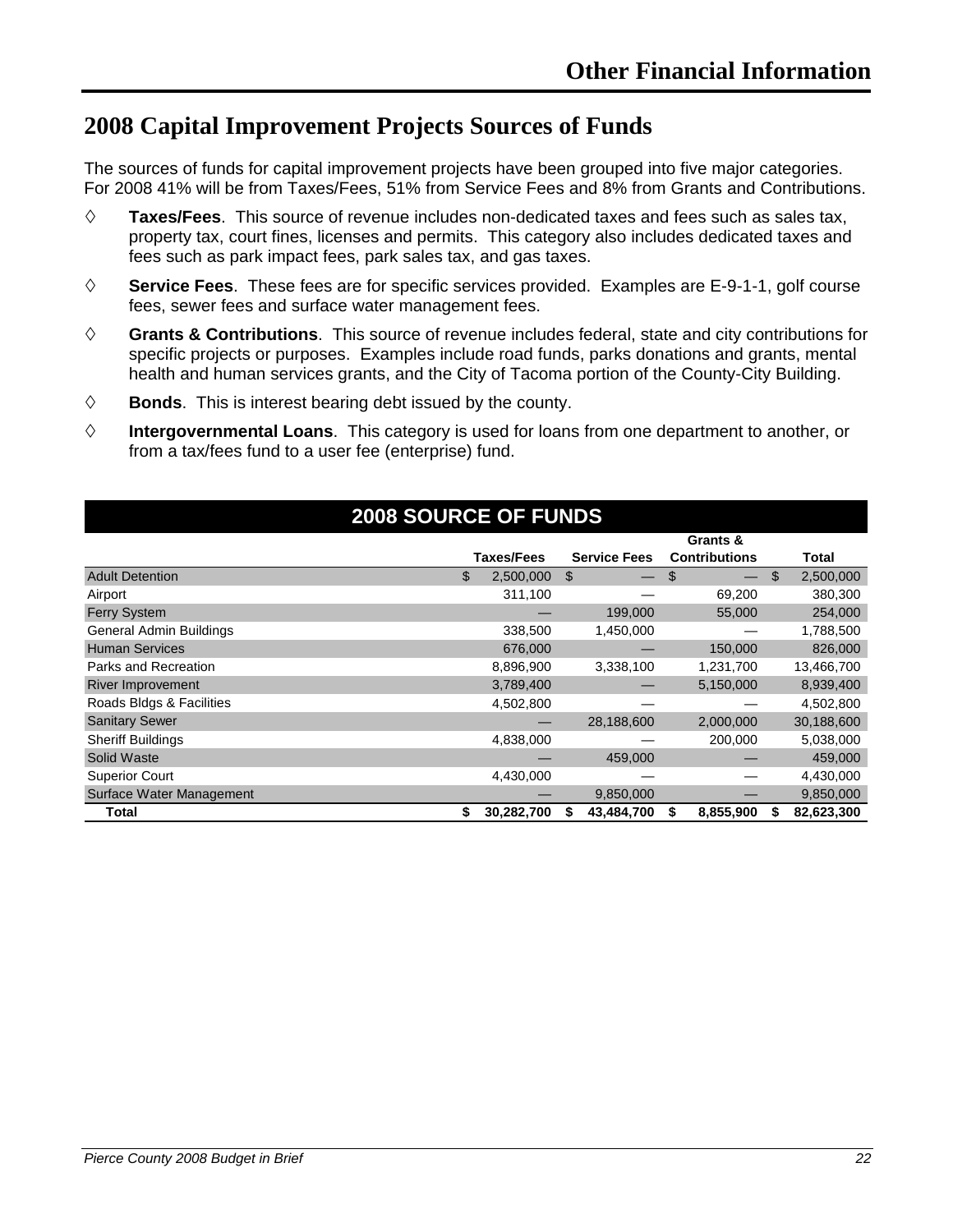## **Staffing Information**

As the population of Pierce County has increased, the demand for county services has risen correspondingly. General Fund staffing (authorized positions) has increased by 311 FTEs (17%) since 1998 while staffing in all other funds (special revenue, enterprise, and internal services) has increased by 341 FTEs (34%). Overall, 652 FTEs have been added since 1998, an increase of 23.1%.



**County-wide Staffing Summary** 

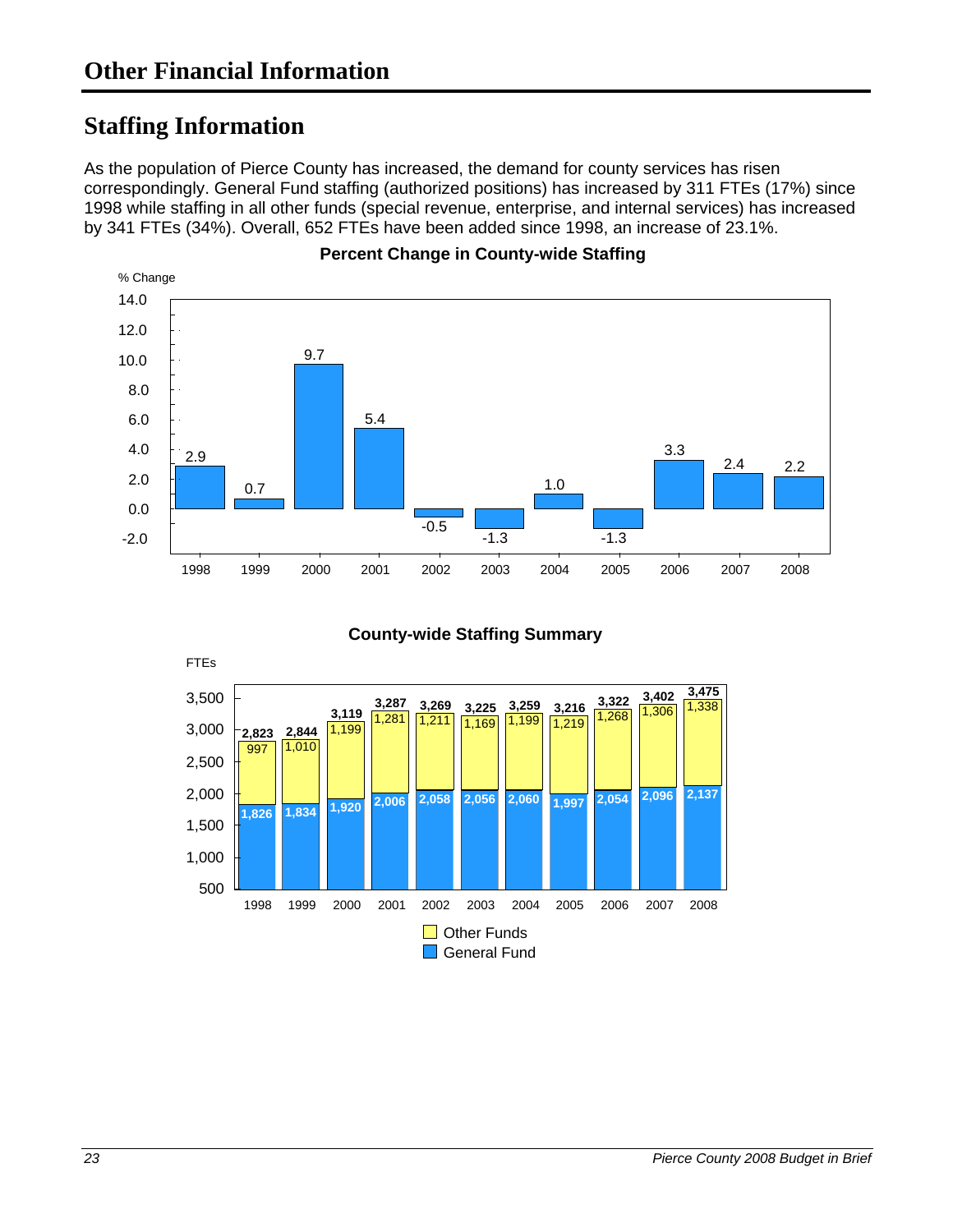#### **2008 Total County Staffing**

Summarized by Function

The Public Safety and Legal/Judicial systems combined accounts for just over 48% of the total County staff, with the Mental and Physical Health system at almost 11%. Just over 18% of the total staff provides Transportation, Utilities, and the Physical Environment services. Almost 2% of the total staff is related to Culture and Recreation. Just under 6 % are involved in Economic Environment activity and just over 8% staffing provide general government functions (including internal service funds).



## **2008 General Fund Staffing**

Summarized by Function

The Public Safety and Legal/Judicial systems combined accounts for 77% of all General Fund staff. Thirteen percent provide General Governmental services. Just over 8% of the General Fund staff support Economic Environment activities and just over 2% are involved in Culture and Recreation, and Physical Environment activities.

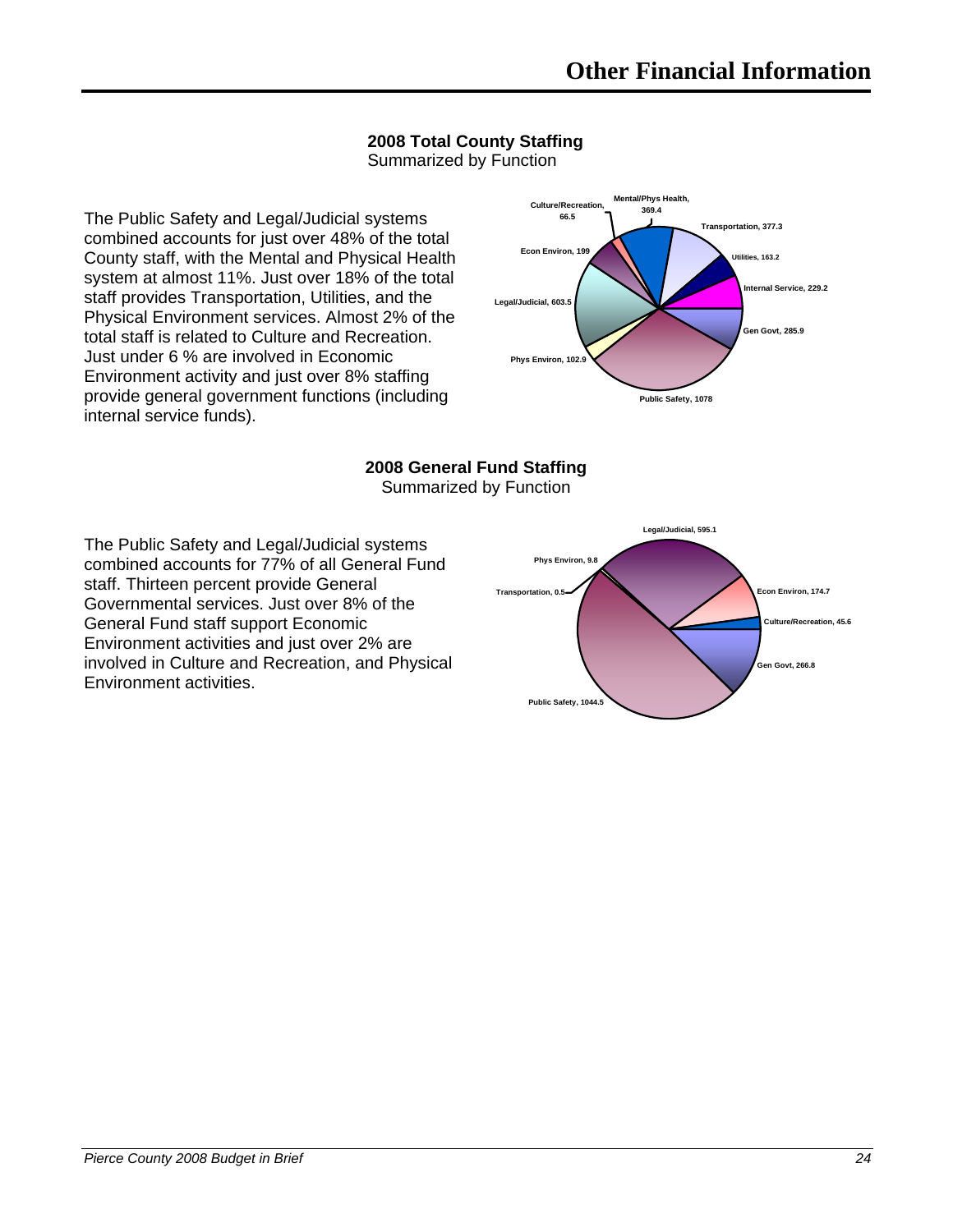| <b>STAFFING SUMMARY</b>                |                          |            |            |                          |               |            |            |            |         |  |  |  |  |
|----------------------------------------|--------------------------|------------|------------|--------------------------|---------------|------------|------------|------------|---------|--|--|--|--|
|                                        |                          |            |            |                          |               |            |            |            | Change  |  |  |  |  |
|                                        | 1998                     | 2002       | 2003       | 2004                     | 2005          | 2006       | 2007       | 2008       | from    |  |  |  |  |
|                                        | <b>FTE</b>               | <b>FTE</b> | <b>FTE</b> | <b>FTE</b>               | <b>FTE</b>    | <b>FTE</b> | <b>FTE</b> | <b>FTE</b> | 1998    |  |  |  |  |
| <b>General Fund:</b>                   |                          |            |            |                          |               |            |            |            |         |  |  |  |  |
| Assessor/Treasurer                     | 97.80                    | 98.30      | 90.30      | 90.10                    | 90.60         | 91.80      | 91.30      | 90.60      | (7.20)  |  |  |  |  |
| <b>Assigned Counsel</b>                | 92.70                    | 83.20      | 85.00      | 85.60                    | 89.30         | 93.20      | 96.60      | 99.90      | 7.20    |  |  |  |  |
| Auditor                                | 41.00                    | 43.00      | 43.00      | 43.00                    | 45.00         | 51.00      | 54.00      | 53.30      | 12.30   |  |  |  |  |
| <b>Budget &amp; Finance</b>            | 42.85                    | 43.45      | 43.20      | 44.20                    | 44.15         | 44.15      | 44.95      | 45.00      | 2.15    |  |  |  |  |
| Clerk of the Superior Court            | 50.00                    | 53.50      | 57.00      | 58.00                    | 57.00         | 57.50      | 57.50      | 56.50      | 6.50    |  |  |  |  |
| Communications                         |                          | 5.00       | 5.00       | 5.00                     | 5.00          | 4.00       | 4.00       | 4.00       | 4.00    |  |  |  |  |
| Corrections                            | 341.30                   | 393.80     | 377.70     | 377.80                   | 375.70        | 383.10     | 395.10     | 401.10     | 59.80   |  |  |  |  |
| <b>County Council</b>                  | 32.00                    | 29.50      | 29.00      | 29.00                    | 29.00         | 31.00      | 31.00      | 31.00      | (1.00)  |  |  |  |  |
| <b>County Executive</b>                | 6.75                     | 8.00       | 8.00       | 8.00                     | 8.00          | 8.00       | 8.00       | 8.00       | 1.25    |  |  |  |  |
| <b>District Court</b>                  | 68.20                    | 64.50      | 70.00      | 74.00                    | 74.00         | 74.00      | 111.00     | 113.50     | 45.30   |  |  |  |  |
| District Court 2 - Gig Harbor          | 6.77                     | 6.00       |            |                          |               |            |            |            | (6.77)  |  |  |  |  |
| District Court 3 - Eatonville          | 3.75                     | 2.25       |            |                          |               |            |            |            | (3.75)  |  |  |  |  |
| District Court 4 - Buckley             | 1.25                     | 1.30       |            |                          |               |            |            |            | (1.25)  |  |  |  |  |
| <b>District Court Probation</b>        | 29.00                    | 37.00      | 36.00      | 36.00                    | 35.50         | 35.50      |            |            | (29.00) |  |  |  |  |
| Economic Development                   | 3.58                     | 4.80       | 6.15       | 7.15                     | 7.00          | 8.00       | 8.00       | 8.00       | 4.42    |  |  |  |  |
| <b>Emergency Management</b>            | 21.30                    | 22.12      | 22.07      | 23.03                    | 28.00         | 31.00      | 32.00      | 31.50      | 10.20   |  |  |  |  |
| <b>Human Resources</b>                 | 22.00                    | 24.60      | 24.60      | 26.60                    | 27.60         | 28.60      | 29.60      | 31.10      | 9.10    |  |  |  |  |
| <b>Juvenile</b>                        | 173.22                   | 179.12     | 186.62     | 176.12                   | 173.12        | 174.82     | 175.82     | 196.82     | 23.60   |  |  |  |  |
| Medical Examiner                       | 12.00                    | 14.00      | 14.00      | 14.50                    | 14.50         | 15.00      | 15.50      | 15.50      | 3.50    |  |  |  |  |
| <b>Parks &amp; Recreation Services</b> | 47.95                    | 50.63      | 50.65      | 49.52                    | 43.05         | 39.41      | 40.41      | 41.05      | (6.90)  |  |  |  |  |
| Planning & Land Services               | 121.50                   | 124.50     | 131.50     | 131.62                   | 150.62        | 164.32     | 171.32     | 166.70     | 45.20   |  |  |  |  |
| Prevention Services & Programs         |                          | .41        | .64        | 1.22                     |               |            |            |            |         |  |  |  |  |
| Prosecuting Attorney                   | 215.60                   | 231.72     | 232.22     | 227.22                   | 228.50        | 230.70     | 231.70     | 232.70     | 17.10   |  |  |  |  |
| <b>Public Defense Conflict Office</b>  |                          |            |            |                          |               | 4.00       | 4.00       | 5.00       | 5.00    |  |  |  |  |
| Sheriff <sup>*</sup>                   | 293.50                   | 434.00     | 440.00     | 449.00                   | 364.00        | 374.00     | 381.00     | 391.00     | 97.50   |  |  |  |  |
| <b>Special Projects</b>                | 14.63                    | 10.60      | 10.49      | 10.92                    | 11.00         | 11.75      | 12.67      | 13.80      | (0.83)  |  |  |  |  |
| <b>Superior Court</b>                  | 83.38                    | 88.88      | 88.88      | 88.88                    | 92.88         | 95.38      | 95.38      | 96.38      | 13.00   |  |  |  |  |
| <b>WSU PC Extension</b>                | 3.60                     | 3.60       | 3.62       | 3.62                     | 3.60          | 3.60       | 4.60       | 4.60       | 1.00    |  |  |  |  |
| <b>Total General Fund</b>              | 1,825.63                 | 2.057.78   | 2,055.64   | 2,060.10                 | 1,997.12      | 2,053.83   | 2,095.45   | 2,137.05   | 311.42  |  |  |  |  |
| <b>Special Revenue Funds:</b>          |                          |            |            |                          |               |            |            |            |         |  |  |  |  |
| Arts & Cultural Services Fund          | 3.10                     | 1.64       | 1.51       | 1.66                     | 1.59          | 1.59       | 1.44       | .69        | (2.41)  |  |  |  |  |
| Auditor's Maint. & Operation Fund      | 1.00                     | .50        | .50        | .50                      | .50           | 2.50       | 2.00       | 5.70       | 4.70    |  |  |  |  |
| <b>Community Action Fund</b>           | 47.88                    | 52.21      | 49.30      | 50.77                    | 49.77         | 49.77      | 46.95      | 48.32      | .44     |  |  |  |  |
| <b>Community Development Fund</b>      | 13.32                    | 10.22      | 9.92       | 8.66                     | 11.31         | 11.31      | 11.31      | 11.06      | (2.26)  |  |  |  |  |
| <b>Conservation Futures Fund</b>       | 1.00                     | 1.00       | 1.00       | 1.00                     | 1.00          | 1.00       | 3.00       | 3.00       | 2.00    |  |  |  |  |
| County Road Fund                       | 329.20                   | 327.03     | 330.28     | 335.70                   | 337.33        | 344.98     | 366.19     | 370.44     | 41.24   |  |  |  |  |
| Criminal Justice Fund                  | 1.00                     | 1.00       | 2.00       | 2.00                     | 2.00          | 3.00       | 4.00       | 4.00       | 3.00    |  |  |  |  |
| Detention Ctr Commissary Fund          |                          | 2.40       | 3.00       | 3.90                     | 3.00          | 1.00       | 1.00       | 1.00       | 1.00    |  |  |  |  |
| Drug Investigation Fund                | $\overline{\phantom{a}}$ |            |            | 2.00                     | 4.00          | 7.00       | 7.00       | 7.00       | 7.00    |  |  |  |  |
| <b>Emergency Mgmt Grants Fund</b>      | $\blacksquare$           | 3.88       | 8.88       | 10.87                    | 12.88         | 16.50      | 16.50      | 15.00      | 15.00   |  |  |  |  |
| <b>Endangered Species Act Fund</b>     | $\overline{\phantom{a}}$ | .62        | .62        | $\overline{\phantom{a}}$ |               |            |            |            |         |  |  |  |  |
| Judson Family Justice Ctr Fund         |                          |            |            | $\blacksquare$           | 1.50          | 8.40       | 8.50       | 8.50       | 8.50    |  |  |  |  |
| Geographical Info Services Fund        | 18.00                    | 18.00      | 17.00      | 17.00                    | 17.00         | 19.00      | 20.00      | 23.00      | 5.00    |  |  |  |  |
| <b>Homeless Housing Fund</b>           |                          |            |            | ۰                        | $\frac{1}{2}$ | 2.00       | 2.00       | 2.25       | 2.25    |  |  |  |  |
| Housing Repair Program Fund            | 10.00                    | 11.50      | 12.26      | 12.66                    | 12.00         | 12.00      | 11.00      | 11.00      | 1.00    |  |  |  |  |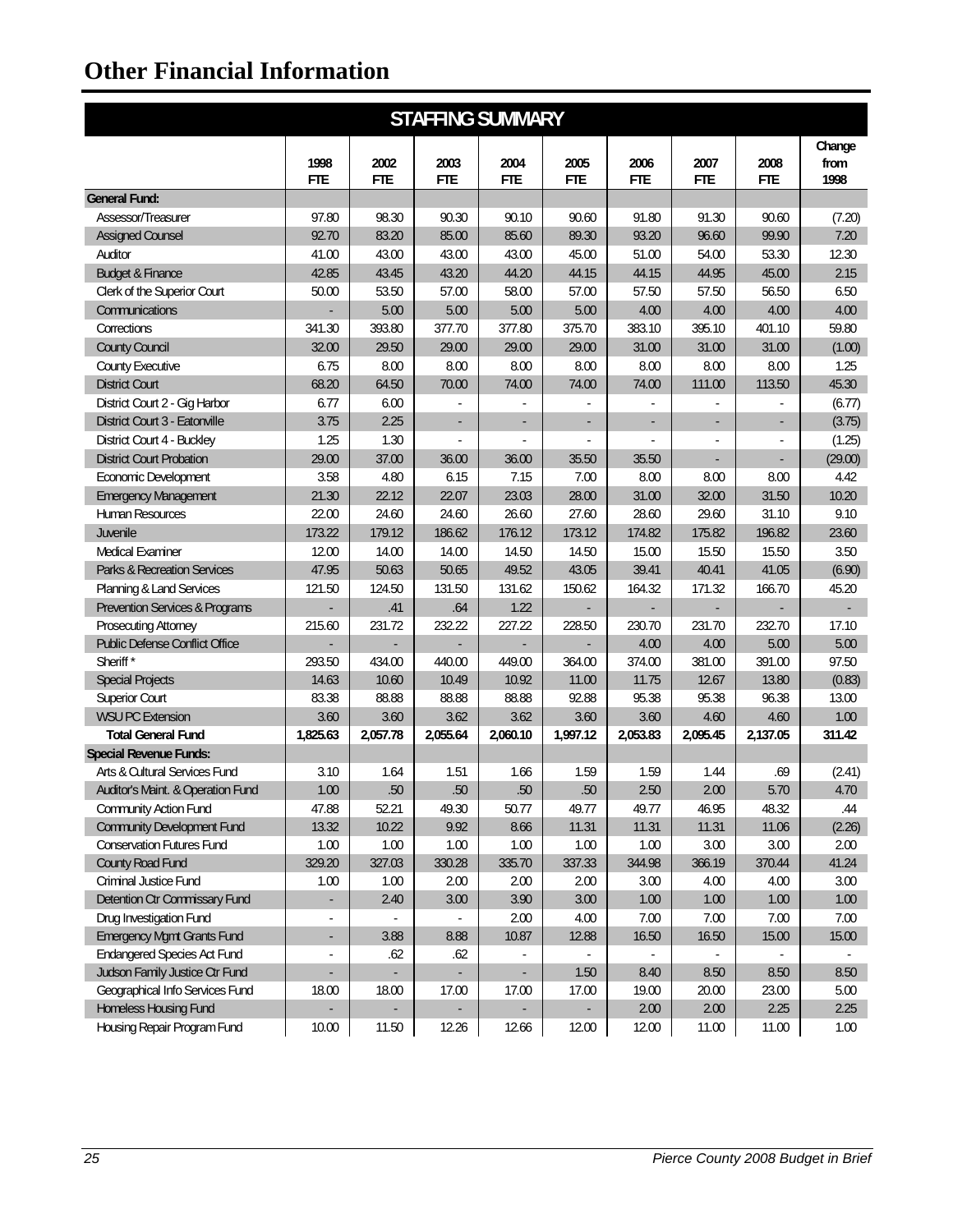| <b>STAFFING SUMMARY</b>               |                    |                    |                    |                    |                    |                    |                          |                    |                        |  |  |  |
|---------------------------------------|--------------------|--------------------|--------------------|--------------------|--------------------|--------------------|--------------------------|--------------------|------------------------|--|--|--|
|                                       | 1998<br><b>FTE</b> | 2002<br><b>FTE</b> | 2003<br><b>FTE</b> | 2004<br><b>FTE</b> | 2005<br><b>FTE</b> | 2006<br><b>FTE</b> | 2007<br><b>FTE</b>       | 2008<br><b>FTE</b> | Change<br>from<br>1998 |  |  |  |
| <b>Human Services Fund</b>            | 134.12             | 202.11             | 220.20             | 220.37             | 224.47             | 278.41             | 320.06                   | 151.05             | 16.93                  |  |  |  |
| Law Enforcement Fund                  | 72.00              | $\blacksquare$     |                    |                    |                    | $\blacksquare$     | $\blacksquare$           | ۰                  | (72.00)                |  |  |  |
| Mental Health Fund                    | $\blacksquare$     | $\sim$             | ÷.                 | $\sim$             | $\sim$             | $\sim$             | $\blacksquare$           | 167.01             | 167.01                 |  |  |  |
| Park Impact Fees Fund                 |                    |                    |                    |                    | .05                | .05                | .05                      | .05                | .05                    |  |  |  |
| Parks Sales Tax Fund                  |                    |                    |                    | .64                | 1.00               | 6.15               | 7.15                     | 6.31               | 6.31                   |  |  |  |
| Paths and Trails Fund                 | 2.05               | 1.52               | 2.11               | 2.02               | 1.02               | 2.21               | 2.21                     | 2.41               | .36                    |  |  |  |
| Peninsula Recreation Prgm Fund        | $\blacksquare$     | 1.00               | 2.00               | 2.00               | 2.00               |                    |                          |                    | $\blacksquare$         |  |  |  |
| Puget Sound Behavioral Hith Fd        |                    | 170.05             | 108.40             | 106.04             | 97.86              | 41.05              |                          |                    |                        |  |  |  |
| Rainier Communicatns Comm Fd          | 5.00               | 6.00               | 6.00               | 6.00               | 6.00               | 7.00               | 7.00                     | 8.00               | 3.00                   |  |  |  |
| <b>REET River Fund</b>                | 3.91               | 1.79               | 1.95               | 1.71               | 1.57               | 1.39               | 1.51                     | 1.51               | (2.40)                 |  |  |  |
| Second REET Parks Fund                | ÷,                 |                    | .25                | .89                | 1.15               | 1.20               | 1.20                     | 1.20               | 1.20                   |  |  |  |
| Surface Water Mgmt Fund               | 35.05              | 46.11              | 46.15              | 52.06              | 55.27              | 60.29              | 62.00                    | 65.50              | 30.45                  |  |  |  |
| Tourism, Promotion & Cap Fac Fd       |                    | .10                | .43                | .42                | $\blacksquare$     |                    |                          |                    |                        |  |  |  |
| Veterans' Relief Fund                 | 3.00               | 3.00               | 3.00               | 3.00               | 3.00               | 3.00               | 3.00                     | 3.00               |                        |  |  |  |
| <b>Wellness Program Fund</b>          | 1.00               |                    |                    |                    |                    |                    |                          |                    | (1.00)                 |  |  |  |
| 911 System Fund                       | 4.35               | 4.78               | 4.88               | 4.96               | 4.00               | 4.00               | 4.46                     | 4.46               | .11                    |  |  |  |
| <b>Total Special Revenue Funds</b>    | 684.98             | 866.46             | 831.64             | 846.83             | 851.27             | 884.80             | 909.53                   | 921.46             | 236.48                 |  |  |  |
| <b>Capital Projects:</b>              |                    |                    |                    |                    |                    |                    |                          |                    |                        |  |  |  |
| Admin Bldg & Facilities Fund          | .13                | .16                | .16                | $\blacksquare$     | $\sim$             | $\sim$             | $\blacksquare$           | ÷,                 | (0.13)                 |  |  |  |
| Parking Facility Fund                 | .64                | $\blacksquare$     |                    | $\overline{a}$     | $\sim$             | $\overline{a}$     | $\overline{a}$           | ä,                 | (0.64)                 |  |  |  |
| Permanent Jail Construction Fund      | 1.43               | 4.90               | 4.92               | .89                | .50                | .09                | $\overline{\phantom{a}}$ | 1.05               | (0.38)                 |  |  |  |
| <b>REET Capital Improvement Fund</b>  | 1.07               | 2.69               | 2.74               | 3.47               | 2.85               | 3.98               | 4.65                     | 5.35               | 4.28                   |  |  |  |
| 1% for Arts Construction Fund         | $\blacksquare$     | .15                | .25                | .10                | .10                | .60                | .75                      | .50                | .50                    |  |  |  |
| 2501 Corporate Express Bldg Fd        | ä,                 | $\blacksquare$     |                    |                    | 1.29               | 1.39               | 1.80                     | 1.15               | 1.15                   |  |  |  |
| <b>Transportation Facilities Fund</b> | ٠                  |                    |                    | $\sim$             | $\sim$             | 1.00               | 1.00                     | 1.00               | 1.00                   |  |  |  |
| <b>Total Capital Projects</b>         | 3.27               | 7.90               | 8.07               | 4.46               | 4.74               | 7.06               | 8.20                     | 9.05               | 5.78                   |  |  |  |
| <b>Enterprise Funds:</b>              |                    |                    |                    |                    |                    |                    |                          |                    |                        |  |  |  |
| <b>Airport Fund</b>                   | 2.02               | 1.60               | 1.60               | 1.60               | 1.60               | 2.63               | 2.62                     | 2.77               | .75                    |  |  |  |
| Chambers Bay Golf Course Fund         | ÷,                 |                    |                    |                    | .80                | .75                | .50                      | .20                | .20                    |  |  |  |
| <b>Golf Courses Fund</b>              | 8.45               | 8.45               | 8.84               | 8.78               | 8.78               | 8.53               | 9.53                     | 9.53               | 1.08                   |  |  |  |
| P.C. Ferry Services Fund              | ÷,                 | 1.32               | 1.07               | 1.61               | 1.89               | 2.80               | 2.62                     | 2.62               | 2.62                   |  |  |  |
| Sewer Utility Fund                    | 98.65              | 104.66             | 104.66             | 111.76             | 118.39             | 126.38             | 135.09                   | 144.39             | 45.74                  |  |  |  |
| Sewer Utility Construction Fund       | 1.10               |                    |                    | -                  | ٠                  | ÷                  | $\blacksquare$           |                    | (1.10)                 |  |  |  |
| Solid Waste Mgmt Fund                 | 12.61              | 13.71              | 13.71              | 14.44              | 16.02              | 16.11              | 15.68                    | 18.68              | 6.07                   |  |  |  |
| <b>Water Utility Fund</b>             | $\blacksquare$     | .30                | .30                | .31                | .09                | .01                | .10                      | .10                | .10                    |  |  |  |
| <b>Total Enterprise Funds</b>         | 122.83             | 130.04             | 130.18             | 138.50             | 147.57             | 157.21             | 166.14                   | 178.29             | 55.46                  |  |  |  |
| <b>Internal Serv Funds:</b>           |                    |                    |                    |                    |                    |                    |                          |                    |                        |  |  |  |
| Equipment Rental & Revolving Fd       | 24.12              | 24.43              | 24.43              | 24.47              | 24.46              | 24.27              | 24.30                    | 26.30              | 2.18                   |  |  |  |
| <b>Facilities Management Fund</b>     | 36.45              | 44.62              | 44.75              | 45.99              | 52.21              | 52.66              | 52.88                    | 53.75              | 17.30                  |  |  |  |
|                                       |                    |                    |                    |                    |                    |                    |                          |                    |                        |  |  |  |
| <b>Fleet Rental Fund</b>              | 3.15               | 3.15               | 3.40               | 3.40               | 3.45               | 3.45               | 3.45                     | 3.40               | .25                    |  |  |  |
| <b>General Services Fund</b>          | 7.20               | 8.20               | 8.20               | 8.20               | 8.20               | 8.20               | 8.80                     | 8.80               | 1.60                   |  |  |  |
| Information Technology Fund           | 99.64              | 108.00             | 102.00             | 110.00             | 111.00             | 114.50             | 115.50                   | 118.50             | 18.86                  |  |  |  |
| Radio Communication Fund              | 6.35               | 9.10               | 8.05               | 8.17               | 7.00               | 7.00               | 8.54                     | 9.54               | 3.19                   |  |  |  |
| Self Insurance Fund                   | 6.30               | 6.30               | 6.30               | 6.30               | 6.30               | 6.30               | 6.30                     | 6.30               |                        |  |  |  |
| <b>Workers Compensation Fund</b>      | 2.70               | 2.70               | 2.70               | 2.70               | 2.70               | 2.70               | 2.70                     | 2.70               |                        |  |  |  |
| <b>Total Internal Serv Fnds</b>       | 185.91             | 206.50             | 199.83             | 209.23             | 215.32             | 219.08             | 222.47                   | 229.29             | 43.38                  |  |  |  |
| <b>TOTAL FUNDS</b>                    | 2,822.62           | 3,268.68           | 3,225.36           | 3,259.12           | 3,216.02           | 3,321.98           | 3,401.79                 | 3,475.14           | 652.52                 |  |  |  |

**\*** Sheriff staff was also budgeted in Law Enforcement Fund in 1998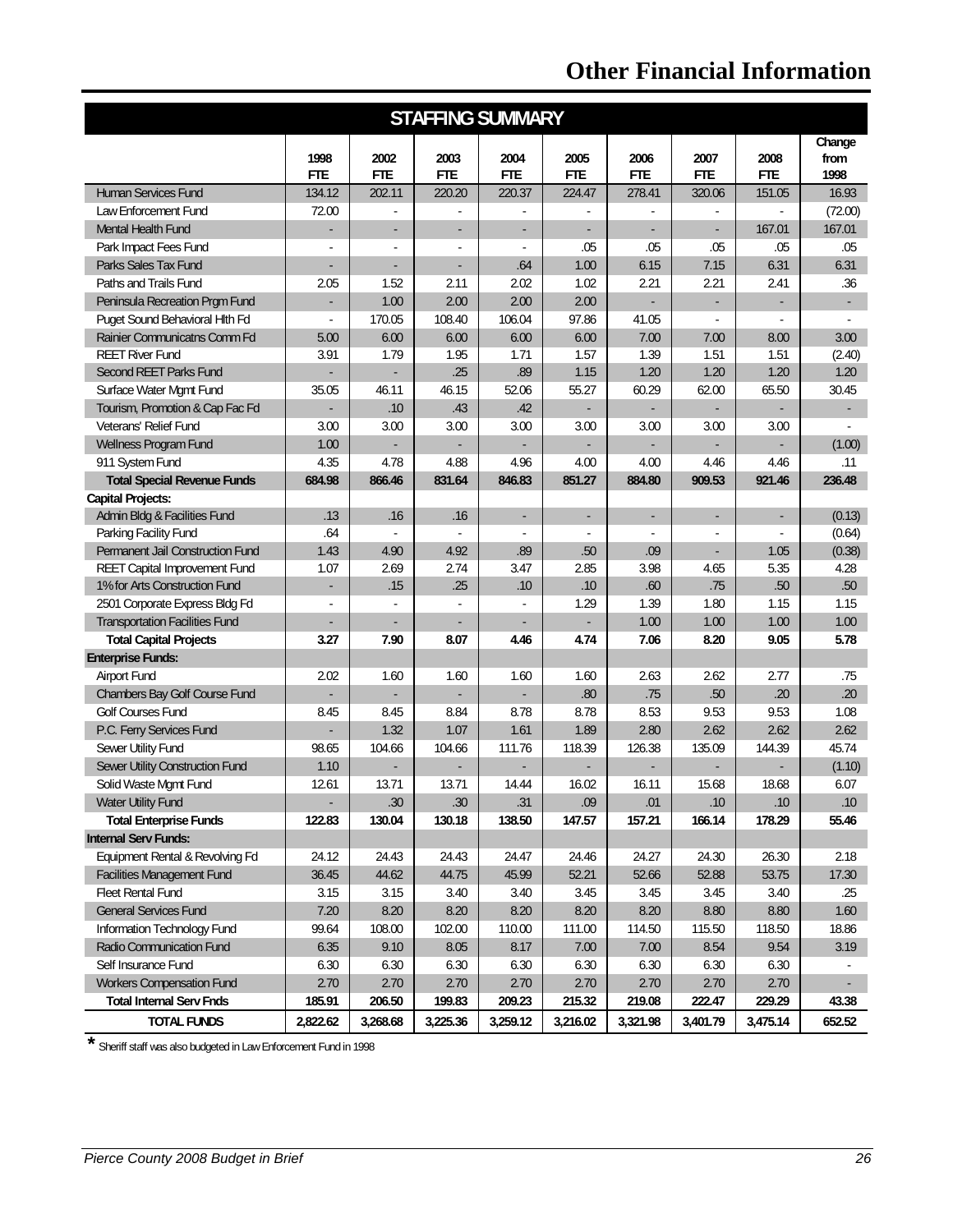| DEPARTMENTAL EXPENDITURES/EXPENSES BY FUNCTION                      |                          |                          |                         |                   |  |  |
|---------------------------------------------------------------------|--------------------------|--------------------------|-------------------------|-------------------|--|--|
|                                                                     | 2008<br>2007             |                          |                         |                   |  |  |
|                                                                     | <b>Budget</b>            | <b>Budget</b>            | Change                  | Percent<br>Change |  |  |
| <b>General Government</b>                                           |                          |                          |                         |                   |  |  |
| \$<br>Assessor/Treasurer                                            | 10,830,250               | -\$<br>10,989,110 \$     | (158, 860)              | (1.4) %           |  |  |
| Auditor                                                             | 9,674,530                | 7,613,604                | 2,060,926               | 27.1<br>(5.3)     |  |  |
| Auditor'S Maint & Oper Fund<br><b>Bond Debt Service</b>             | 1,493,790<br>418,220     | 1,577,540<br>697,610     | (83,750)<br>(279, 390)  | (40.0)            |  |  |
| Budget & Finance                                                    | 5,388,700                | 5,157,210                | 231,490                 | 4.5               |  |  |
| Capital Improvement Projects                                        | 110,000                  |                          | 110,000                 | $\equiv$          |  |  |
| Communications                                                      | 700,210                  | 660,670                  | 39,540                  | 6.0               |  |  |
| <b>County Council</b>                                               | 4,244,450                | 4,040,990                | 203,460                 | 5.0               |  |  |
| <b>County Executive</b>                                             | 1,164,280                | 1,130,050                | 34,230                  | 3.0               |  |  |
| Employee Assistance Program Fd                                      | 74,000                   | 69,580                   | 4,420                   | 6.4               |  |  |
| <b>Human Resources</b>                                              | 3,928,110                | 3,582,480                | 345,630                 | 9.6               |  |  |
| <b>Miscellaneous Current Expense</b>                                | 1,905,030                | 1,315,300                | 589,730                 | 44.8              |  |  |
| Rainier Communicatn Commiss Fd                                      | 1,335,470                | 1,255,800                | 79,670                  | 6.3               |  |  |
| <b>REET Capital Improvement Fund</b>                                | 1,448,720                | 5,842,610                | (4,393,890)             | (75.2)            |  |  |
| <b>REET Electronic Technology Fd</b><br><b>Special Projects</b>     | 300,000<br>1,562,140     | 211,700<br>1,466,630     | 88,300<br>95,510        | 41.7<br>6.5       |  |  |
| <b>State Auditor</b>                                                | 175,000                  | 180,970                  | (5,970)                 | (3.3)             |  |  |
| <b>Total General Government</b>                                     | 44,752,900               | 45,791,854               | (1,038,954)             | (2.3)             |  |  |
| <b>Public Safety</b>                                                |                          |                          |                         |                   |  |  |
| <b>Capital Improvement Projects</b>                                 | 50,000                   | 40,000                   | 10,000                  | 25.0              |  |  |
| Corrections                                                         | 48,556,680               | 44,970,680               | 3,586,000               | 8.0               |  |  |
| <b>Criminal Justice Fund</b>                                        | 800,560                  | 744,010                  | 56,550                  | 7.6               |  |  |
| Detention Center Commissary Fd                                      | 977,470                  | 734,810                  | 242,660                 | 33.0              |  |  |
| <b>District Court</b>                                               | 3,550,550                | 3,303,470                | 247,080                 | 7.5               |  |  |
| Drug Investigation Fund                                             | 1,533,290                | 1,355,100                | 178,190                 | 13.1              |  |  |
| <b>Emergency Management</b>                                         | 3,615,390                | 3,388,630                | 226,760                 | 6.7               |  |  |
| <b>Emergency Managemt Grants Fd</b><br>Juvenile                     | 3,902,250<br>17,362,900  | 5,628,650<br>16,712,807  | (1,726,400)<br>650,093  | (30.7)<br>3.9     |  |  |
| Marine Services Fund                                                | 137,180                  | 190,960                  | (53,780)                | (28.2)            |  |  |
| <b>Medical Examiner</b>                                             | 1,887,250                | 1,820,650                | 66,600                  | 3.7               |  |  |
| Miscellaneous Current Expense                                       | 1,137,345                | 924,895                  | 212,450                 | 23.0              |  |  |
| <b>Parks And Recreation Services</b>                                | 52,040                   | 41,050                   | 10,990                  | 26.8              |  |  |
| Permanent Jail Construction Fd                                      | 3,407,890                | 1,423,260                | 1,984,630               | 139.4             |  |  |
| Prevention Services & Programs                                      | 1,750,000                | 1,839,660                | (89,660)                | (4.9)             |  |  |
| <b>REET Capital Improvement Fund</b>                                | 666,290                  | 3,769,040                | (3, 102, 750)           | (82.3)            |  |  |
| Sheriff                                                             | 58,436,820               | 54,084,170               | 4,352,650               | 8.0               |  |  |
| <b>Special Projects</b>                                             | 94,020                   | 118,950                  | (24, 930)               | (21.0)            |  |  |
| 2501 Corporate Express Bldg Fd                                      | 2,143,310                | 16,077,130               | (13,933,820)            | (86.7)            |  |  |
| 911 System Fund<br><b>Total Public Safety</b>                       | 6,220,460                | 5,518,270                | 702,190<br>(6,404,497)  | 12.7<br>(3.9)     |  |  |
| <b>Physical Environment</b>                                         | 156,281,695              | 162,686,192              |                         |                   |  |  |
| Auditor                                                             | 1,230,510                | 1,121,480                | 109,030                 | 9.7               |  |  |
| <b>Conservation Futures Fund</b>                                    | 10,247,910               | 3,527,740                | 6,720,170               | 190.5             |  |  |
| <b>Endangered Species Act Fund</b>                                  | 156,710                  | 204,920                  | (48, 210)               | (23.5)            |  |  |
| <b>Federal Forest Services Fund</b>                                 | 168,220                  | 120,270                  | 47,950                  | 39.9              |  |  |
| <b>GIS Fund</b>                                                     | 4,286,870                | 3,652,190                | 634,680                 | 17.4              |  |  |
| <b>Miscellaneous Current Expense</b>                                | 182,530                  | 529,300                  | (346, 770)              | (65.5)            |  |  |
| <b>REET River Improvement Fund</b>                                  | 9,631,140                | 4,108,470                | 5,522,670               | 134.4             |  |  |
| <b>Special Projects</b><br>Surface Water Management Fund            | 635,550                  | 680,250                  | (44, 700)               | (6.6)             |  |  |
| <b>Total Physical Environment</b>                                   | 27,751,940<br>54,291,380 | 26,265,850<br>40,210,470 | 1,486,090<br>14,080,910 | 5.7<br>35.0       |  |  |
| <b>Legal &amp; Judicial</b>                                         |                          |                          |                         |                   |  |  |
| <b>Assigned Counsel</b>                                             | 14,311,570               | 13,583,160               | 728,410                 | 5.4               |  |  |
| <b>Clerk</b>                                                        | 5,222,420                | 5,091,370                | 131,050                 | 2.6               |  |  |
| <b>Criminal Justice Fund</b>                                        | 600,000                  | 468,530                  | 131,470                 | 28.1              |  |  |
| <b>Dispute Resolution Center Fund</b>                               | 135,500                  | 158,000                  | (22,500)                | (14.2)            |  |  |
| <b>District Court</b>                                               | 8,738,530                | 7,889,070                | 849,460                 | 10.8              |  |  |
| Judson Family Justice Ctr Fd                                        | 1,734,570                | 1,508,607                | 225,963                 | 15.0              |  |  |
| Juvenile                                                            | 2,902,190                | 2,745,930                | 156,260                 | 5.7               |  |  |
| <b>Miscellaneous Current Expense</b><br><b>Prosecuting Attorney</b> | 392,330                  | 440,220                  | (47, 890)               | (10.9)            |  |  |
| <b>Public Defense Conflict Office</b>                               | 25,528,280<br>745,930    | 24,252,446<br>628,630    | 1,275,834<br>117,300    | 5.3<br>18.7       |  |  |
| <b>REET Capital Improvement Fund</b>                                | 4,665,550                | 7,222,260                | (2,556,710)             | (35.4)            |  |  |
| <b>Superior Court</b>                                               | 14,175,510               | 12,910,970               | 1,264,540               | 9.8               |  |  |
| <b>Total Legal &amp; Judicial</b><br>\$                             | 79,152,380 \$            | 76,899,193 \$            | 2,253,187               | 2.9%              |  |  |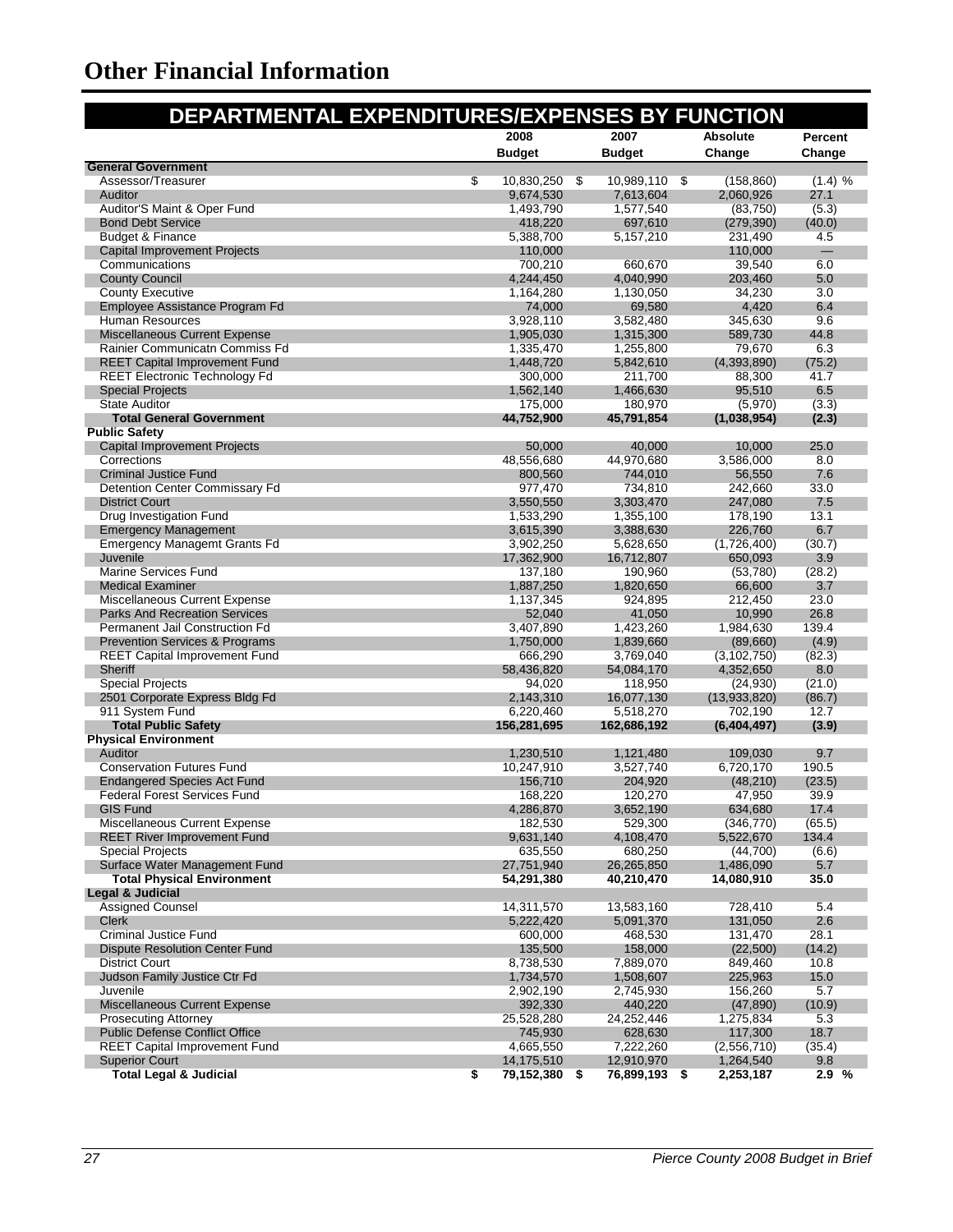| 2008<br>2007<br>Absolute<br>Percent<br><b>Budget</b><br><b>Budget</b><br>Change<br>Change<br><b>Economic Environment</b><br>100.0<br>Capital Improvement Projects<br>500,000<br>250,000<br>250,000<br><b>Community Development Fund</b><br>(45.5)<br>3,208,840<br>5,888,990<br>(2,680,150)<br>Economic Development<br>1,197,300<br>13.0<br>1,059,130<br>138,170<br>Homeless Housing Program Fund<br>204,090<br>13.3<br>1,737,010<br>1,532,920<br>Housing Repair Programs Fund<br>(21.2)<br>6,676,980<br>(1,797,250)<br>8,474,230<br>Low Income Housing Fee Fund<br>2,500,300<br>4,179,760<br>(1,679,460)<br>(40.2)<br><b>Miscellaneous Current Expense</b><br>(24.1)<br>384,450<br>506,450<br>(122,000)<br><b>Planning And Land Services</b><br>19,782,950<br>449,271<br>2.3<br>19,333,679<br><b>Special Projects</b><br>293,710<br>0.9<br>291,060<br>2,650<br><b>Total Economic Environment</b><br>36,281,540<br>41,516,219<br>(5, 234, 679)<br>(12.6)<br><b>Mental/Physical Health</b><br><b>Community Action Fund</b><br>25,560<br>0.4<br>6,805,570<br>6,780,010<br><b>Health Department</b><br>6.8<br>37,193,189<br>34,831,073<br>2,362,116<br><b>Health Services</b><br>3,053,020<br>132,000<br>4.3<br>3,185,020<br>HS - Mental Health Fund<br>19,952,920<br>19,952,920<br>$\overline{\phantom{m}}$<br>(94.4)<br>Human Services Construction Fd<br>2,865,810<br>(2,704,600)<br>161,210<br>Human Services Fund<br>37,473,290<br>89,171,690<br>(51, 698, 400)<br>(58.0)<br>Miscellaneous Current Expense<br>1,183,620<br>755,620<br>56.7<br>428,000<br><b>REET Capital Improvement Fund</b><br>676,010<br>676,010<br>10.7<br><b>Veterans Relief Fund</b><br>88,100<br>914,410<br>826,310<br>Total Mental/Physical Health<br>(22.2)<br>107,545,239<br>138,283,533<br>(30, 738, 294)<br><b>Cultural &amp; Recreation</b><br>Arts And Cultural Services Fd<br>(67, 390)<br>(25.0)<br>201,870<br>269.260<br><b>Capital Improvement Projects</b><br>40,000<br>100,000<br>(60,000)<br>(60.0)<br><b>Chambers Bay Golf Course Fund</b><br>5,176,160<br>7,456,640<br>(2, 280, 480)<br>(30.6)<br><b>Golf Courses Fund</b><br>2,326,460<br>2,150,000<br>176,460<br>8.2<br>17.6<br>Miscellaneous Current Expense<br>128,600<br>859,120<br>730,520<br><b>Parks And Recreation Services</b><br>5.4<br>6,577,550<br>6,239,050<br>338,500<br><b>Parks Construction Fund</b><br>(33.6)<br>5,209,860<br>7,850,580<br>(2,640,720)<br>Parks Impact Fee Fund<br>(15.2)<br>3,384,200<br>3,992,600<br>(608, 400)<br>Parks Sales Tax Fund<br>510,110<br>9.7<br>5,781,510<br>5,271,400<br>80.3<br>Paths And Trails Fund<br>8,391,520<br>4,654,790<br>3,736,730<br><b>Pierce County Fair Fund</b><br>181,570<br>181,520<br>50<br>Second REET Parks Fund<br>23.3<br>4,814,740<br>3,903,420<br>911,320<br><b>Special Projects</b><br>734.7<br>626,000<br>75,000<br>551,000<br>Tourism, Promotion, Facil Fund<br>(372, 260)<br>(36.5)<br>647,310<br>1,019,570<br><b>WSU PC Extension</b><br>974,350<br>936,770<br>37,580<br>4.0<br>1% For Arts Construction Fd<br>613,840<br>(6.0)<br>653,350<br>(39, 510)<br><b>Total Cultural &amp; Recreation</b><br>45,484,470<br>45,806,060<br>321,590<br>0.7<br><b>Debt Service</b><br>Limited GO Bond Redemption Fd<br>(3.1)<br>8,893,780<br>9,181,510<br>(287, 730)<br><b>Total Debt Service</b><br>8,893,780<br>9,181,510<br>(287, 730)<br>(3.1)<br>Transportation<br><b>Airport Fund</b><br>(1,502,060)<br>(61.1)<br>955,720<br>2,457,780<br>County Road Fund<br>68,505,300<br>(1,904,260)<br>70,409,560<br>(2.7)<br><b>Ferry Services Fund</b><br>1.3<br>4,006,880<br>3,957,020<br>49,860<br>Miscellaneous Current Expense<br>126.6<br>333,058<br>147,000<br>186,058<br><b>Public Works Construction Fund</b><br>18.9<br>51,662,000<br>43,461,000<br>8,201,000<br>33.7<br>Second REET Roads Fund<br>18,775,810<br>4,729,720<br>14,046,090<br>(51.7)<br><b>Special Projects</b><br>36,930<br>76,500<br>(39, 570)<br>(25.0)<br>Traffic Impact Fee Fund<br>6.000.000<br>8.000.000<br>(2,000,000)<br><b>Transportation Facilities Fund</b><br>9,352,760<br>25,873,790<br>(16, 521, 030)<br>(63.9)<br><b>Total Transportation</b><br>159,628,458<br>(5.2)<br>168,428,740<br>(8,800,282)<br><b>Utilities</b><br><b>REETCapital Improvement Fund</b><br>(100.0)<br>55,060<br>(55,060)<br><b>Sewer Bond Funds</b><br>5,485,060<br>5,615,240<br>(130, 180)<br>(2.3)<br>Sewer Facil Restric Reserve Fd<br>14,499,240<br>13,561,000<br>938,240<br>6.9<br><b>Sewer Utility Const Funds</b><br>26.7<br>29,938,630<br>23,636,500<br>6,302,130<br><b>Sewer Utility Fund</b><br>43,467,470<br>48,611,360<br>(5, 143, 890)<br>(10.6)<br>Solid Waste Mgmt Fund<br>11.9<br>6,136,910<br>5,483,470<br>653,440<br><b>Water Utility Fund</b><br>188,940<br>312,900<br>(39.6)<br>(123, 960)<br><b>Total Utilities</b><br>99,716,250<br>97,275,530<br>2,440,720<br>$2.5\,$<br><b>Internal Service</b><br><b>Equipment Services Division Fd</b><br>15,324,050<br>18,748,500<br>(3,424,450)<br>(18.3)<br><b>Facilities Management Fund</b><br>12,790,960<br>11,435,330<br>1,355,630<br>11.9<br><b>Fleet Rental Fund</b><br>4,893,640<br>4,040,170<br>853,470<br>21.1<br><b>General Services Fund</b><br>3.5<br>3,377,520<br>3,263,620<br>113,900<br>Information Technology Fund<br>18,732,200<br>4.7<br>19,614,040<br>881,840<br>Radio Communications Fund<br>2,514,360<br>2,405,970<br>108,390<br>4.5<br>Self Insurance Fund<br>3.0<br>8,705,890<br>8,449,390<br>256,500<br><b>Workers Compensation Fund</b><br>14.9<br>3,584,940<br>463,820<br>3,121,120<br><b>Total Internal Service</b><br>0.9<br>70,805,400<br>70,196,300<br>609,100<br><b>County Fund Total</b><br>863,155,082 \$<br>895,954,011 \$<br>32,798,929<br>$(3.7)$ %<br>\$ | DEPARTMENTAL EXPENDITURES/EXPENSES BY FUNCTION |  |  |  |  |  |  |  |  |  |  |  |
|-----------------------------------------------------------------------------------------------------------------------------------------------------------------------------------------------------------------------------------------------------------------------------------------------------------------------------------------------------------------------------------------------------------------------------------------------------------------------------------------------------------------------------------------------------------------------------------------------------------------------------------------------------------------------------------------------------------------------------------------------------------------------------------------------------------------------------------------------------------------------------------------------------------------------------------------------------------------------------------------------------------------------------------------------------------------------------------------------------------------------------------------------------------------------------------------------------------------------------------------------------------------------------------------------------------------------------------------------------------------------------------------------------------------------------------------------------------------------------------------------------------------------------------------------------------------------------------------------------------------------------------------------------------------------------------------------------------------------------------------------------------------------------------------------------------------------------------------------------------------------------------------------------------------------------------------------------------------------------------------------------------------------------------------------------------------------------------------------------------------------------------------------------------------------------------------------------------------------------------------------------------------------------------------------------------------------------------------------------------------------------------------------------------------------------------------------------------------------------------------------------------------------------------------------------------------------------------------------------------------------------------------------------------------------------------------------------------------------------------------------------------------------------------------------------------------------------------------------------------------------------------------------------------------------------------------------------------------------------------------------------------------------------------------------------------------------------------------------------------------------------------------------------------------------------------------------------------------------------------------------------------------------------------------------------------------------------------------------------------------------------------------------------------------------------------------------------------------------------------------------------------------------------------------------------------------------------------------------------------------------------------------------------------------------------------------------------------------------------------------------------------------------------------------------------------------------------------------------------------------------------------------------------------------------------------------------------------------------------------------------------------------------------------------------------------------------------------------------------------------------------------------------------------------------------------------------------------------------------------------------------------------------------------------------------------------------------------------------------------------------------------------------------------------------------------------------------------------------------------------------------------------------------------------------------------------------------------------------------------------------------------------------------------------------------------------------------------------------------------------------------------------------------------------------------------------------------------------------------------------------------------------------------------------------------------------------------------------------------------------------------------------------------------------------------------------------------------------------------------------------------------------------------------------------------------------------------------------------------------------------------------------------------------------------------------------------------------------------------------------------------------------------------------------------------------------------------------------------------------------------------------------------------------------------------------------------------------------------------------------------------------------------------------------------------------------------------------------------------------|------------------------------------------------|--|--|--|--|--|--|--|--|--|--|--|
|                                                                                                                                                                                                                                                                                                                                                                                                                                                                                                                                                                                                                                                                                                                                                                                                                                                                                                                                                                                                                                                                                                                                                                                                                                                                                                                                                                                                                                                                                                                                                                                                                                                                                                                                                                                                                                                                                                                                                                                                                                                                                                                                                                                                                                                                                                                                                                                                                                                                                                                                                                                                                                                                                                                                                                                                                                                                                                                                                                                                                                                                                                                                                                                                                                                                                                                                                                                                                                                                                                                                                                                                                                                                                                                                                                                                                                                                                                                                                                                                                                                                                                                                                                                                                                                                                                                                                                                                                                                                                                                                                                                                                                                                                                                                                                                                                                                                                                                                                                                                                                                                                                                                                                                                                                                                                                                                                                                                                                                                                                                                                                                                                                                                                                                                   |                                                |  |  |  |  |  |  |  |  |  |  |  |
|                                                                                                                                                                                                                                                                                                                                                                                                                                                                                                                                                                                                                                                                                                                                                                                                                                                                                                                                                                                                                                                                                                                                                                                                                                                                                                                                                                                                                                                                                                                                                                                                                                                                                                                                                                                                                                                                                                                                                                                                                                                                                                                                                                                                                                                                                                                                                                                                                                                                                                                                                                                                                                                                                                                                                                                                                                                                                                                                                                                                                                                                                                                                                                                                                                                                                                                                                                                                                                                                                                                                                                                                                                                                                                                                                                                                                                                                                                                                                                                                                                                                                                                                                                                                                                                                                                                                                                                                                                                                                                                                                                                                                                                                                                                                                                                                                                                                                                                                                                                                                                                                                                                                                                                                                                                                                                                                                                                                                                                                                                                                                                                                                                                                                                                                   |                                                |  |  |  |  |  |  |  |  |  |  |  |
|                                                                                                                                                                                                                                                                                                                                                                                                                                                                                                                                                                                                                                                                                                                                                                                                                                                                                                                                                                                                                                                                                                                                                                                                                                                                                                                                                                                                                                                                                                                                                                                                                                                                                                                                                                                                                                                                                                                                                                                                                                                                                                                                                                                                                                                                                                                                                                                                                                                                                                                                                                                                                                                                                                                                                                                                                                                                                                                                                                                                                                                                                                                                                                                                                                                                                                                                                                                                                                                                                                                                                                                                                                                                                                                                                                                                                                                                                                                                                                                                                                                                                                                                                                                                                                                                                                                                                                                                                                                                                                                                                                                                                                                                                                                                                                                                                                                                                                                                                                                                                                                                                                                                                                                                                                                                                                                                                                                                                                                                                                                                                                                                                                                                                                                                   |                                                |  |  |  |  |  |  |  |  |  |  |  |
|                                                                                                                                                                                                                                                                                                                                                                                                                                                                                                                                                                                                                                                                                                                                                                                                                                                                                                                                                                                                                                                                                                                                                                                                                                                                                                                                                                                                                                                                                                                                                                                                                                                                                                                                                                                                                                                                                                                                                                                                                                                                                                                                                                                                                                                                                                                                                                                                                                                                                                                                                                                                                                                                                                                                                                                                                                                                                                                                                                                                                                                                                                                                                                                                                                                                                                                                                                                                                                                                                                                                                                                                                                                                                                                                                                                                                                                                                                                                                                                                                                                                                                                                                                                                                                                                                                                                                                                                                                                                                                                                                                                                                                                                                                                                                                                                                                                                                                                                                                                                                                                                                                                                                                                                                                                                                                                                                                                                                                                                                                                                                                                                                                                                                                                                   |                                                |  |  |  |  |  |  |  |  |  |  |  |
|                                                                                                                                                                                                                                                                                                                                                                                                                                                                                                                                                                                                                                                                                                                                                                                                                                                                                                                                                                                                                                                                                                                                                                                                                                                                                                                                                                                                                                                                                                                                                                                                                                                                                                                                                                                                                                                                                                                                                                                                                                                                                                                                                                                                                                                                                                                                                                                                                                                                                                                                                                                                                                                                                                                                                                                                                                                                                                                                                                                                                                                                                                                                                                                                                                                                                                                                                                                                                                                                                                                                                                                                                                                                                                                                                                                                                                                                                                                                                                                                                                                                                                                                                                                                                                                                                                                                                                                                                                                                                                                                                                                                                                                                                                                                                                                                                                                                                                                                                                                                                                                                                                                                                                                                                                                                                                                                                                                                                                                                                                                                                                                                                                                                                                                                   |                                                |  |  |  |  |  |  |  |  |  |  |  |
|                                                                                                                                                                                                                                                                                                                                                                                                                                                                                                                                                                                                                                                                                                                                                                                                                                                                                                                                                                                                                                                                                                                                                                                                                                                                                                                                                                                                                                                                                                                                                                                                                                                                                                                                                                                                                                                                                                                                                                                                                                                                                                                                                                                                                                                                                                                                                                                                                                                                                                                                                                                                                                                                                                                                                                                                                                                                                                                                                                                                                                                                                                                                                                                                                                                                                                                                                                                                                                                                                                                                                                                                                                                                                                                                                                                                                                                                                                                                                                                                                                                                                                                                                                                                                                                                                                                                                                                                                                                                                                                                                                                                                                                                                                                                                                                                                                                                                                                                                                                                                                                                                                                                                                                                                                                                                                                                                                                                                                                                                                                                                                                                                                                                                                                                   |                                                |  |  |  |  |  |  |  |  |  |  |  |
|                                                                                                                                                                                                                                                                                                                                                                                                                                                                                                                                                                                                                                                                                                                                                                                                                                                                                                                                                                                                                                                                                                                                                                                                                                                                                                                                                                                                                                                                                                                                                                                                                                                                                                                                                                                                                                                                                                                                                                                                                                                                                                                                                                                                                                                                                                                                                                                                                                                                                                                                                                                                                                                                                                                                                                                                                                                                                                                                                                                                                                                                                                                                                                                                                                                                                                                                                                                                                                                                                                                                                                                                                                                                                                                                                                                                                                                                                                                                                                                                                                                                                                                                                                                                                                                                                                                                                                                                                                                                                                                                                                                                                                                                                                                                                                                                                                                                                                                                                                                                                                                                                                                                                                                                                                                                                                                                                                                                                                                                                                                                                                                                                                                                                                                                   |                                                |  |  |  |  |  |  |  |  |  |  |  |
|                                                                                                                                                                                                                                                                                                                                                                                                                                                                                                                                                                                                                                                                                                                                                                                                                                                                                                                                                                                                                                                                                                                                                                                                                                                                                                                                                                                                                                                                                                                                                                                                                                                                                                                                                                                                                                                                                                                                                                                                                                                                                                                                                                                                                                                                                                                                                                                                                                                                                                                                                                                                                                                                                                                                                                                                                                                                                                                                                                                                                                                                                                                                                                                                                                                                                                                                                                                                                                                                                                                                                                                                                                                                                                                                                                                                                                                                                                                                                                                                                                                                                                                                                                                                                                                                                                                                                                                                                                                                                                                                                                                                                                                                                                                                                                                                                                                                                                                                                                                                                                                                                                                                                                                                                                                                                                                                                                                                                                                                                                                                                                                                                                                                                                                                   |                                                |  |  |  |  |  |  |  |  |  |  |  |
|                                                                                                                                                                                                                                                                                                                                                                                                                                                                                                                                                                                                                                                                                                                                                                                                                                                                                                                                                                                                                                                                                                                                                                                                                                                                                                                                                                                                                                                                                                                                                                                                                                                                                                                                                                                                                                                                                                                                                                                                                                                                                                                                                                                                                                                                                                                                                                                                                                                                                                                                                                                                                                                                                                                                                                                                                                                                                                                                                                                                                                                                                                                                                                                                                                                                                                                                                                                                                                                                                                                                                                                                                                                                                                                                                                                                                                                                                                                                                                                                                                                                                                                                                                                                                                                                                                                                                                                                                                                                                                                                                                                                                                                                                                                                                                                                                                                                                                                                                                                                                                                                                                                                                                                                                                                                                                                                                                                                                                                                                                                                                                                                                                                                                                                                   |                                                |  |  |  |  |  |  |  |  |  |  |  |
|                                                                                                                                                                                                                                                                                                                                                                                                                                                                                                                                                                                                                                                                                                                                                                                                                                                                                                                                                                                                                                                                                                                                                                                                                                                                                                                                                                                                                                                                                                                                                                                                                                                                                                                                                                                                                                                                                                                                                                                                                                                                                                                                                                                                                                                                                                                                                                                                                                                                                                                                                                                                                                                                                                                                                                                                                                                                                                                                                                                                                                                                                                                                                                                                                                                                                                                                                                                                                                                                                                                                                                                                                                                                                                                                                                                                                                                                                                                                                                                                                                                                                                                                                                                                                                                                                                                                                                                                                                                                                                                                                                                                                                                                                                                                                                                                                                                                                                                                                                                                                                                                                                                                                                                                                                                                                                                                                                                                                                                                                                                                                                                                                                                                                                                                   |                                                |  |  |  |  |  |  |  |  |  |  |  |
|                                                                                                                                                                                                                                                                                                                                                                                                                                                                                                                                                                                                                                                                                                                                                                                                                                                                                                                                                                                                                                                                                                                                                                                                                                                                                                                                                                                                                                                                                                                                                                                                                                                                                                                                                                                                                                                                                                                                                                                                                                                                                                                                                                                                                                                                                                                                                                                                                                                                                                                                                                                                                                                                                                                                                                                                                                                                                                                                                                                                                                                                                                                                                                                                                                                                                                                                                                                                                                                                                                                                                                                                                                                                                                                                                                                                                                                                                                                                                                                                                                                                                                                                                                                                                                                                                                                                                                                                                                                                                                                                                                                                                                                                                                                                                                                                                                                                                                                                                                                                                                                                                                                                                                                                                                                                                                                                                                                                                                                                                                                                                                                                                                                                                                                                   |                                                |  |  |  |  |  |  |  |  |  |  |  |
|                                                                                                                                                                                                                                                                                                                                                                                                                                                                                                                                                                                                                                                                                                                                                                                                                                                                                                                                                                                                                                                                                                                                                                                                                                                                                                                                                                                                                                                                                                                                                                                                                                                                                                                                                                                                                                                                                                                                                                                                                                                                                                                                                                                                                                                                                                                                                                                                                                                                                                                                                                                                                                                                                                                                                                                                                                                                                                                                                                                                                                                                                                                                                                                                                                                                                                                                                                                                                                                                                                                                                                                                                                                                                                                                                                                                                                                                                                                                                                                                                                                                                                                                                                                                                                                                                                                                                                                                                                                                                                                                                                                                                                                                                                                                                                                                                                                                                                                                                                                                                                                                                                                                                                                                                                                                                                                                                                                                                                                                                                                                                                                                                                                                                                                                   |                                                |  |  |  |  |  |  |  |  |  |  |  |
|                                                                                                                                                                                                                                                                                                                                                                                                                                                                                                                                                                                                                                                                                                                                                                                                                                                                                                                                                                                                                                                                                                                                                                                                                                                                                                                                                                                                                                                                                                                                                                                                                                                                                                                                                                                                                                                                                                                                                                                                                                                                                                                                                                                                                                                                                                                                                                                                                                                                                                                                                                                                                                                                                                                                                                                                                                                                                                                                                                                                                                                                                                                                                                                                                                                                                                                                                                                                                                                                                                                                                                                                                                                                                                                                                                                                                                                                                                                                                                                                                                                                                                                                                                                                                                                                                                                                                                                                                                                                                                                                                                                                                                                                                                                                                                                                                                                                                                                                                                                                                                                                                                                                                                                                                                                                                                                                                                                                                                                                                                                                                                                                                                                                                                                                   |                                                |  |  |  |  |  |  |  |  |  |  |  |
|                                                                                                                                                                                                                                                                                                                                                                                                                                                                                                                                                                                                                                                                                                                                                                                                                                                                                                                                                                                                                                                                                                                                                                                                                                                                                                                                                                                                                                                                                                                                                                                                                                                                                                                                                                                                                                                                                                                                                                                                                                                                                                                                                                                                                                                                                                                                                                                                                                                                                                                                                                                                                                                                                                                                                                                                                                                                                                                                                                                                                                                                                                                                                                                                                                                                                                                                                                                                                                                                                                                                                                                                                                                                                                                                                                                                                                                                                                                                                                                                                                                                                                                                                                                                                                                                                                                                                                                                                                                                                                                                                                                                                                                                                                                                                                                                                                                                                                                                                                                                                                                                                                                                                                                                                                                                                                                                                                                                                                                                                                                                                                                                                                                                                                                                   |                                                |  |  |  |  |  |  |  |  |  |  |  |
|                                                                                                                                                                                                                                                                                                                                                                                                                                                                                                                                                                                                                                                                                                                                                                                                                                                                                                                                                                                                                                                                                                                                                                                                                                                                                                                                                                                                                                                                                                                                                                                                                                                                                                                                                                                                                                                                                                                                                                                                                                                                                                                                                                                                                                                                                                                                                                                                                                                                                                                                                                                                                                                                                                                                                                                                                                                                                                                                                                                                                                                                                                                                                                                                                                                                                                                                                                                                                                                                                                                                                                                                                                                                                                                                                                                                                                                                                                                                                                                                                                                                                                                                                                                                                                                                                                                                                                                                                                                                                                                                                                                                                                                                                                                                                                                                                                                                                                                                                                                                                                                                                                                                                                                                                                                                                                                                                                                                                                                                                                                                                                                                                                                                                                                                   |                                                |  |  |  |  |  |  |  |  |  |  |  |
|                                                                                                                                                                                                                                                                                                                                                                                                                                                                                                                                                                                                                                                                                                                                                                                                                                                                                                                                                                                                                                                                                                                                                                                                                                                                                                                                                                                                                                                                                                                                                                                                                                                                                                                                                                                                                                                                                                                                                                                                                                                                                                                                                                                                                                                                                                                                                                                                                                                                                                                                                                                                                                                                                                                                                                                                                                                                                                                                                                                                                                                                                                                                                                                                                                                                                                                                                                                                                                                                                                                                                                                                                                                                                                                                                                                                                                                                                                                                                                                                                                                                                                                                                                                                                                                                                                                                                                                                                                                                                                                                                                                                                                                                                                                                                                                                                                                                                                                                                                                                                                                                                                                                                                                                                                                                                                                                                                                                                                                                                                                                                                                                                                                                                                                                   |                                                |  |  |  |  |  |  |  |  |  |  |  |
|                                                                                                                                                                                                                                                                                                                                                                                                                                                                                                                                                                                                                                                                                                                                                                                                                                                                                                                                                                                                                                                                                                                                                                                                                                                                                                                                                                                                                                                                                                                                                                                                                                                                                                                                                                                                                                                                                                                                                                                                                                                                                                                                                                                                                                                                                                                                                                                                                                                                                                                                                                                                                                                                                                                                                                                                                                                                                                                                                                                                                                                                                                                                                                                                                                                                                                                                                                                                                                                                                                                                                                                                                                                                                                                                                                                                                                                                                                                                                                                                                                                                                                                                                                                                                                                                                                                                                                                                                                                                                                                                                                                                                                                                                                                                                                                                                                                                                                                                                                                                                                                                                                                                                                                                                                                                                                                                                                                                                                                                                                                                                                                                                                                                                                                                   |                                                |  |  |  |  |  |  |  |  |  |  |  |
|                                                                                                                                                                                                                                                                                                                                                                                                                                                                                                                                                                                                                                                                                                                                                                                                                                                                                                                                                                                                                                                                                                                                                                                                                                                                                                                                                                                                                                                                                                                                                                                                                                                                                                                                                                                                                                                                                                                                                                                                                                                                                                                                                                                                                                                                                                                                                                                                                                                                                                                                                                                                                                                                                                                                                                                                                                                                                                                                                                                                                                                                                                                                                                                                                                                                                                                                                                                                                                                                                                                                                                                                                                                                                                                                                                                                                                                                                                                                                                                                                                                                                                                                                                                                                                                                                                                                                                                                                                                                                                                                                                                                                                                                                                                                                                                                                                                                                                                                                                                                                                                                                                                                                                                                                                                                                                                                                                                                                                                                                                                                                                                                                                                                                                                                   |                                                |  |  |  |  |  |  |  |  |  |  |  |
|                                                                                                                                                                                                                                                                                                                                                                                                                                                                                                                                                                                                                                                                                                                                                                                                                                                                                                                                                                                                                                                                                                                                                                                                                                                                                                                                                                                                                                                                                                                                                                                                                                                                                                                                                                                                                                                                                                                                                                                                                                                                                                                                                                                                                                                                                                                                                                                                                                                                                                                                                                                                                                                                                                                                                                                                                                                                                                                                                                                                                                                                                                                                                                                                                                                                                                                                                                                                                                                                                                                                                                                                                                                                                                                                                                                                                                                                                                                                                                                                                                                                                                                                                                                                                                                                                                                                                                                                                                                                                                                                                                                                                                                                                                                                                                                                                                                                                                                                                                                                                                                                                                                                                                                                                                                                                                                                                                                                                                                                                                                                                                                                                                                                                                                                   |                                                |  |  |  |  |  |  |  |  |  |  |  |
|                                                                                                                                                                                                                                                                                                                                                                                                                                                                                                                                                                                                                                                                                                                                                                                                                                                                                                                                                                                                                                                                                                                                                                                                                                                                                                                                                                                                                                                                                                                                                                                                                                                                                                                                                                                                                                                                                                                                                                                                                                                                                                                                                                                                                                                                                                                                                                                                                                                                                                                                                                                                                                                                                                                                                                                                                                                                                                                                                                                                                                                                                                                                                                                                                                                                                                                                                                                                                                                                                                                                                                                                                                                                                                                                                                                                                                                                                                                                                                                                                                                                                                                                                                                                                                                                                                                                                                                                                                                                                                                                                                                                                                                                                                                                                                                                                                                                                                                                                                                                                                                                                                                                                                                                                                                                                                                                                                                                                                                                                                                                                                                                                                                                                                                                   |                                                |  |  |  |  |  |  |  |  |  |  |  |
|                                                                                                                                                                                                                                                                                                                                                                                                                                                                                                                                                                                                                                                                                                                                                                                                                                                                                                                                                                                                                                                                                                                                                                                                                                                                                                                                                                                                                                                                                                                                                                                                                                                                                                                                                                                                                                                                                                                                                                                                                                                                                                                                                                                                                                                                                                                                                                                                                                                                                                                                                                                                                                                                                                                                                                                                                                                                                                                                                                                                                                                                                                                                                                                                                                                                                                                                                                                                                                                                                                                                                                                                                                                                                                                                                                                                                                                                                                                                                                                                                                                                                                                                                                                                                                                                                                                                                                                                                                                                                                                                                                                                                                                                                                                                                                                                                                                                                                                                                                                                                                                                                                                                                                                                                                                                                                                                                                                                                                                                                                                                                                                                                                                                                                                                   |                                                |  |  |  |  |  |  |  |  |  |  |  |
|                                                                                                                                                                                                                                                                                                                                                                                                                                                                                                                                                                                                                                                                                                                                                                                                                                                                                                                                                                                                                                                                                                                                                                                                                                                                                                                                                                                                                                                                                                                                                                                                                                                                                                                                                                                                                                                                                                                                                                                                                                                                                                                                                                                                                                                                                                                                                                                                                                                                                                                                                                                                                                                                                                                                                                                                                                                                                                                                                                                                                                                                                                                                                                                                                                                                                                                                                                                                                                                                                                                                                                                                                                                                                                                                                                                                                                                                                                                                                                                                                                                                                                                                                                                                                                                                                                                                                                                                                                                                                                                                                                                                                                                                                                                                                                                                                                                                                                                                                                                                                                                                                                                                                                                                                                                                                                                                                                                                                                                                                                                                                                                                                                                                                                                                   |                                                |  |  |  |  |  |  |  |  |  |  |  |
|                                                                                                                                                                                                                                                                                                                                                                                                                                                                                                                                                                                                                                                                                                                                                                                                                                                                                                                                                                                                                                                                                                                                                                                                                                                                                                                                                                                                                                                                                                                                                                                                                                                                                                                                                                                                                                                                                                                                                                                                                                                                                                                                                                                                                                                                                                                                                                                                                                                                                                                                                                                                                                                                                                                                                                                                                                                                                                                                                                                                                                                                                                                                                                                                                                                                                                                                                                                                                                                                                                                                                                                                                                                                                                                                                                                                                                                                                                                                                                                                                                                                                                                                                                                                                                                                                                                                                                                                                                                                                                                                                                                                                                                                                                                                                                                                                                                                                                                                                                                                                                                                                                                                                                                                                                                                                                                                                                                                                                                                                                                                                                                                                                                                                                                                   |                                                |  |  |  |  |  |  |  |  |  |  |  |
|                                                                                                                                                                                                                                                                                                                                                                                                                                                                                                                                                                                                                                                                                                                                                                                                                                                                                                                                                                                                                                                                                                                                                                                                                                                                                                                                                                                                                                                                                                                                                                                                                                                                                                                                                                                                                                                                                                                                                                                                                                                                                                                                                                                                                                                                                                                                                                                                                                                                                                                                                                                                                                                                                                                                                                                                                                                                                                                                                                                                                                                                                                                                                                                                                                                                                                                                                                                                                                                                                                                                                                                                                                                                                                                                                                                                                                                                                                                                                                                                                                                                                                                                                                                                                                                                                                                                                                                                                                                                                                                                                                                                                                                                                                                                                                                                                                                                                                                                                                                                                                                                                                                                                                                                                                                                                                                                                                                                                                                                                                                                                                                                                                                                                                                                   |                                                |  |  |  |  |  |  |  |  |  |  |  |
|                                                                                                                                                                                                                                                                                                                                                                                                                                                                                                                                                                                                                                                                                                                                                                                                                                                                                                                                                                                                                                                                                                                                                                                                                                                                                                                                                                                                                                                                                                                                                                                                                                                                                                                                                                                                                                                                                                                                                                                                                                                                                                                                                                                                                                                                                                                                                                                                                                                                                                                                                                                                                                                                                                                                                                                                                                                                                                                                                                                                                                                                                                                                                                                                                                                                                                                                                                                                                                                                                                                                                                                                                                                                                                                                                                                                                                                                                                                                                                                                                                                                                                                                                                                                                                                                                                                                                                                                                                                                                                                                                                                                                                                                                                                                                                                                                                                                                                                                                                                                                                                                                                                                                                                                                                                                                                                                                                                                                                                                                                                                                                                                                                                                                                                                   |                                                |  |  |  |  |  |  |  |  |  |  |  |
|                                                                                                                                                                                                                                                                                                                                                                                                                                                                                                                                                                                                                                                                                                                                                                                                                                                                                                                                                                                                                                                                                                                                                                                                                                                                                                                                                                                                                                                                                                                                                                                                                                                                                                                                                                                                                                                                                                                                                                                                                                                                                                                                                                                                                                                                                                                                                                                                                                                                                                                                                                                                                                                                                                                                                                                                                                                                                                                                                                                                                                                                                                                                                                                                                                                                                                                                                                                                                                                                                                                                                                                                                                                                                                                                                                                                                                                                                                                                                                                                                                                                                                                                                                                                                                                                                                                                                                                                                                                                                                                                                                                                                                                                                                                                                                                                                                                                                                                                                                                                                                                                                                                                                                                                                                                                                                                                                                                                                                                                                                                                                                                                                                                                                                                                   |                                                |  |  |  |  |  |  |  |  |  |  |  |
|                                                                                                                                                                                                                                                                                                                                                                                                                                                                                                                                                                                                                                                                                                                                                                                                                                                                                                                                                                                                                                                                                                                                                                                                                                                                                                                                                                                                                                                                                                                                                                                                                                                                                                                                                                                                                                                                                                                                                                                                                                                                                                                                                                                                                                                                                                                                                                                                                                                                                                                                                                                                                                                                                                                                                                                                                                                                                                                                                                                                                                                                                                                                                                                                                                                                                                                                                                                                                                                                                                                                                                                                                                                                                                                                                                                                                                                                                                                                                                                                                                                                                                                                                                                                                                                                                                                                                                                                                                                                                                                                                                                                                                                                                                                                                                                                                                                                                                                                                                                                                                                                                                                                                                                                                                                                                                                                                                                                                                                                                                                                                                                                                                                                                                                                   |                                                |  |  |  |  |  |  |  |  |  |  |  |
|                                                                                                                                                                                                                                                                                                                                                                                                                                                                                                                                                                                                                                                                                                                                                                                                                                                                                                                                                                                                                                                                                                                                                                                                                                                                                                                                                                                                                                                                                                                                                                                                                                                                                                                                                                                                                                                                                                                                                                                                                                                                                                                                                                                                                                                                                                                                                                                                                                                                                                                                                                                                                                                                                                                                                                                                                                                                                                                                                                                                                                                                                                                                                                                                                                                                                                                                                                                                                                                                                                                                                                                                                                                                                                                                                                                                                                                                                                                                                                                                                                                                                                                                                                                                                                                                                                                                                                                                                                                                                                                                                                                                                                                                                                                                                                                                                                                                                                                                                                                                                                                                                                                                                                                                                                                                                                                                                                                                                                                                                                                                                                                                                                                                                                                                   |                                                |  |  |  |  |  |  |  |  |  |  |  |
|                                                                                                                                                                                                                                                                                                                                                                                                                                                                                                                                                                                                                                                                                                                                                                                                                                                                                                                                                                                                                                                                                                                                                                                                                                                                                                                                                                                                                                                                                                                                                                                                                                                                                                                                                                                                                                                                                                                                                                                                                                                                                                                                                                                                                                                                                                                                                                                                                                                                                                                                                                                                                                                                                                                                                                                                                                                                                                                                                                                                                                                                                                                                                                                                                                                                                                                                                                                                                                                                                                                                                                                                                                                                                                                                                                                                                                                                                                                                                                                                                                                                                                                                                                                                                                                                                                                                                                                                                                                                                                                                                                                                                                                                                                                                                                                                                                                                                                                                                                                                                                                                                                                                                                                                                                                                                                                                                                                                                                                                                                                                                                                                                                                                                                                                   |                                                |  |  |  |  |  |  |  |  |  |  |  |
|                                                                                                                                                                                                                                                                                                                                                                                                                                                                                                                                                                                                                                                                                                                                                                                                                                                                                                                                                                                                                                                                                                                                                                                                                                                                                                                                                                                                                                                                                                                                                                                                                                                                                                                                                                                                                                                                                                                                                                                                                                                                                                                                                                                                                                                                                                                                                                                                                                                                                                                                                                                                                                                                                                                                                                                                                                                                                                                                                                                                                                                                                                                                                                                                                                                                                                                                                                                                                                                                                                                                                                                                                                                                                                                                                                                                                                                                                                                                                                                                                                                                                                                                                                                                                                                                                                                                                                                                                                                                                                                                                                                                                                                                                                                                                                                                                                                                                                                                                                                                                                                                                                                                                                                                                                                                                                                                                                                                                                                                                                                                                                                                                                                                                                                                   |                                                |  |  |  |  |  |  |  |  |  |  |  |
|                                                                                                                                                                                                                                                                                                                                                                                                                                                                                                                                                                                                                                                                                                                                                                                                                                                                                                                                                                                                                                                                                                                                                                                                                                                                                                                                                                                                                                                                                                                                                                                                                                                                                                                                                                                                                                                                                                                                                                                                                                                                                                                                                                                                                                                                                                                                                                                                                                                                                                                                                                                                                                                                                                                                                                                                                                                                                                                                                                                                                                                                                                                                                                                                                                                                                                                                                                                                                                                                                                                                                                                                                                                                                                                                                                                                                                                                                                                                                                                                                                                                                                                                                                                                                                                                                                                                                                                                                                                                                                                                                                                                                                                                                                                                                                                                                                                                                                                                                                                                                                                                                                                                                                                                                                                                                                                                                                                                                                                                                                                                                                                                                                                                                                                                   |                                                |  |  |  |  |  |  |  |  |  |  |  |
|                                                                                                                                                                                                                                                                                                                                                                                                                                                                                                                                                                                                                                                                                                                                                                                                                                                                                                                                                                                                                                                                                                                                                                                                                                                                                                                                                                                                                                                                                                                                                                                                                                                                                                                                                                                                                                                                                                                                                                                                                                                                                                                                                                                                                                                                                                                                                                                                                                                                                                                                                                                                                                                                                                                                                                                                                                                                                                                                                                                                                                                                                                                                                                                                                                                                                                                                                                                                                                                                                                                                                                                                                                                                                                                                                                                                                                                                                                                                                                                                                                                                                                                                                                                                                                                                                                                                                                                                                                                                                                                                                                                                                                                                                                                                                                                                                                                                                                                                                                                                                                                                                                                                                                                                                                                                                                                                                                                                                                                                                                                                                                                                                                                                                                                                   |                                                |  |  |  |  |  |  |  |  |  |  |  |
|                                                                                                                                                                                                                                                                                                                                                                                                                                                                                                                                                                                                                                                                                                                                                                                                                                                                                                                                                                                                                                                                                                                                                                                                                                                                                                                                                                                                                                                                                                                                                                                                                                                                                                                                                                                                                                                                                                                                                                                                                                                                                                                                                                                                                                                                                                                                                                                                                                                                                                                                                                                                                                                                                                                                                                                                                                                                                                                                                                                                                                                                                                                                                                                                                                                                                                                                                                                                                                                                                                                                                                                                                                                                                                                                                                                                                                                                                                                                                                                                                                                                                                                                                                                                                                                                                                                                                                                                                                                                                                                                                                                                                                                                                                                                                                                                                                                                                                                                                                                                                                                                                                                                                                                                                                                                                                                                                                                                                                                                                                                                                                                                                                                                                                                                   |                                                |  |  |  |  |  |  |  |  |  |  |  |
|                                                                                                                                                                                                                                                                                                                                                                                                                                                                                                                                                                                                                                                                                                                                                                                                                                                                                                                                                                                                                                                                                                                                                                                                                                                                                                                                                                                                                                                                                                                                                                                                                                                                                                                                                                                                                                                                                                                                                                                                                                                                                                                                                                                                                                                                                                                                                                                                                                                                                                                                                                                                                                                                                                                                                                                                                                                                                                                                                                                                                                                                                                                                                                                                                                                                                                                                                                                                                                                                                                                                                                                                                                                                                                                                                                                                                                                                                                                                                                                                                                                                                                                                                                                                                                                                                                                                                                                                                                                                                                                                                                                                                                                                                                                                                                                                                                                                                                                                                                                                                                                                                                                                                                                                                                                                                                                                                                                                                                                                                                                                                                                                                                                                                                                                   |                                                |  |  |  |  |  |  |  |  |  |  |  |
|                                                                                                                                                                                                                                                                                                                                                                                                                                                                                                                                                                                                                                                                                                                                                                                                                                                                                                                                                                                                                                                                                                                                                                                                                                                                                                                                                                                                                                                                                                                                                                                                                                                                                                                                                                                                                                                                                                                                                                                                                                                                                                                                                                                                                                                                                                                                                                                                                                                                                                                                                                                                                                                                                                                                                                                                                                                                                                                                                                                                                                                                                                                                                                                                                                                                                                                                                                                                                                                                                                                                                                                                                                                                                                                                                                                                                                                                                                                                                                                                                                                                                                                                                                                                                                                                                                                                                                                                                                                                                                                                                                                                                                                                                                                                                                                                                                                                                                                                                                                                                                                                                                                                                                                                                                                                                                                                                                                                                                                                                                                                                                                                                                                                                                                                   |                                                |  |  |  |  |  |  |  |  |  |  |  |
|                                                                                                                                                                                                                                                                                                                                                                                                                                                                                                                                                                                                                                                                                                                                                                                                                                                                                                                                                                                                                                                                                                                                                                                                                                                                                                                                                                                                                                                                                                                                                                                                                                                                                                                                                                                                                                                                                                                                                                                                                                                                                                                                                                                                                                                                                                                                                                                                                                                                                                                                                                                                                                                                                                                                                                                                                                                                                                                                                                                                                                                                                                                                                                                                                                                                                                                                                                                                                                                                                                                                                                                                                                                                                                                                                                                                                                                                                                                                                                                                                                                                                                                                                                                                                                                                                                                                                                                                                                                                                                                                                                                                                                                                                                                                                                                                                                                                                                                                                                                                                                                                                                                                                                                                                                                                                                                                                                                                                                                                                                                                                                                                                                                                                                                                   |                                                |  |  |  |  |  |  |  |  |  |  |  |
|                                                                                                                                                                                                                                                                                                                                                                                                                                                                                                                                                                                                                                                                                                                                                                                                                                                                                                                                                                                                                                                                                                                                                                                                                                                                                                                                                                                                                                                                                                                                                                                                                                                                                                                                                                                                                                                                                                                                                                                                                                                                                                                                                                                                                                                                                                                                                                                                                                                                                                                                                                                                                                                                                                                                                                                                                                                                                                                                                                                                                                                                                                                                                                                                                                                                                                                                                                                                                                                                                                                                                                                                                                                                                                                                                                                                                                                                                                                                                                                                                                                                                                                                                                                                                                                                                                                                                                                                                                                                                                                                                                                                                                                                                                                                                                                                                                                                                                                                                                                                                                                                                                                                                                                                                                                                                                                                                                                                                                                                                                                                                                                                                                                                                                                                   |                                                |  |  |  |  |  |  |  |  |  |  |  |
|                                                                                                                                                                                                                                                                                                                                                                                                                                                                                                                                                                                                                                                                                                                                                                                                                                                                                                                                                                                                                                                                                                                                                                                                                                                                                                                                                                                                                                                                                                                                                                                                                                                                                                                                                                                                                                                                                                                                                                                                                                                                                                                                                                                                                                                                                                                                                                                                                                                                                                                                                                                                                                                                                                                                                                                                                                                                                                                                                                                                                                                                                                                                                                                                                                                                                                                                                                                                                                                                                                                                                                                                                                                                                                                                                                                                                                                                                                                                                                                                                                                                                                                                                                                                                                                                                                                                                                                                                                                                                                                                                                                                                                                                                                                                                                                                                                                                                                                                                                                                                                                                                                                                                                                                                                                                                                                                                                                                                                                                                                                                                                                                                                                                                                                                   |                                                |  |  |  |  |  |  |  |  |  |  |  |
|                                                                                                                                                                                                                                                                                                                                                                                                                                                                                                                                                                                                                                                                                                                                                                                                                                                                                                                                                                                                                                                                                                                                                                                                                                                                                                                                                                                                                                                                                                                                                                                                                                                                                                                                                                                                                                                                                                                                                                                                                                                                                                                                                                                                                                                                                                                                                                                                                                                                                                                                                                                                                                                                                                                                                                                                                                                                                                                                                                                                                                                                                                                                                                                                                                                                                                                                                                                                                                                                                                                                                                                                                                                                                                                                                                                                                                                                                                                                                                                                                                                                                                                                                                                                                                                                                                                                                                                                                                                                                                                                                                                                                                                                                                                                                                                                                                                                                                                                                                                                                                                                                                                                                                                                                                                                                                                                                                                                                                                                                                                                                                                                                                                                                                                                   |                                                |  |  |  |  |  |  |  |  |  |  |  |
|                                                                                                                                                                                                                                                                                                                                                                                                                                                                                                                                                                                                                                                                                                                                                                                                                                                                                                                                                                                                                                                                                                                                                                                                                                                                                                                                                                                                                                                                                                                                                                                                                                                                                                                                                                                                                                                                                                                                                                                                                                                                                                                                                                                                                                                                                                                                                                                                                                                                                                                                                                                                                                                                                                                                                                                                                                                                                                                                                                                                                                                                                                                                                                                                                                                                                                                                                                                                                                                                                                                                                                                                                                                                                                                                                                                                                                                                                                                                                                                                                                                                                                                                                                                                                                                                                                                                                                                                                                                                                                                                                                                                                                                                                                                                                                                                                                                                                                                                                                                                                                                                                                                                                                                                                                                                                                                                                                                                                                                                                                                                                                                                                                                                                                                                   |                                                |  |  |  |  |  |  |  |  |  |  |  |
|                                                                                                                                                                                                                                                                                                                                                                                                                                                                                                                                                                                                                                                                                                                                                                                                                                                                                                                                                                                                                                                                                                                                                                                                                                                                                                                                                                                                                                                                                                                                                                                                                                                                                                                                                                                                                                                                                                                                                                                                                                                                                                                                                                                                                                                                                                                                                                                                                                                                                                                                                                                                                                                                                                                                                                                                                                                                                                                                                                                                                                                                                                                                                                                                                                                                                                                                                                                                                                                                                                                                                                                                                                                                                                                                                                                                                                                                                                                                                                                                                                                                                                                                                                                                                                                                                                                                                                                                                                                                                                                                                                                                                                                                                                                                                                                                                                                                                                                                                                                                                                                                                                                                                                                                                                                                                                                                                                                                                                                                                                                                                                                                                                                                                                                                   |                                                |  |  |  |  |  |  |  |  |  |  |  |
|                                                                                                                                                                                                                                                                                                                                                                                                                                                                                                                                                                                                                                                                                                                                                                                                                                                                                                                                                                                                                                                                                                                                                                                                                                                                                                                                                                                                                                                                                                                                                                                                                                                                                                                                                                                                                                                                                                                                                                                                                                                                                                                                                                                                                                                                                                                                                                                                                                                                                                                                                                                                                                                                                                                                                                                                                                                                                                                                                                                                                                                                                                                                                                                                                                                                                                                                                                                                                                                                                                                                                                                                                                                                                                                                                                                                                                                                                                                                                                                                                                                                                                                                                                                                                                                                                                                                                                                                                                                                                                                                                                                                                                                                                                                                                                                                                                                                                                                                                                                                                                                                                                                                                                                                                                                                                                                                                                                                                                                                                                                                                                                                                                                                                                                                   |                                                |  |  |  |  |  |  |  |  |  |  |  |
|                                                                                                                                                                                                                                                                                                                                                                                                                                                                                                                                                                                                                                                                                                                                                                                                                                                                                                                                                                                                                                                                                                                                                                                                                                                                                                                                                                                                                                                                                                                                                                                                                                                                                                                                                                                                                                                                                                                                                                                                                                                                                                                                                                                                                                                                                                                                                                                                                                                                                                                                                                                                                                                                                                                                                                                                                                                                                                                                                                                                                                                                                                                                                                                                                                                                                                                                                                                                                                                                                                                                                                                                                                                                                                                                                                                                                                                                                                                                                                                                                                                                                                                                                                                                                                                                                                                                                                                                                                                                                                                                                                                                                                                                                                                                                                                                                                                                                                                                                                                                                                                                                                                                                                                                                                                                                                                                                                                                                                                                                                                                                                                                                                                                                                                                   |                                                |  |  |  |  |  |  |  |  |  |  |  |
|                                                                                                                                                                                                                                                                                                                                                                                                                                                                                                                                                                                                                                                                                                                                                                                                                                                                                                                                                                                                                                                                                                                                                                                                                                                                                                                                                                                                                                                                                                                                                                                                                                                                                                                                                                                                                                                                                                                                                                                                                                                                                                                                                                                                                                                                                                                                                                                                                                                                                                                                                                                                                                                                                                                                                                                                                                                                                                                                                                                                                                                                                                                                                                                                                                                                                                                                                                                                                                                                                                                                                                                                                                                                                                                                                                                                                                                                                                                                                                                                                                                                                                                                                                                                                                                                                                                                                                                                                                                                                                                                                                                                                                                                                                                                                                                                                                                                                                                                                                                                                                                                                                                                                                                                                                                                                                                                                                                                                                                                                                                                                                                                                                                                                                                                   |                                                |  |  |  |  |  |  |  |  |  |  |  |
|                                                                                                                                                                                                                                                                                                                                                                                                                                                                                                                                                                                                                                                                                                                                                                                                                                                                                                                                                                                                                                                                                                                                                                                                                                                                                                                                                                                                                                                                                                                                                                                                                                                                                                                                                                                                                                                                                                                                                                                                                                                                                                                                                                                                                                                                                                                                                                                                                                                                                                                                                                                                                                                                                                                                                                                                                                                                                                                                                                                                                                                                                                                                                                                                                                                                                                                                                                                                                                                                                                                                                                                                                                                                                                                                                                                                                                                                                                                                                                                                                                                                                                                                                                                                                                                                                                                                                                                                                                                                                                                                                                                                                                                                                                                                                                                                                                                                                                                                                                                                                                                                                                                                                                                                                                                                                                                                                                                                                                                                                                                                                                                                                                                                                                                                   |                                                |  |  |  |  |  |  |  |  |  |  |  |
|                                                                                                                                                                                                                                                                                                                                                                                                                                                                                                                                                                                                                                                                                                                                                                                                                                                                                                                                                                                                                                                                                                                                                                                                                                                                                                                                                                                                                                                                                                                                                                                                                                                                                                                                                                                                                                                                                                                                                                                                                                                                                                                                                                                                                                                                                                                                                                                                                                                                                                                                                                                                                                                                                                                                                                                                                                                                                                                                                                                                                                                                                                                                                                                                                                                                                                                                                                                                                                                                                                                                                                                                                                                                                                                                                                                                                                                                                                                                                                                                                                                                                                                                                                                                                                                                                                                                                                                                                                                                                                                                                                                                                                                                                                                                                                                                                                                                                                                                                                                                                                                                                                                                                                                                                                                                                                                                                                                                                                                                                                                                                                                                                                                                                                                                   |                                                |  |  |  |  |  |  |  |  |  |  |  |
|                                                                                                                                                                                                                                                                                                                                                                                                                                                                                                                                                                                                                                                                                                                                                                                                                                                                                                                                                                                                                                                                                                                                                                                                                                                                                                                                                                                                                                                                                                                                                                                                                                                                                                                                                                                                                                                                                                                                                                                                                                                                                                                                                                                                                                                                                                                                                                                                                                                                                                                                                                                                                                                                                                                                                                                                                                                                                                                                                                                                                                                                                                                                                                                                                                                                                                                                                                                                                                                                                                                                                                                                                                                                                                                                                                                                                                                                                                                                                                                                                                                                                                                                                                                                                                                                                                                                                                                                                                                                                                                                                                                                                                                                                                                                                                                                                                                                                                                                                                                                                                                                                                                                                                                                                                                                                                                                                                                                                                                                                                                                                                                                                                                                                                                                   |                                                |  |  |  |  |  |  |  |  |  |  |  |
|                                                                                                                                                                                                                                                                                                                                                                                                                                                                                                                                                                                                                                                                                                                                                                                                                                                                                                                                                                                                                                                                                                                                                                                                                                                                                                                                                                                                                                                                                                                                                                                                                                                                                                                                                                                                                                                                                                                                                                                                                                                                                                                                                                                                                                                                                                                                                                                                                                                                                                                                                                                                                                                                                                                                                                                                                                                                                                                                                                                                                                                                                                                                                                                                                                                                                                                                                                                                                                                                                                                                                                                                                                                                                                                                                                                                                                                                                                                                                                                                                                                                                                                                                                                                                                                                                                                                                                                                                                                                                                                                                                                                                                                                                                                                                                                                                                                                                                                                                                                                                                                                                                                                                                                                                                                                                                                                                                                                                                                                                                                                                                                                                                                                                                                                   |                                                |  |  |  |  |  |  |  |  |  |  |  |
|                                                                                                                                                                                                                                                                                                                                                                                                                                                                                                                                                                                                                                                                                                                                                                                                                                                                                                                                                                                                                                                                                                                                                                                                                                                                                                                                                                                                                                                                                                                                                                                                                                                                                                                                                                                                                                                                                                                                                                                                                                                                                                                                                                                                                                                                                                                                                                                                                                                                                                                                                                                                                                                                                                                                                                                                                                                                                                                                                                                                                                                                                                                                                                                                                                                                                                                                                                                                                                                                                                                                                                                                                                                                                                                                                                                                                                                                                                                                                                                                                                                                                                                                                                                                                                                                                                                                                                                                                                                                                                                                                                                                                                                                                                                                                                                                                                                                                                                                                                                                                                                                                                                                                                                                                                                                                                                                                                                                                                                                                                                                                                                                                                                                                                                                   |                                                |  |  |  |  |  |  |  |  |  |  |  |
|                                                                                                                                                                                                                                                                                                                                                                                                                                                                                                                                                                                                                                                                                                                                                                                                                                                                                                                                                                                                                                                                                                                                                                                                                                                                                                                                                                                                                                                                                                                                                                                                                                                                                                                                                                                                                                                                                                                                                                                                                                                                                                                                                                                                                                                                                                                                                                                                                                                                                                                                                                                                                                                                                                                                                                                                                                                                                                                                                                                                                                                                                                                                                                                                                                                                                                                                                                                                                                                                                                                                                                                                                                                                                                                                                                                                                                                                                                                                                                                                                                                                                                                                                                                                                                                                                                                                                                                                                                                                                                                                                                                                                                                                                                                                                                                                                                                                                                                                                                                                                                                                                                                                                                                                                                                                                                                                                                                                                                                                                                                                                                                                                                                                                                                                   |                                                |  |  |  |  |  |  |  |  |  |  |  |
|                                                                                                                                                                                                                                                                                                                                                                                                                                                                                                                                                                                                                                                                                                                                                                                                                                                                                                                                                                                                                                                                                                                                                                                                                                                                                                                                                                                                                                                                                                                                                                                                                                                                                                                                                                                                                                                                                                                                                                                                                                                                                                                                                                                                                                                                                                                                                                                                                                                                                                                                                                                                                                                                                                                                                                                                                                                                                                                                                                                                                                                                                                                                                                                                                                                                                                                                                                                                                                                                                                                                                                                                                                                                                                                                                                                                                                                                                                                                                                                                                                                                                                                                                                                                                                                                                                                                                                                                                                                                                                                                                                                                                                                                                                                                                                                                                                                                                                                                                                                                                                                                                                                                                                                                                                                                                                                                                                                                                                                                                                                                                                                                                                                                                                                                   |                                                |  |  |  |  |  |  |  |  |  |  |  |
|                                                                                                                                                                                                                                                                                                                                                                                                                                                                                                                                                                                                                                                                                                                                                                                                                                                                                                                                                                                                                                                                                                                                                                                                                                                                                                                                                                                                                                                                                                                                                                                                                                                                                                                                                                                                                                                                                                                                                                                                                                                                                                                                                                                                                                                                                                                                                                                                                                                                                                                                                                                                                                                                                                                                                                                                                                                                                                                                                                                                                                                                                                                                                                                                                                                                                                                                                                                                                                                                                                                                                                                                                                                                                                                                                                                                                                                                                                                                                                                                                                                                                                                                                                                                                                                                                                                                                                                                                                                                                                                                                                                                                                                                                                                                                                                                                                                                                                                                                                                                                                                                                                                                                                                                                                                                                                                                                                                                                                                                                                                                                                                                                                                                                                                                   |                                                |  |  |  |  |  |  |  |  |  |  |  |
|                                                                                                                                                                                                                                                                                                                                                                                                                                                                                                                                                                                                                                                                                                                                                                                                                                                                                                                                                                                                                                                                                                                                                                                                                                                                                                                                                                                                                                                                                                                                                                                                                                                                                                                                                                                                                                                                                                                                                                                                                                                                                                                                                                                                                                                                                                                                                                                                                                                                                                                                                                                                                                                                                                                                                                                                                                                                                                                                                                                                                                                                                                                                                                                                                                                                                                                                                                                                                                                                                                                                                                                                                                                                                                                                                                                                                                                                                                                                                                                                                                                                                                                                                                                                                                                                                                                                                                                                                                                                                                                                                                                                                                                                                                                                                                                                                                                                                                                                                                                                                                                                                                                                                                                                                                                                                                                                                                                                                                                                                                                                                                                                                                                                                                                                   |                                                |  |  |  |  |  |  |  |  |  |  |  |
|                                                                                                                                                                                                                                                                                                                                                                                                                                                                                                                                                                                                                                                                                                                                                                                                                                                                                                                                                                                                                                                                                                                                                                                                                                                                                                                                                                                                                                                                                                                                                                                                                                                                                                                                                                                                                                                                                                                                                                                                                                                                                                                                                                                                                                                                                                                                                                                                                                                                                                                                                                                                                                                                                                                                                                                                                                                                                                                                                                                                                                                                                                                                                                                                                                                                                                                                                                                                                                                                                                                                                                                                                                                                                                                                                                                                                                                                                                                                                                                                                                                                                                                                                                                                                                                                                                                                                                                                                                                                                                                                                                                                                                                                                                                                                                                                                                                                                                                                                                                                                                                                                                                                                                                                                                                                                                                                                                                                                                                                                                                                                                                                                                                                                                                                   |                                                |  |  |  |  |  |  |  |  |  |  |  |
|                                                                                                                                                                                                                                                                                                                                                                                                                                                                                                                                                                                                                                                                                                                                                                                                                                                                                                                                                                                                                                                                                                                                                                                                                                                                                                                                                                                                                                                                                                                                                                                                                                                                                                                                                                                                                                                                                                                                                                                                                                                                                                                                                                                                                                                                                                                                                                                                                                                                                                                                                                                                                                                                                                                                                                                                                                                                                                                                                                                                                                                                                                                                                                                                                                                                                                                                                                                                                                                                                                                                                                                                                                                                                                                                                                                                                                                                                                                                                                                                                                                                                                                                                                                                                                                                                                                                                                                                                                                                                                                                                                                                                                                                                                                                                                                                                                                                                                                                                                                                                                                                                                                                                                                                                                                                                                                                                                                                                                                                                                                                                                                                                                                                                                                                   |                                                |  |  |  |  |  |  |  |  |  |  |  |
|                                                                                                                                                                                                                                                                                                                                                                                                                                                                                                                                                                                                                                                                                                                                                                                                                                                                                                                                                                                                                                                                                                                                                                                                                                                                                                                                                                                                                                                                                                                                                                                                                                                                                                                                                                                                                                                                                                                                                                                                                                                                                                                                                                                                                                                                                                                                                                                                                                                                                                                                                                                                                                                                                                                                                                                                                                                                                                                                                                                                                                                                                                                                                                                                                                                                                                                                                                                                                                                                                                                                                                                                                                                                                                                                                                                                                                                                                                                                                                                                                                                                                                                                                                                                                                                                                                                                                                                                                                                                                                                                                                                                                                                                                                                                                                                                                                                                                                                                                                                                                                                                                                                                                                                                                                                                                                                                                                                                                                                                                                                                                                                                                                                                                                                                   |                                                |  |  |  |  |  |  |  |  |  |  |  |
|                                                                                                                                                                                                                                                                                                                                                                                                                                                                                                                                                                                                                                                                                                                                                                                                                                                                                                                                                                                                                                                                                                                                                                                                                                                                                                                                                                                                                                                                                                                                                                                                                                                                                                                                                                                                                                                                                                                                                                                                                                                                                                                                                                                                                                                                                                                                                                                                                                                                                                                                                                                                                                                                                                                                                                                                                                                                                                                                                                                                                                                                                                                                                                                                                                                                                                                                                                                                                                                                                                                                                                                                                                                                                                                                                                                                                                                                                                                                                                                                                                                                                                                                                                                                                                                                                                                                                                                                                                                                                                                                                                                                                                                                                                                                                                                                                                                                                                                                                                                                                                                                                                                                                                                                                                                                                                                                                                                                                                                                                                                                                                                                                                                                                                                                   |                                                |  |  |  |  |  |  |  |  |  |  |  |
|                                                                                                                                                                                                                                                                                                                                                                                                                                                                                                                                                                                                                                                                                                                                                                                                                                                                                                                                                                                                                                                                                                                                                                                                                                                                                                                                                                                                                                                                                                                                                                                                                                                                                                                                                                                                                                                                                                                                                                                                                                                                                                                                                                                                                                                                                                                                                                                                                                                                                                                                                                                                                                                                                                                                                                                                                                                                                                                                                                                                                                                                                                                                                                                                                                                                                                                                                                                                                                                                                                                                                                                                                                                                                                                                                                                                                                                                                                                                                                                                                                                                                                                                                                                                                                                                                                                                                                                                                                                                                                                                                                                                                                                                                                                                                                                                                                                                                                                                                                                                                                                                                                                                                                                                                                                                                                                                                                                                                                                                                                                                                                                                                                                                                                                                   |                                                |  |  |  |  |  |  |  |  |  |  |  |
|                                                                                                                                                                                                                                                                                                                                                                                                                                                                                                                                                                                                                                                                                                                                                                                                                                                                                                                                                                                                                                                                                                                                                                                                                                                                                                                                                                                                                                                                                                                                                                                                                                                                                                                                                                                                                                                                                                                                                                                                                                                                                                                                                                                                                                                                                                                                                                                                                                                                                                                                                                                                                                                                                                                                                                                                                                                                                                                                                                                                                                                                                                                                                                                                                                                                                                                                                                                                                                                                                                                                                                                                                                                                                                                                                                                                                                                                                                                                                                                                                                                                                                                                                                                                                                                                                                                                                                                                                                                                                                                                                                                                                                                                                                                                                                                                                                                                                                                                                                                                                                                                                                                                                                                                                                                                                                                                                                                                                                                                                                                                                                                                                                                                                                                                   |                                                |  |  |  |  |  |  |  |  |  |  |  |
|                                                                                                                                                                                                                                                                                                                                                                                                                                                                                                                                                                                                                                                                                                                                                                                                                                                                                                                                                                                                                                                                                                                                                                                                                                                                                                                                                                                                                                                                                                                                                                                                                                                                                                                                                                                                                                                                                                                                                                                                                                                                                                                                                                                                                                                                                                                                                                                                                                                                                                                                                                                                                                                                                                                                                                                                                                                                                                                                                                                                                                                                                                                                                                                                                                                                                                                                                                                                                                                                                                                                                                                                                                                                                                                                                                                                                                                                                                                                                                                                                                                                                                                                                                                                                                                                                                                                                                                                                                                                                                                                                                                                                                                                                                                                                                                                                                                                                                                                                                                                                                                                                                                                                                                                                                                                                                                                                                                                                                                                                                                                                                                                                                                                                                                                   |                                                |  |  |  |  |  |  |  |  |  |  |  |
|                                                                                                                                                                                                                                                                                                                                                                                                                                                                                                                                                                                                                                                                                                                                                                                                                                                                                                                                                                                                                                                                                                                                                                                                                                                                                                                                                                                                                                                                                                                                                                                                                                                                                                                                                                                                                                                                                                                                                                                                                                                                                                                                                                                                                                                                                                                                                                                                                                                                                                                                                                                                                                                                                                                                                                                                                                                                                                                                                                                                                                                                                                                                                                                                                                                                                                                                                                                                                                                                                                                                                                                                                                                                                                                                                                                                                                                                                                                                                                                                                                                                                                                                                                                                                                                                                                                                                                                                                                                                                                                                                                                                                                                                                                                                                                                                                                                                                                                                                                                                                                                                                                                                                                                                                                                                                                                                                                                                                                                                                                                                                                                                                                                                                                                                   |                                                |  |  |  |  |  |  |  |  |  |  |  |
|                                                                                                                                                                                                                                                                                                                                                                                                                                                                                                                                                                                                                                                                                                                                                                                                                                                                                                                                                                                                                                                                                                                                                                                                                                                                                                                                                                                                                                                                                                                                                                                                                                                                                                                                                                                                                                                                                                                                                                                                                                                                                                                                                                                                                                                                                                                                                                                                                                                                                                                                                                                                                                                                                                                                                                                                                                                                                                                                                                                                                                                                                                                                                                                                                                                                                                                                                                                                                                                                                                                                                                                                                                                                                                                                                                                                                                                                                                                                                                                                                                                                                                                                                                                                                                                                                                                                                                                                                                                                                                                                                                                                                                                                                                                                                                                                                                                                                                                                                                                                                                                                                                                                                                                                                                                                                                                                                                                                                                                                                                                                                                                                                                                                                                                                   |                                                |  |  |  |  |  |  |  |  |  |  |  |
|                                                                                                                                                                                                                                                                                                                                                                                                                                                                                                                                                                                                                                                                                                                                                                                                                                                                                                                                                                                                                                                                                                                                                                                                                                                                                                                                                                                                                                                                                                                                                                                                                                                                                                                                                                                                                                                                                                                                                                                                                                                                                                                                                                                                                                                                                                                                                                                                                                                                                                                                                                                                                                                                                                                                                                                                                                                                                                                                                                                                                                                                                                                                                                                                                                                                                                                                                                                                                                                                                                                                                                                                                                                                                                                                                                                                                                                                                                                                                                                                                                                                                                                                                                                                                                                                                                                                                                                                                                                                                                                                                                                                                                                                                                                                                                                                                                                                                                                                                                                                                                                                                                                                                                                                                                                                                                                                                                                                                                                                                                                                                                                                                                                                                                                                   |                                                |  |  |  |  |  |  |  |  |  |  |  |
|                                                                                                                                                                                                                                                                                                                                                                                                                                                                                                                                                                                                                                                                                                                                                                                                                                                                                                                                                                                                                                                                                                                                                                                                                                                                                                                                                                                                                                                                                                                                                                                                                                                                                                                                                                                                                                                                                                                                                                                                                                                                                                                                                                                                                                                                                                                                                                                                                                                                                                                                                                                                                                                                                                                                                                                                                                                                                                                                                                                                                                                                                                                                                                                                                                                                                                                                                                                                                                                                                                                                                                                                                                                                                                                                                                                                                                                                                                                                                                                                                                                                                                                                                                                                                                                                                                                                                                                                                                                                                                                                                                                                                                                                                                                                                                                                                                                                                                                                                                                                                                                                                                                                                                                                                                                                                                                                                                                                                                                                                                                                                                                                                                                                                                                                   |                                                |  |  |  |  |  |  |  |  |  |  |  |